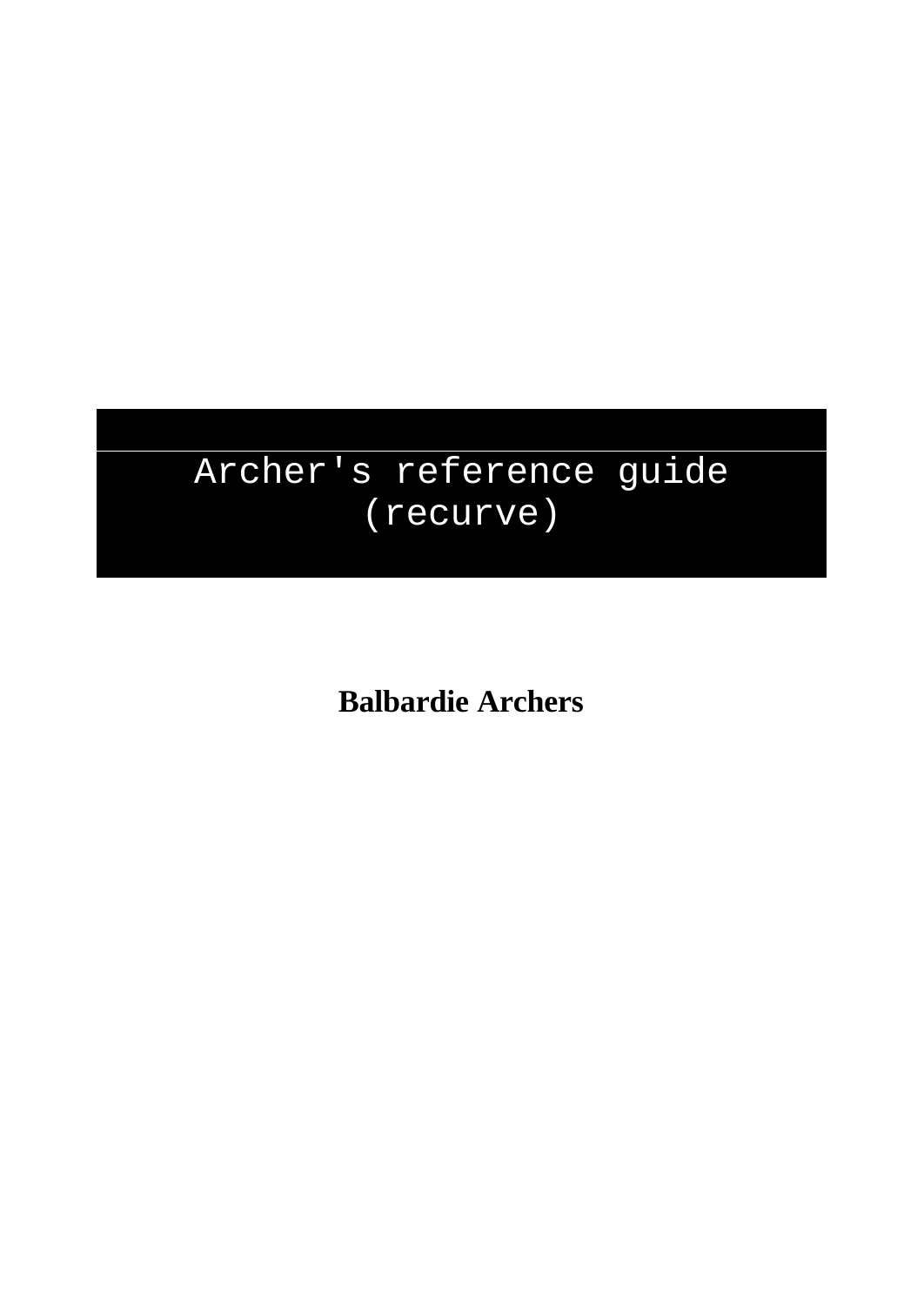Editor: Murray Elliot murray@greenf.demon.co.uk

Edition: 1 Issue Date: 17 April, 1999

#### Copyright ©1999

All information contained herein and copyright remains with the original authors. No part of this document may be reproduced in part or in whole for any form of gain or profit without the prior consent of the authors.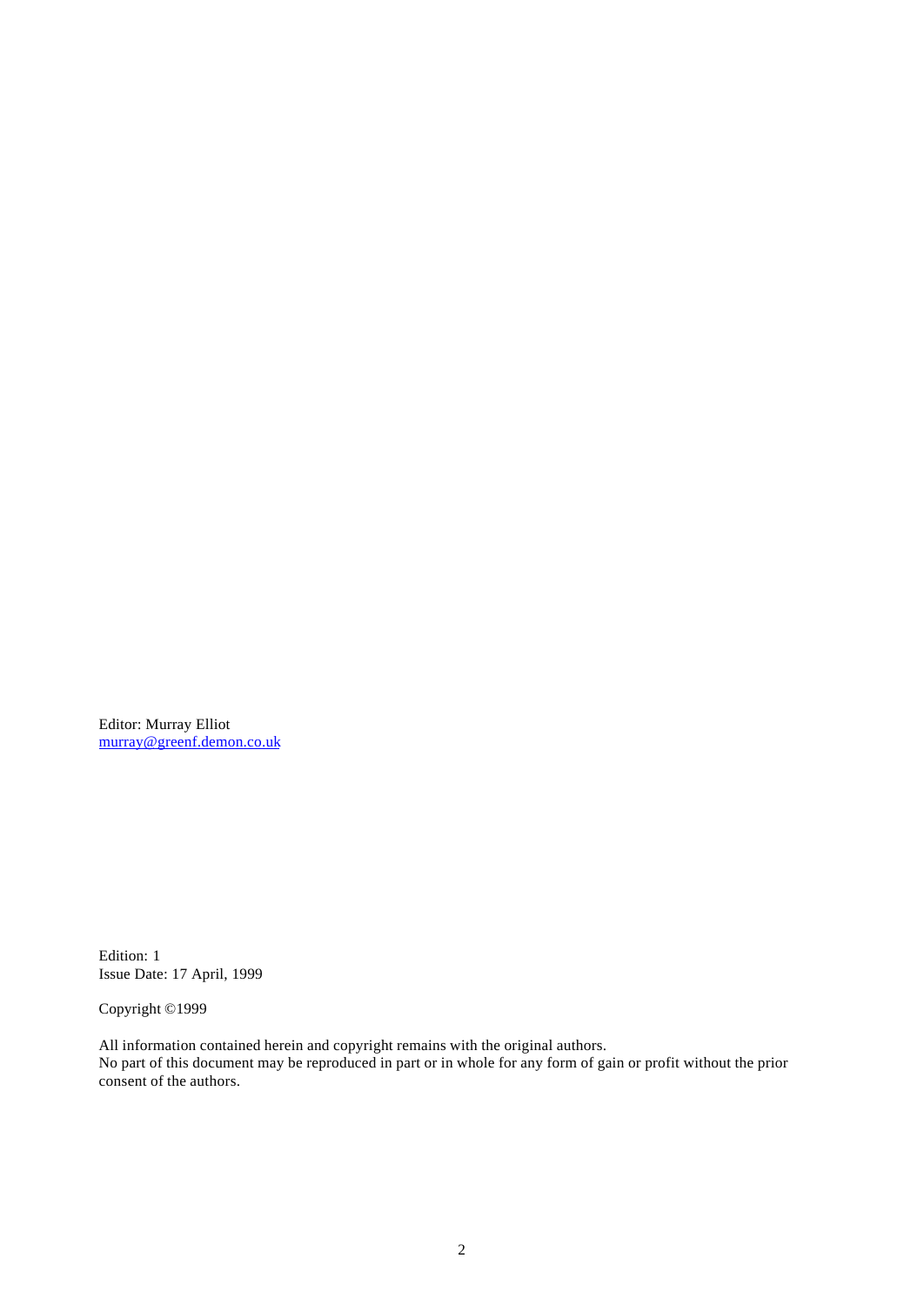| 1                |                      |           |     |
|------------------|----------------------|-----------|-----|
| $\boldsymbol{2}$ |                      |           |     |
|                  | 2.1                  |           |     |
|                  | 2.1.1                |           |     |
|                  | 2.1.2                |           |     |
|                  | 2.1.3                |           |     |
|                  | 2.1.4                |           |     |
|                  | 2.1.5                |           |     |
|                  | 2.2                  |           |     |
|                  | 2.2.1                |           |     |
|                  | 2.2.2<br>2.2.3       |           |     |
|                  | 2.2.4                |           |     |
|                  | 2.2.5                |           |     |
|                  | 2.2.6                |           |     |
|                  | 2.2.7                |           |     |
|                  | 2.2.8                |           |     |
|                  | 2.2.9                |           |     |
|                  | 2.3                  |           |     |
|                  | 2.3.1                |           |     |
|                  | 2.3.2                | Cost 1222 |     |
|                  | 2.3.3                |           |     |
|                  | 2.3.4                |           |     |
|                  | 2.4<br>$2.5^{\circ}$ |           |     |
|                  | 2.5.1                |           |     |
|                  | 2.5.2                |           |     |
|                  | 2.6                  |           |     |
|                  | 2.7                  |           |     |
|                  | 2.7.1                |           |     |
|                  | 2.7.2                |           |     |
|                  | 2.7.3                |           |     |
|                  | 2.7.4                |           |     |
|                  | 2.7.5                |           |     |
|                  | 2.7.6                |           |     |
| 3                |                      |           |     |
|                  | 3.1                  | WHAT?     | .27 |
|                  | 3.2                  |           |     |
|                  | 3.3                  |           |     |
|                  | 3.3.1                |           |     |
|                  | 3.3.2<br>3.3.3       |           |     |
|                  | 3.3.4                |           |     |
|                  | 3.3.5                |           |     |
|                  | 3.3.6                |           |     |
|                  | 3.3.7                |           |     |
|                  | 3.4                  |           |     |
|                  | 3.4.1                |           |     |
|                  | 3.4.2                |           |     |
|                  | 3.4.3                |           |     |
|                  | 3.5                  |           |     |
| 4                |                      |           |     |
|                  | 4.1                  |           |     |
|                  | 4.1.1                |           |     |
|                  | 4.1.2                |           |     |
|                  | 4.1.3                |           |     |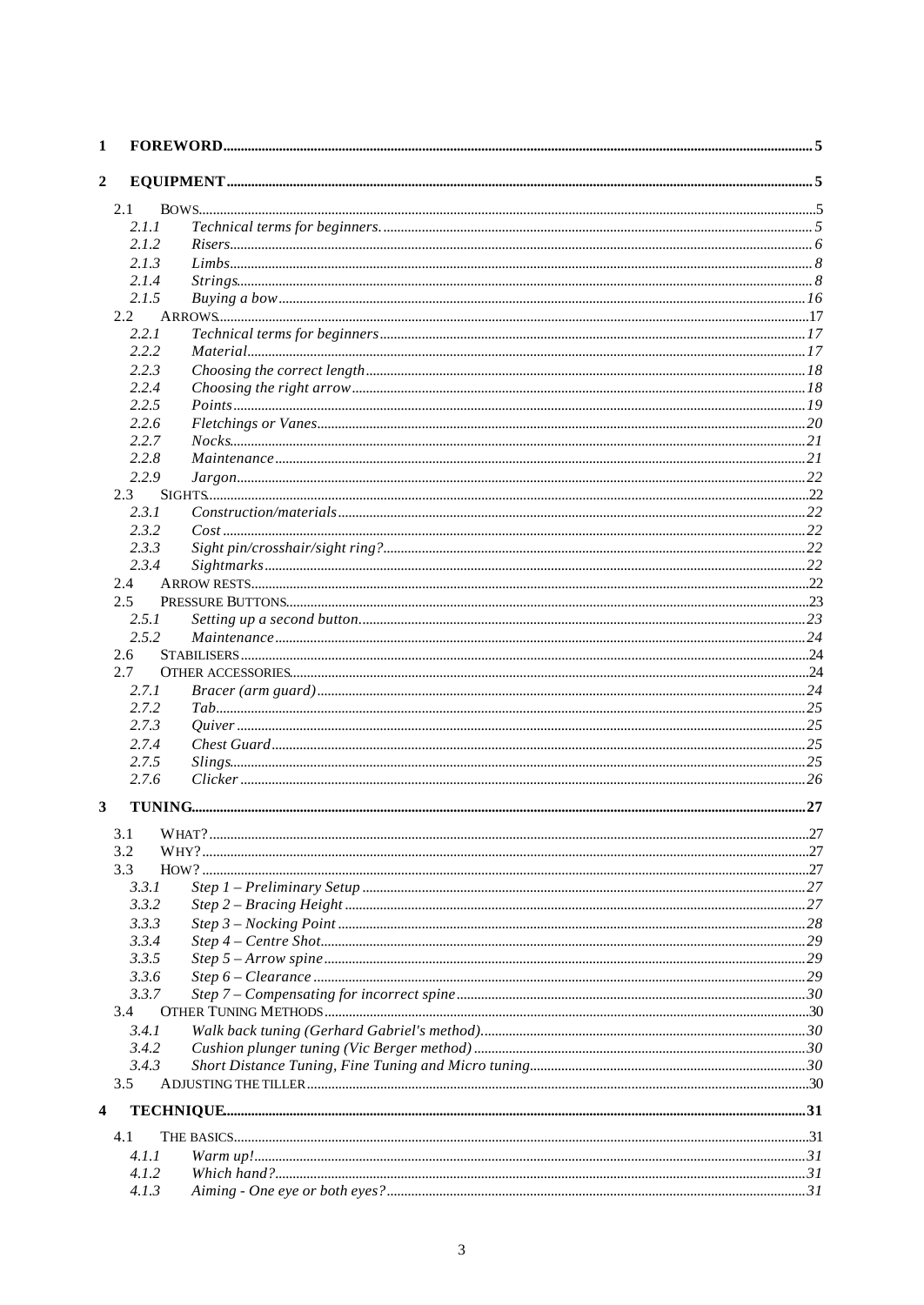|                | 4.2.  |  |
|----------------|-------|--|
|                | 4.3   |  |
|                | 4.3.1 |  |
|                | 4.3.2 |  |
|                | 4.4   |  |
|                | 4.5   |  |
|                | 4.6   |  |
|                | 4.7   |  |
|                | 4.8   |  |
| 5              |       |  |
|                | 5.1   |  |
|                | 5.2   |  |
| 6              |       |  |
|                | 6.1   |  |
|                | 6.1.1 |  |
|                | 6.1.2 |  |
|                | 6.2   |  |
|                | 6.2.1 |  |
|                | 6.2.2 |  |
| $\overline{7}$ |       |  |
|                | 7.1   |  |
|                | 7.1.1 |  |
|                | 7.2   |  |
|                | 7.3   |  |
|                | 7.4   |  |
|                | 7.5   |  |
|                | 7.6   |  |
| 8              |       |  |
|                | 8.1   |  |
|                | 8.2   |  |
|                | 8.3   |  |
| 9              |       |  |
| 10             |       |  |
|                |       |  |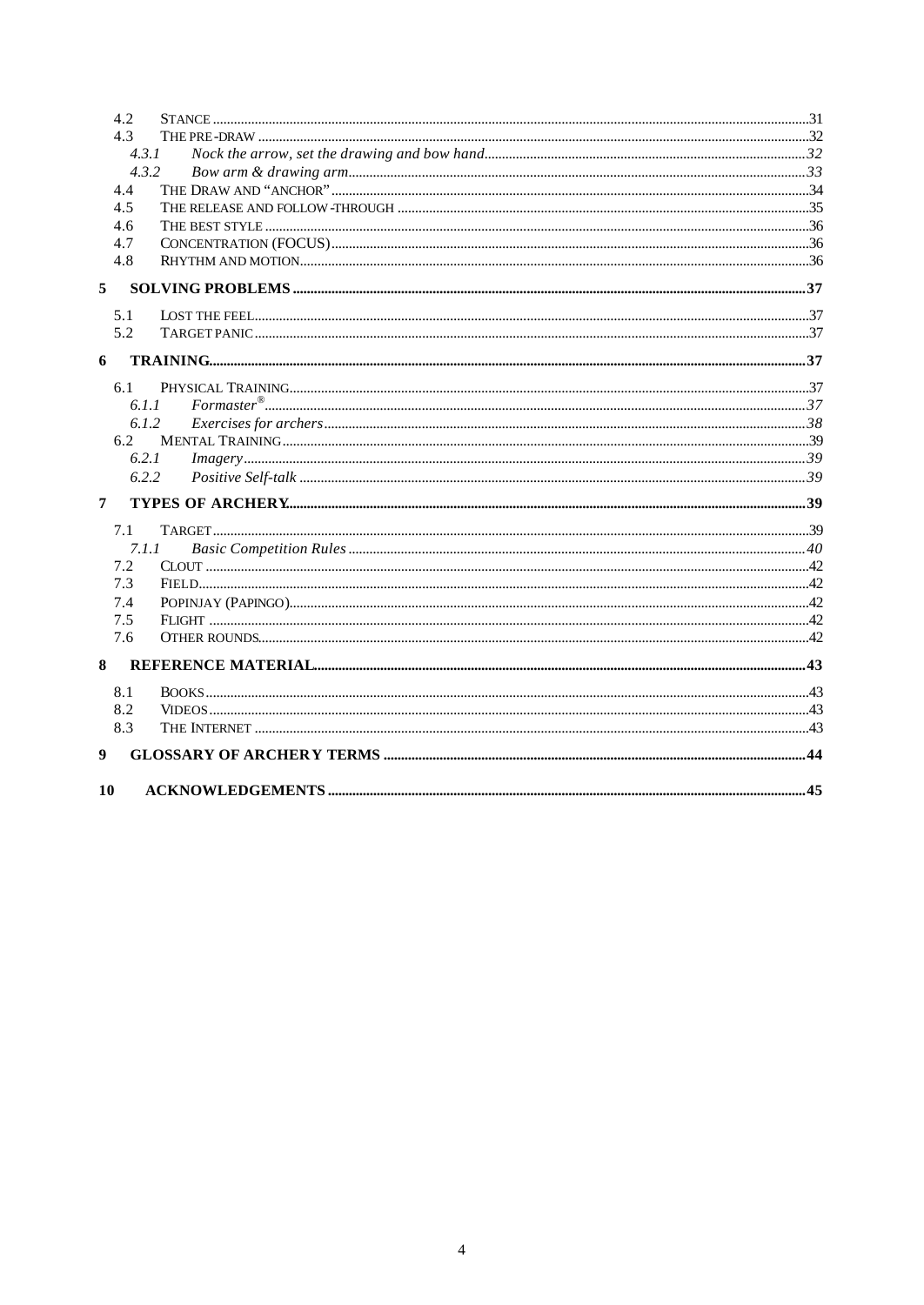## **1 Foreword**

Archery is a science, and an art. Much has been written about archery down the years and there are many schools of thought regarding the "right" technique, but there is no right technique. There are hints and tips which many thousands of archers have used successfully over the years to help them find a way of repeating the same thing time, and time, and time, and time.... again! The purpose of this document is to demystify the art, explain the science and hopefully provide some of those useful hints and tips.

All of the information in this document has been gathered from a variety of sources including: Other archers, books, and (probably most of all) the internet. I take no credit whatsoever for the content and wisdom contained herein.

The information contained here is mainly orientated towards Olympic archery (Recurve), since that is my primary discipline, but it is our intention to expand this as and when information becomes available.

Because the contributors have given of their time and wisdom freely, none of this document may be reproduced for profit.

## **2 Equipment**

This section is intended to provide the beginner and experienced archer, alike, some insight into the various types of equipment available to us. Like all other sports, this information will quickly become out of date as progress is made in the design of better, lighter, stronger, more forgiving materials and their uses.

The ultimate attraction for some archers is not to shoot the best scores, but to have the best equipment - the shiniest riser, the most expensive limbs, the newest, most complicated looking sight. The "techno-archer" proliferates the shooting lines, but all archers should remember that no matter what we are shooting, the arrow will only go where we put it, and most equipment setups today are far and beyond the capabilities of their owner in terms of accuracy and consistency. Will we shoot better with a multi-rod stabiliser, a carbon riser and carbon/foam limbs? Maybe a little, but at the end of the day these things only make a difference to a good archer. Getting form and technique sorted out will produce a much more dramatic results than playing with new toys.

Having said that, archery is almost as much a mind game as it is a physical one, and therefore anything that can increase the archers self-confidence is good. If owning that nice shiny new bow will make you feel good, then go for it, but remember, there's nothing worse than buying a nice shiny new bow and realising you can't shoot it for buttons!

## **2.1 Bows**

The modern recurve bow is a stunning piece of technological achievement. The lightness and strength of the riser, the accuracy of the limbs, the hi-tech materials used to make the strings all make for a lean-mean shooting machine. This section is designed to give some insight into what these materials are, and what they mean to the average archer.

### **2.1.1 Technical terms for beginners.**

For the novice archer, perhaps a summary of the terms used is useful here: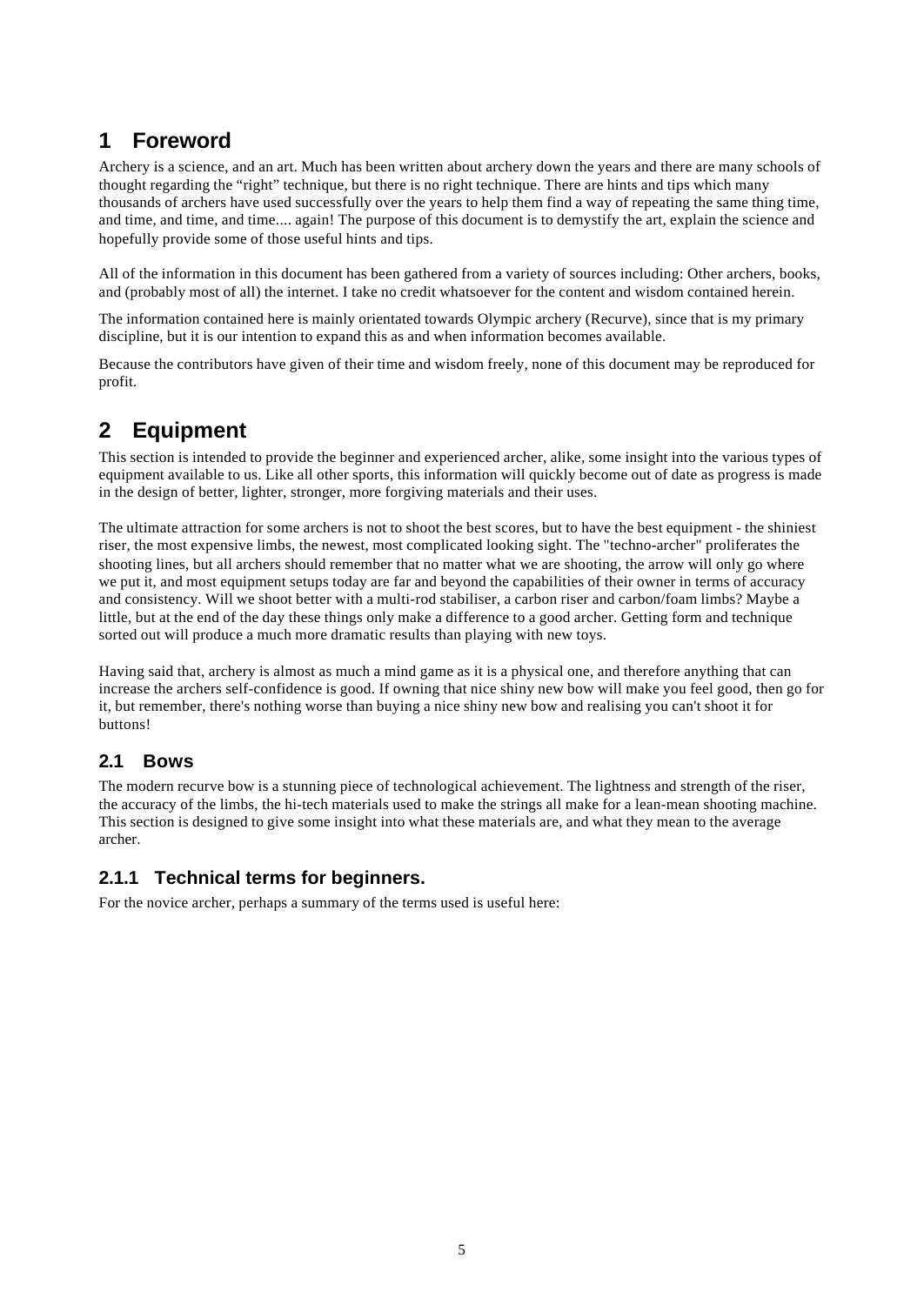

THE BASIC RECURVE BOW

Recurve bows range in length from 48 inches to 70 inches. Most target bows will average 66 inches in length.

As a rough guide to choose the length of a bow to suit you, a person with a draw length of less than 28 inches would use a bow between 62 - 66 inches and a person with a draw length of more than 28 inches would use a bow between 66-70 inches.

The draw weight of the bow is usually written on the back of the lower limb. The weight is noted in pounds (lbs) at a draw length of 710mm (28 inches), e.g. #20 @ 28. Which means at a full draw of 28 inches the force required to hold the bowstring at this length will be 20 pounds (approx. 9 kilograms).

A recommended draw weight for beginners would be between 15-20 lbs. for the children and between 20-25 lbs. for the adults.

At competitive level, women average a draw weight at full draw from about 28 lbs - 38 lbs, men average from about 35 lbs - 45 lbs.

Many basic recurve bows are made from laminated timber usually with a clear finish on the riser and the limbs having a layer of fibreglass applied each side for strength. The types of timber used in the riser can vary, giving a multi-coloured appearance. The bow shown in the picture on the left is a one-piece bow. There is another type called a "Take-Down Recurve" which has a pocket at the top and bottom of the riser for the limbs to bolt into. This type of bow can be dismantled for ease of transport. The limbs, being separate, can be replaced by limbs that may be slightly stronger or lighter

#### **2.1.2 Risers**

The "heart" of the bow. Until fairly recently, risers were made out of wood, often combinations of different types of wood. But the advent of modern materials (carbon arrows, Fast Flight strings) meant that wooden risers could not cope with the strain placed upon them and the development of the metal-handled riser has been on-going ever since. Wooden risers are fine for the beginner or leisure archer and many good scores have been shot using them, indoors and outdoors, but the competitive archer must look at the metal alternatives in order stay competitive. For target shooting at the top levels, you need enough arrow speed to give good sight marks, and little or no string creep, since many arrows are shot each day. This usually means using lightweight carbon arrows and strings made from Fast Flight or other modern materials, which impose large loads on the limbs and riser. Most wooden riser bows and most one-piece bows cannot take the loads from this equipment, and will almost certainly break eventually. There is also the issue of climactic variation, for example, wooden handle bows might have problems with variations in humidity which can affect the glues used to laminate them.

The majority of modern recurve (Olympic) bows are CNC machined. In years gone by, other methods were used to produce the riser:

#### 2.1.2.1 Casting

Risers are typically cast using one of two methods: die-casting, and sand-casting. The casting alloy for both methods typically uses a mix of aluminium and magnesium.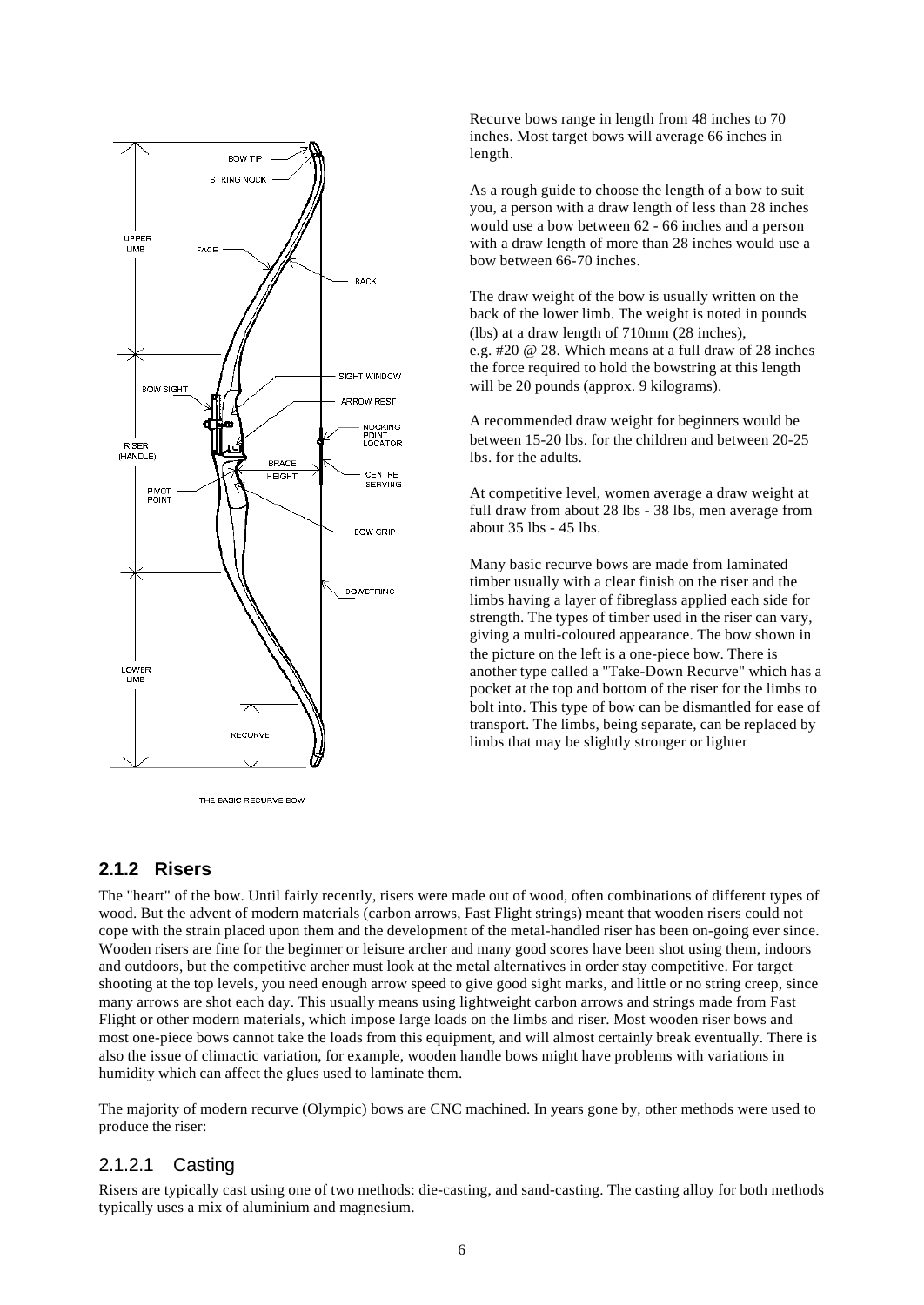Die-cast risers were once the primary riser in the market and are still important today, especially in low-to-middle of the range bows. Die-cast risers are cheap to make (relatively speaking), but the mould itself can cost several hundred thousand pounds.

Cast risers have been known to break due to hidden flaws such as air bubbles or uneven dispersal of the component materials. For this reason, they are often designed to withstand over a thousand dry fires (release without an arrow). DO NOT try this at home!

Bows with cast risers available today include: Hoyt Gold Medallist, Yamaha Eolla, and the Samick Agulla (a fairly recent Korean Eolla-lookalike)

## 2.1.2.2 Forging

Forged risers have been available for many years. The process begins as a bar of material which is placed in a die and then hammered under high temperature and pressure into the die shape. This process results in a very strong riser, but which requires much machining and straightening before it can be sold. Forged-riser bows include the excellent Yamaha "Superfeel Forged". Most forged parts are painted rather than anodised, since this produces a better finish.

Forging is an expensive process and thus there are often fewer variations of forged risers.

## 2.1.2.3 CNC Machining

Hand-machined risers were being manufactured in small quantities in the 1960s, but the process is extremely expensive these days. Modern CNC machines which became available in the late 1980s provided the ability to mass-produce risers at a much lower cost and higher quality.

The first new CNC machined risers came onto the market in the early 1990s from companies such as Stylist and Spigarelli, however it were the large American compound bow manufacturers who ensured the success of this technology. Prices were as much as twice that of a cast riser due to the investment required in machinery and the higher material costs. (e.g. a Hoyt Avalon Plus or Elan, a PSE Zone, or a Stylist are machined from a solid billet of high-quality, stress-relieved aircraft grade aluminium alloy weighing more than 20 pounds, finishing up as a riser weighing less than 3 pounds. The result is an large amount of expensive waste)

In order to reduce the costs, risers can be extruded (pushed using extreme force) through a die to minimise the amount of machining required, but like the forging process, this results in metal which requires much straightening due to the pressures involved. (The PSE Universal is made using this process).

A well-designed machined riser on a recurve bow can, in general, withstand thousands of dry fires due to the high quality of the material. Again, DO NOT try this at home! Stories of Avalons cracking are well founded, but are simply due to the minimalist approach used to reduce the weight of the riser. The cracks are related to the machined holes and are not related in any way to a weakness in the process used.

CNC risers can be anodised – this provides a hard wearing finish.

### 2.1.2.4 Tomorrow's World

Original bow risers were made from a composite of materials such as wood, horn, sinew, fish glue etc. The future lies in "Advanced Composites". The principle is the same, but the materials are the modern equivalents e.g. carbon fibre, Spectra, Kevlar, and so on.

Several composite risers have been made on a small scale by several manufacturers and there are two primary methods involved: Hand lay-up of carbon "Prepreg" and Resin Transfer Moulding.

Prepreg is carbon, Kevlar and/or other materials mixed with partly cured epoxy. Hand lay-up is an expensive manufacturing process which provides an almost infinite number of possibilities in terms of strength and flexibility, depending on the materials used, but are expensive to design and test.

RTM or Resin Transfer Moulding consist, in one method, of a dense foam core over which a "sock" of fibre is stretched. The whole structure is then placed in a mould into which thermoplastic resin is poured under pressure. This is then cured to produce the completed part.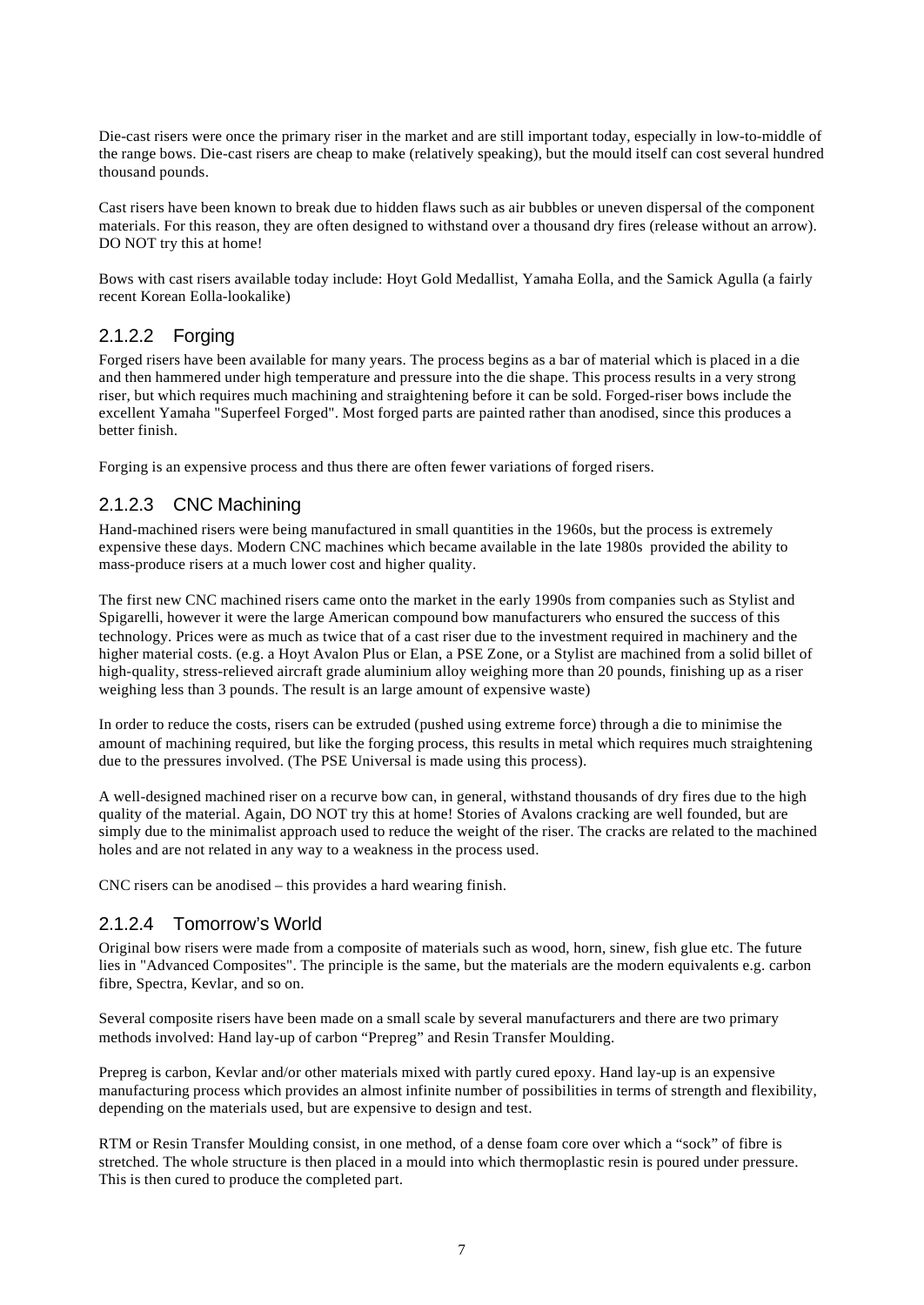Risers made using this method as horrendously expensive (Yamaha's Centennial, circa 1989, cost more than £1,500, but it did include a gold-plated clicker!) Others suffer from problems resulting from vibration problems or poor grips. The archery world awaits the future with baited breath (and no doubt, cheque books at the ready!)

## **2.1.3 Limbs**

No - not the archer's limbs – the BOW limbs! The limb is arguably THE most critical part of the bow. Ultimately it is the movement of the limbs which impart the movement to the arrow. Any twisting, or variation between limbs during that process and it will be very difficult to put the arrows in the 10-ring. A good limb is very forgiving of a poor release, and a poor limb will punish you every time.

The draw weight printed on the limbs is usually the draw weight at a draw length of 26.25" to the pivot point (i.e. the deepest point in the grip) or the draw weight at a length of 28" to the back of the riser. Unfortunately, on some bows this is 28" to the button... be careful when buying a bow that you know how this is measured.

A simple way to determine an approximate draw weight is to add or subtract 2 lbs for each inch more or less respectively (for more than 40 lbs add or subtract 3 lbs).

#### 2.1.3.1 Materials

There are three main types of limb on the market at this point in time:

- Laminated wood and fibreglass (all manufacturers)
- Laminated wood and fibreglass and some carbon fibre layers (many manufacturers)
- Carbon fibres and a core made out of some hard foam (e.g. "Syntactic Foam" in the "Carbon Plus" limbs from Hoyt) or ceramics (e.g. in the "Ceramics Carbon" limbs by Yamaha)

Wood/glass limbs perform well in areas where the temperature and humidity stay constant, however, wood is prone to stretching and warping when heat and humidity vary significantly. Carbon fibre layers help strengthen the limb and reduce the tendency to twist. Modern carbon/foam limbs are highly impervious to climatic changes, and are therefore the most consistent. Newer techniques for forming the carbon core (e.g. as used in the Border XP10 Evolution limbs) provide even more consistent limbs resisting twist to a high degree, especially at the limb tips where they are weakest – this provides a more forgiving limb.

### 2.1.3.2 Limb alignment

Limb alignment is a mechanism used to compensate for slight twists in the riser (see riser section for reasons why they may be twisted). Traditionally, take-down recurve bow limbs sit in a limb pocket and lock into place. Limb alignment adjustment provides the ability to adjust the pocket/limb relationship. This can cause problems if (say) the limb adjustment is of a poor design, resulting in an unreliable bow. If possible, avoid limb alignment pockets and simply insist on a riser which is perfectly straight.

### 2.1.3.3 Limb weight adjustment

In order to provide some flexibility, most modern risers have the ability to adjust the draw weight by tilting the point at which the limbs sit in the limb pocket. On some bows, this means adding packers to the bottom of the limb pocket, to reduce the weight, on others the limb is adjusted by means of an adjustment screw at the back of the limb pocket. In most cases this will only provide 1-3lbs of variation.

### **2.1.4 Strings**

A string's a string isn't it?

Well, no. Just as there is a myriad of materials for arrows, limbs, risers, etc... modern string materials provide a similarly confusing picture!

### 2.1.4.1 Technical terms for beginners.

The string has four main components:

The string itself – made from a single strand of material.

The loops – these fit over the ends of the bow limbs. The top loop is usually larger than the bottom loop to enable it to slide down the bow limb prior to stringing the bow.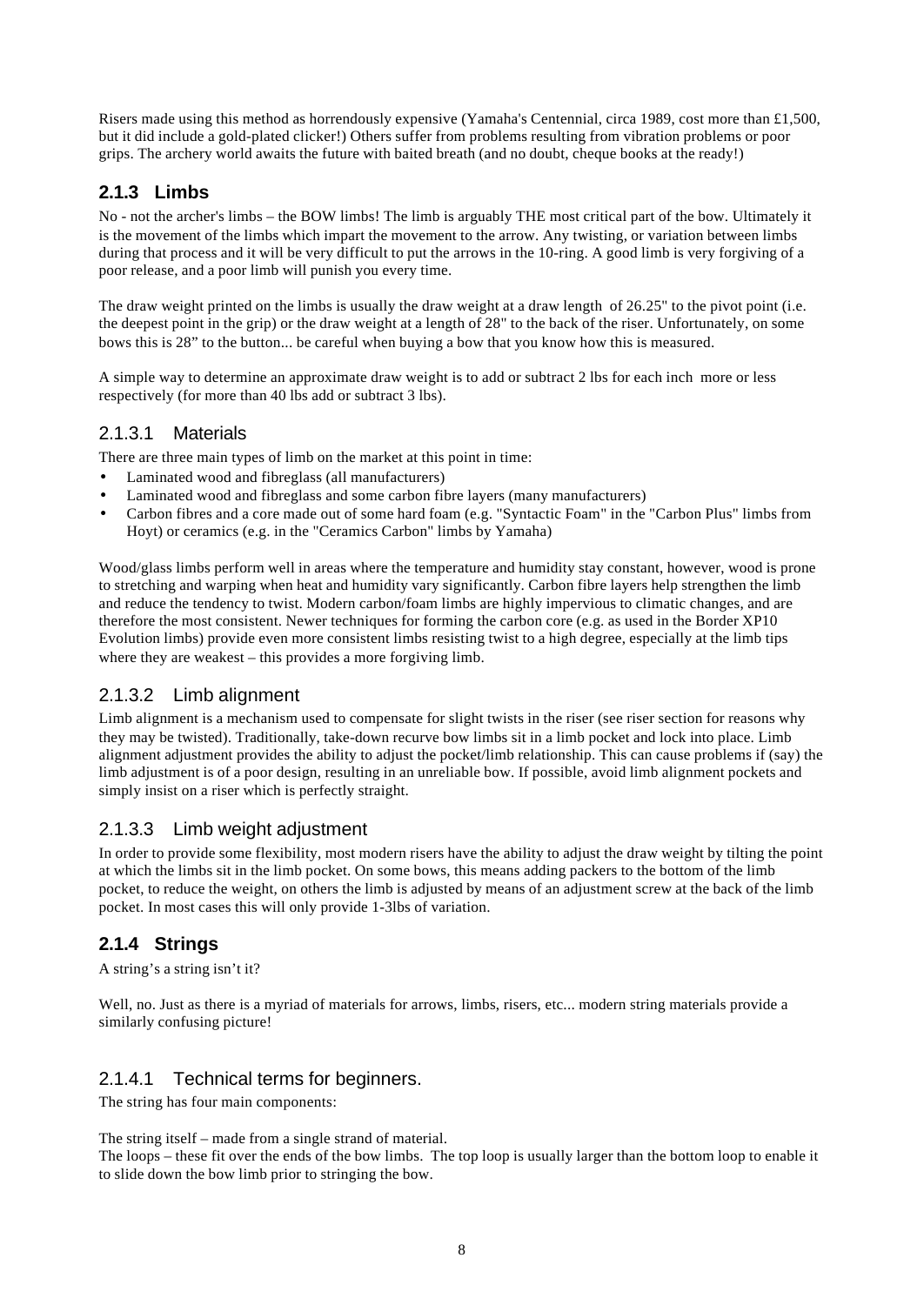The centre serving – the extra thread wrapped around the centre of the string where your fingers are placed before drawing the bow.

The nocking point – the position at which the arrow is clipped to the string. To stop the arrow moving up and down the centre serving, loops of material (dental floss is commonly used) are tied around the serving above and below (some archers use only one) the position for the arrow. Cyano-acrylate (Super-glue) is then added to these knots to make them hard-wearing and to prevent them from coming loose. Nocking points can also be made from masking tape, similarly soaked in super-glue.

#### 2.1.4.2 Materials

#### **Dacron**

This polyester was developed in the late 50s/early 60s by Dupont and is still in use today. Dacron long-lasting and is slow. The slow speed is due to the excessive stretch on each shot. The stretching process removes energy which would otherwise be used to propel the arrow. The stretching does have the advantage that it is kinder to the bow limbs and riser and therefore is ideal for bows with wooden risers or limbs, or even some of the older cast risers. This material doesn't like friction, so a low number of twists is required.

#### **Aramid Fibres (Kevlar)**

These "Liquid Crystal Polymers" are very strong and were first used in the mid 70s. By the early 80s most top target archers were using Kevlar (or Technora). These fibres are strong due to the uni-directional nature of the molecules, but had a tendency to shear easily resulting in frequently broken strings (usually just below the nocking point). Kevlar is also susceptible to moisture so have to be waxed carefully.

#### **Polyethelene fibres (Spectra/Dyneema)**

The ultra long chain polyethylene fibre strings popular today were originally developed in the mid 80s and the material quickly proved to be far superior to Kevlar. Brownell & Company made modern-day history by introducing Fast Flight material, made from Spectra fibre. Spectra fibre is VERY long lasting. It has been known to last more than 100,000 shots and is not susceptible to moisture and can be twisted as much as required.

"Dyneema" and "Spectra" are similar material in that they are both made from a "gel-spin" process, in which the constituent material (polyethylene) is dissolved in solvent and spun through a small orifice.

There are a number of new brand names on the market:

#### **Angel Dyneema**

Angel ASB (Angel Special Bowstring) Dyneema is made in Japan. It is Dyneema material which has essentially no wax. Angel Dyneema is the choice of many top archers because of its quality, consistency and smooth-feeling shooting characteristics. It is also a little lighter than an equivalent string made from other materials because it has no wax (even though the label says it is waxed).

#### **Dynaflight**

The original BCY Dynaflight was made from Dyneema and was comparable to Brownell Fast Flight Spectra material. The current BCY "Dynaflight 97" from Dyneema which was developed for marine rope applications.

A 14 strand Dynaflight 97 string is just slightly smaller in diameter than a 20 strand Angel Dyneema string, but it is about 33% stronger and has 20% higher modulus. The material is very stable and comes with a light wax content.

BCY 450 Plus. This material is 66% SK75 (the material used in Dynaflight 97) and the rest is Vectran. This kind of material is best suited for the compound bow, where creep is an issue for buss cables. Only 12 strands of this material are equivalent in diameter to 20 strands of Angel Dyneema or 18 strands of Fast Flight.

#### **Fast Flight 2000**

Introduced in 1998, Fast Flight 2000 is Brownell's answer to Angel Dyneema and BCY Dynaflight 97. It is 30% stronger than Fast Flight, a little larger in diameter, and comes with a medium wax content. It should be very comparable to Dynaflight 97. About 14 strands of this material should make a string equivalent to an 18 strand Fast Flight string diameter.

#### **Strength/Stretch Comparison**

Dacron B50 - (strength per strand =  $22.5$  kg., stretch =  $2.6\%$ ) Kevlar 7-11 - (strength per strand =  $31.8 \text{ kg}$ , stretch =  $0.8\%$ ) Fast Flight - (strength per strand =  $45.5$  kg., stretch =  $1.0\%$ )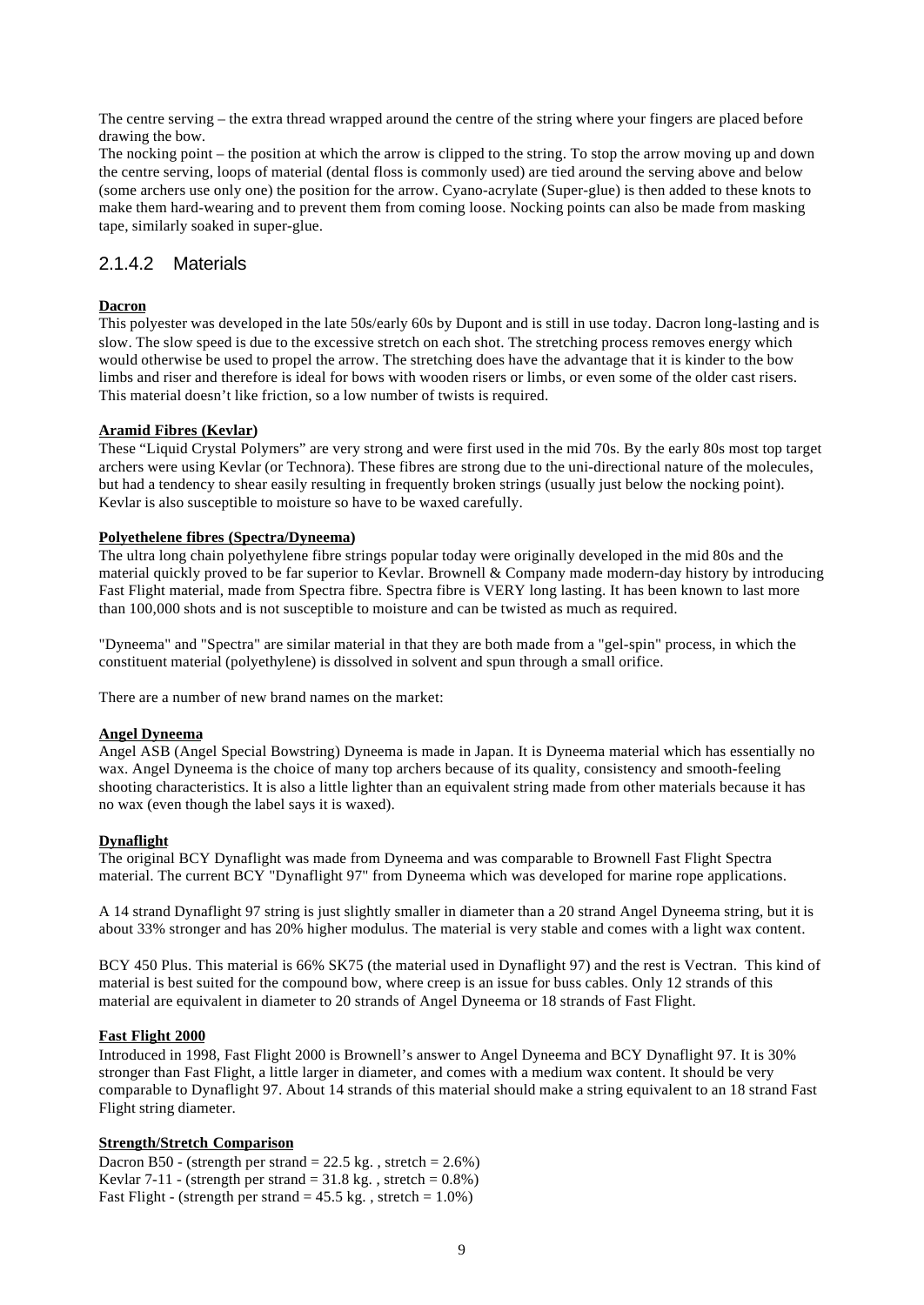Fast Flight S4 - (strength per strand  $= 73$  kg., stretch  $=$  less than 1.0%)

#### 2.1.4.3 So what should I use ?

As you can see above there are lots of choices. A few guidelines may help you decide what you might want to use.

For the average archer (with a suitable bow), Fast Flight is common, easy to get a hold of, well proven, reliable – everything you could want in a material. For the advanced archer, the other materials can provide very definite advantages in shot feel and consistency:

Angel Dyneema makes for a softer feeling shot and a good-sounding bow. Colour is limited to white. No wax content means the string stays very consistent but needs some care.

Dynaflight 97 is very easy to work with because it is easier to make a 14 strand string with equal tension on each strand than a 20- strand string. "Just the right amount" of wax means this string is low-maintenance and won't change much over time. It does need a few more twists to make it as pleasant sounding as Angel Dyneema. it's soft to shoot like Dyneema but as fast, or faster than Fast flight.

Fast Flight 2000 is also easy to work with. Heavier wax content means it is easy to make strings on automatic machines but you need to remove some of the wax if you make the string yourself or you will have a string that loses weight over the first few weeks of use.

Brownell's Fast flight S4 is another blend of Vectran and Spectra (twisted together). This is high performance stuff and has very little stretch. The string will stretch about 1/16" to 1/8" in the first dozen arrows, then no more stretch. Performance should be slightly slower than Fast Flight for the equivalent thickness of string due to the use of the heavier Vectran material. Due to the increased strand size and archer used to 18 strand FF will have to shoot a fatter (10 strand) or thinner (9 strand) string. Fewer strands also make for easier string making. Disadvantages? Some archers have found that performance deteriorates after initially improving groups. S4 must be kept lightly waxed, after a few thousand shots the wax wears off and performance deteriorates, gentle waxing seems to restore good grouping! Colours black and natural.

**And remember, as reliable as these materials have become, always carry a shot-in back-up string!!**

### 2.1.4.4 String Length

Always use the manufacturer's recommended number of strands in the bowstring for the draw weight of the bow. Using too few strands can over-stress the bow limbs and possibly break them.



Length of the string will determine the bracing height.

Bracing Height is measured from the pressure button to the bowstring at 90 degrees. Most bows will have a recommended brace height given by the manufacturer.

If the brace height is not known, then a rough guide for recurves is:- 70 inch bow = 8.50 to 9.75 inches, 68 inch bow  $= 8.25$  to 9.50 inches. 66 inch bow  $= 8.00$  to 9.25 inches. 64 inch bow  $= 7.75$  to 9.00 inches. The ideal brace height for a bow is one that produces the quietest release with the least

amount of vibration in the bow.

To give some guidance, on my bow a 64.5" string will give a 6.75" bracing height (too long!), a 62.75" string will give a 9.25" bracing height (too short!!), and a 63" string will give a bracing height of 8.75" (Just right! - for my

bow). I have found that 4 or 5 twists can make as much as 1/8" difference in the bracing height.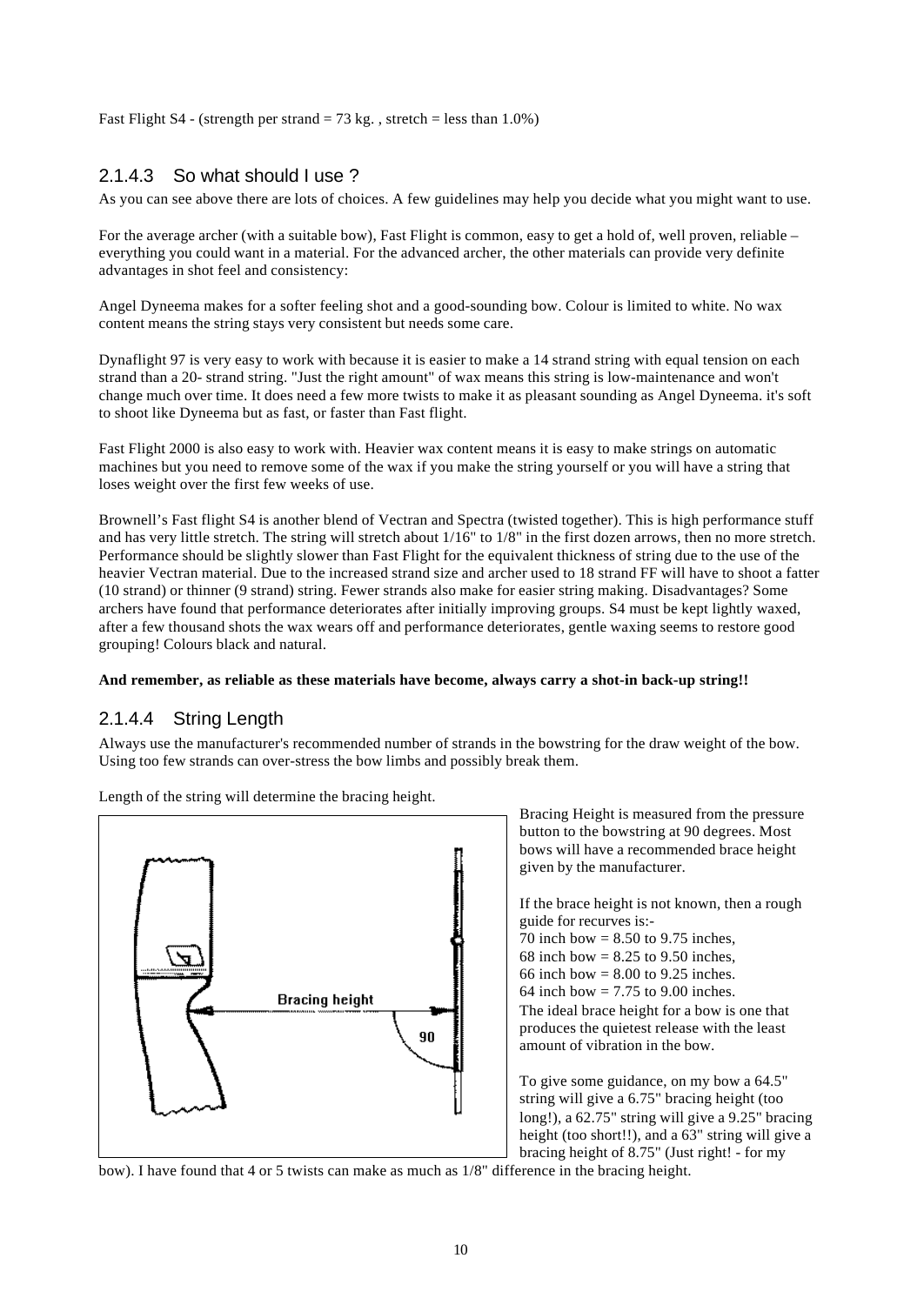In order to increase or reduce the bracing height by small amounts, twists can be added or removed from the bowstring respectively, but a string of approximately the right length must be used in the first instance. If you have no means of establishing the correct length of string, measure around the back of the bow from tip to tip, following the curves of the unstrung bow, then take 90 mm from that length as an estimate of length.

## 2.1.4.5 Number of Strands

For Dacron B66, typical numbers of strands are : 20 - 30lbs:8 strands. 25 - 35lbs:10 strands. 35 - 45lbs:12 strands. For Fast Flight: There is some initial stretch in Fast flight but that should settle in less than 500 shots. Typical archers will use16 or 18 strands but some archers prefer as little as 12 or as much as 22. For Angel Dyneema, a typical archer will shoot 18-22 strands.

For Angel Dyneema Sensitive, a typical archer will shoot around 16 to 20 strands as it is slightly thicker than ASB. For Dynaflyte and Dynaflyte '97 a typical archer will shoot around a 14-16 strand string.

A larger number of strands will provide stability and be more forgiving, but will be slower.

## 2.1.4.6 Number of twists

The first factor in deciding the number of twists to put into a string depends on the material - for Dacron, fewer twists are recommended as the strands rubbing together could cause damage. For Fast flight, however, there is no limit.

A twisted string will come apart less after the release, and typically the string is twisted between 20 and 30 twists this varies depending on the required brace height. Obviously, the archers who make their own strings have an advantage here in that they can easily experiment with different string lengths vs. number of twists.

Tip: ALWAYS check your bracing height after stringing your bow. Simon Needham said that as much as a 1/4" difference in bracing height can loose him up to 20 points on a Portsmouth.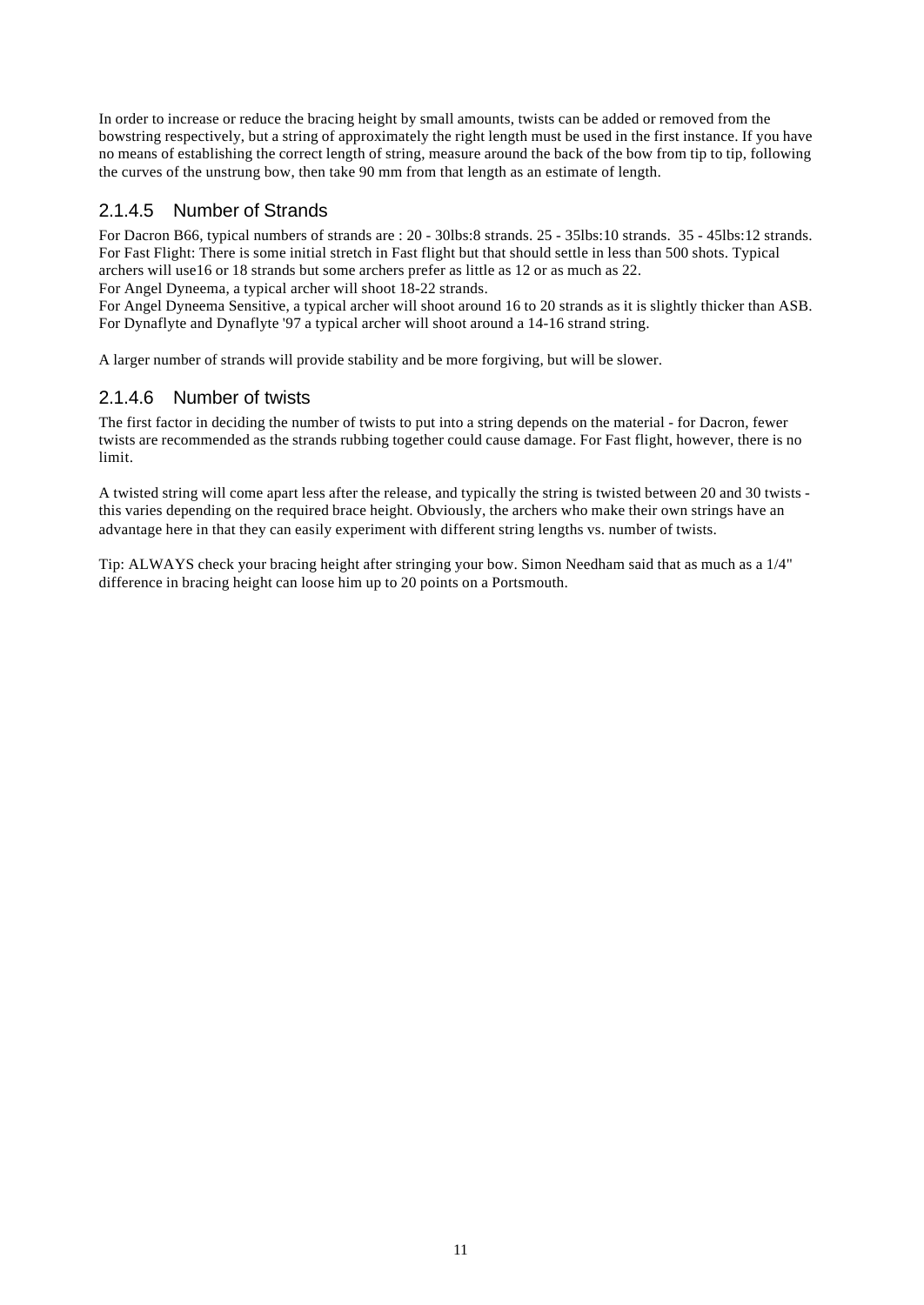#### 2.1.4.7 Making a string

#### 2.1.4.7.1 String jig

No matter what bow string material is chosen for the bowstring a string jig will be needed



If you wish to make your own string jig a suitable design is shown above. The materials used in its construction can be varied depending on what is available.

#### 2.1.4.7.2 Materials

There is a variety of bow string materials available (see materials section). As well as the chosen string material a serving tool with a spool of serving material, some bow string wax, and a tube of glue will be required.

Now that you have all your materials you are ready to start your string. First you must determine the length of string required. If you already have a string of the correct length you can use that as a pattern, simply un-twist the old string before placing it on the jig, then adjust sliding arm until the string is held in tension.

If not, measure around the back of the bow from nock to nock following the curves of the unstrung bow, then take 90 mm from that length as an estimate of length.

Turn the ends of the string jig so that the pegs are in line, and set the length so that the pattern string fits tightly on the outer pegs. For Dacron strings this is the length to make the string to, ordinary Dacron will stretch by up to 20mm, pre-stretched will stretch much less but will still stretch in use. For non stretch materials increase the length by 10mm, this will allow the string to be twisted when completed.

Having set the jig to the length of string required turn the two ends so that the posts are at right angles to the jig. Tie a small loop in the end of the material from which the string is to be made and slip the loop over post 2. (see drawing on next page)

Start winding the string around the posts, first to post 1 then on around the jig in the direction shown by the arrows. Take care to keep the tension the same on all turns, and try to keep the spool of material at the same angle to the jig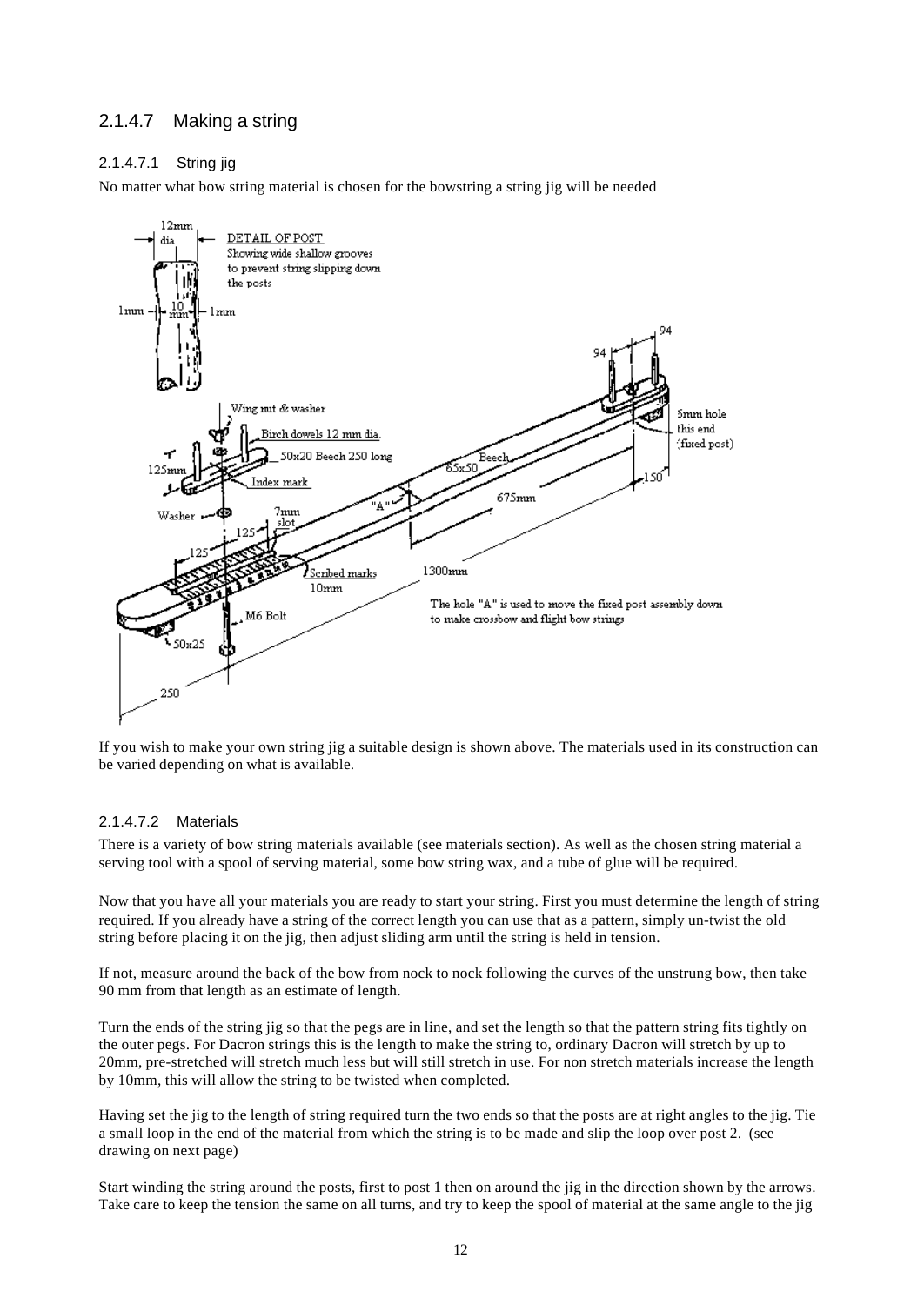all the way round so as not to twist the individual strands. Wind on the number of turns to half the desired strands needed in the string, i.e. if a 20 strand string is required wind on 10 turns. When the desired number of strands have been wound on tie the end of the string material to post1, keeping the tension on the final strand the same as all the others. Loosen the wing nuts on the sliding end a little and waggle the end and pull up as tight as possible to get the tension even on all the strands, then re tighten the wing nuts. You are now ready to serve the loops.



#### 2.1.4.7.3 Starting the servings

The servings are started by taking the serving material already loaded into the serving jig and laying the end of the serving material pointing towards post 1 then winding over the top of this strand towards post1 as shown in the drawing below. When 10 to 12 mm of serving for shank, and 4 to 6mm for loop, has been wound on the end of the serving can be pulled tight and the serving continued with the end of the serving outside the serving.



The loose end can be cut off later with a sharp "Stanley Knife" or razor blade as close as possible to the serving. The end is locked in by itself in this way, a little glue can be put on the end as added security if desired.

#### 2.1.4.7.4 Ending the servings

The servings are ended in a way that is similar to the start of the servings. To achieve this about 10 to 12mm from where the serving is to be ended (4 to 6mm for loop servings) pull a loop off the serving tool then a little way up the string start to serve back in the opposite direction, passing the serving tool through the loop until you have it as shown below "B" being the serving and "C" being the reverse serving. If you have wound the reverse serving in the right direction you will be able to continue "B" by unwinding "C" and winding over the end of the serving material E.

When all the turns of "C" have been used up simply pull "E" to pull the remaining loop into the serving and lock the end tight. **NOTE** that due to the twisting action of the serving, this loop may twist and pull into a knot. To avoid this, put a pencil in the loop to help keep tension on the serving material.

The loose end can be cut off with a sharp "Stanley Knife" or razor blade as close as possible to the serving. You will find that if scissors are used to trim off the excess serving material they will not trim it as closely as a sharp blade and will always leave 1 or 2mm outside the serving.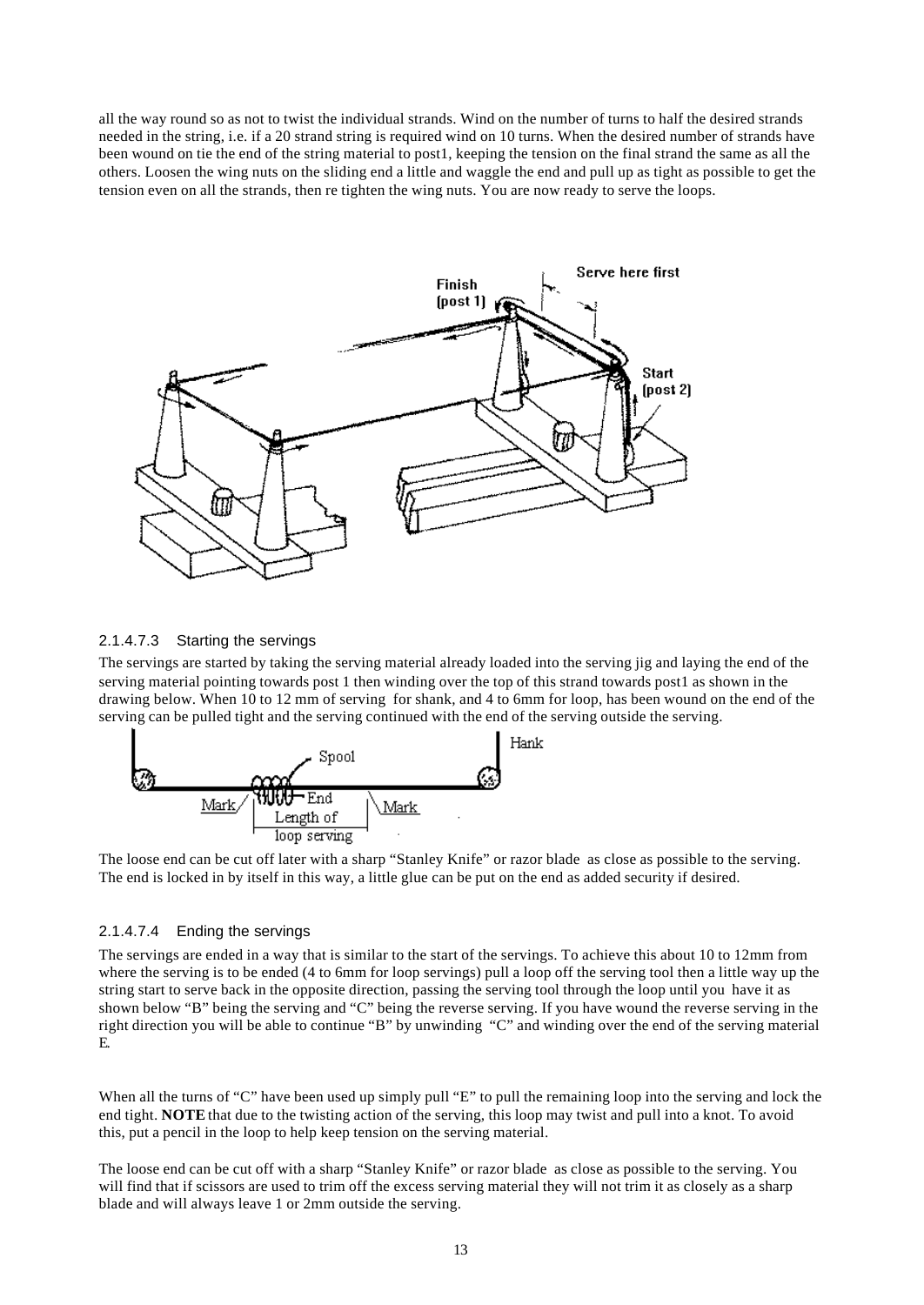

Length of starting and finishing coils 6mm for loop serving and 10 to 12mm for upper and lower shanks and for finger servings

#### 2.1.4.7.5 Serving the loops

Check the limb tip to determine how big the loop is to be, don't forget that the upper loop will have to be large enough for the loop to slide down the limb when stringing the bow and this will determine the size of the top loop. However don't make the loop so large that the bow unstrings itself when shot!!!. The lower loop is generally smaller than the top loop as it does not have to slide down the limb when stringing the bow.



Serve the length of the loop from "A" to "B" . Starting and ending the serving as shown previously. This will secure the two ends of the string which are currently tied to posts 1 and 2. The excess string material can now be trimmed off level with the ends of the serving. The serving is sufficient to hold these ends.

They should not be tied with a knot as the knot will always appear through the serving, neither should the ends be left long enough to go into the shank serving as they will not be even under the serving and this unevenness may twist bow limbs.

Now turn the posts at this end in line with the string jig and position the string as shown.



**STRING JIG**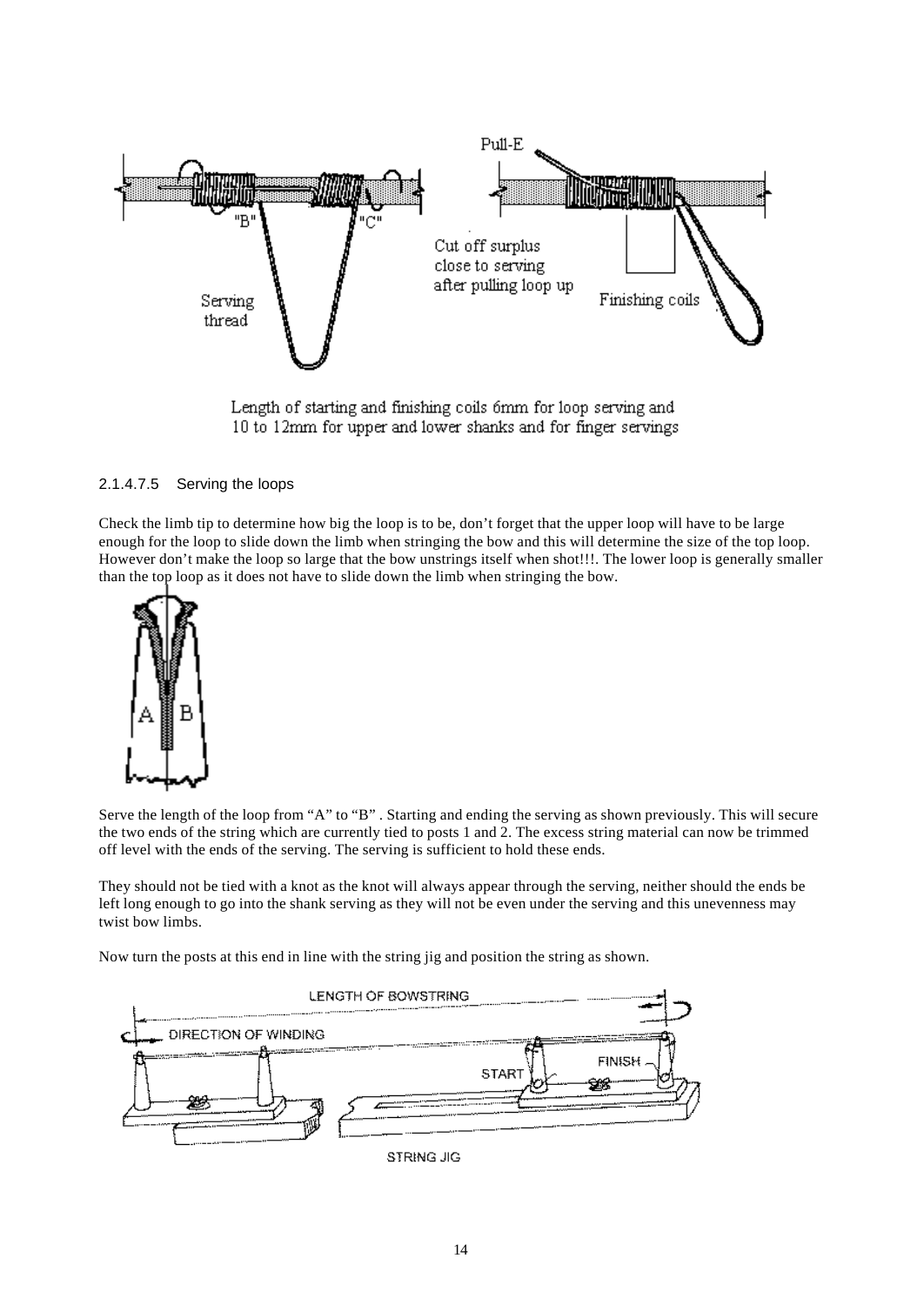

The shank serving can now be wound using the techniques previously described to complete the first end of the string.



The same technique can now be used to serve the other loop. When both the loops are formed make sure the string is well waxed and fit it to the bow to check the bracing height, and put in the number of twists to achieve the correct bracing height. If the correct bracing height cannot be achieved another string has to be made using the knowledge gained to determine the correct length.

With the string on the bow the centre, finger, serving can be put on. Measure the position of the nocking point, and serve from 40mm above that point to 75mm below. **NOTE that the string is twisted BEFORE serving the centre serving - this is to ensure that the string twists are uniform along the length of the string.**

Too long a serving will add weight to the string and make the bow lose arrow speed and distance, unless it is desired to add stability to the set up.

#### 2.1.4.7.6 The nocking point

The nocking point can now be added to the string, using the previous string as a pattern. If the nocking point height is unknown start at between 3 and 10mm above horizontal and determine the nocking point in the usual way (see tuning section). To make the nocking points, tie or lash loops of material (dental floss is commonly used) around the serving above and below the arrow position. (some archers use only one nocking point above the arrow) Adding Cyano-acrylate (Super-glue) to these knots will make them last longer.

Nocking points can also be made from masking tape, similarly soaked in super-glue, or metal nocks may be added and "crimped" onto the string using pliers.



#### 2.1.4.7.7 Serving materials

MONOFILAMENT Clear coloured nylon, looks like fishing line. Used for centre serving on Dacron strings, never loop servings. After serving heat slightly to set into shape with match or lighter. Very often used by barebow archers to count the number of turns to set finger placement for various distances.

SOFT TWIST Can be used with all string materials for all servings.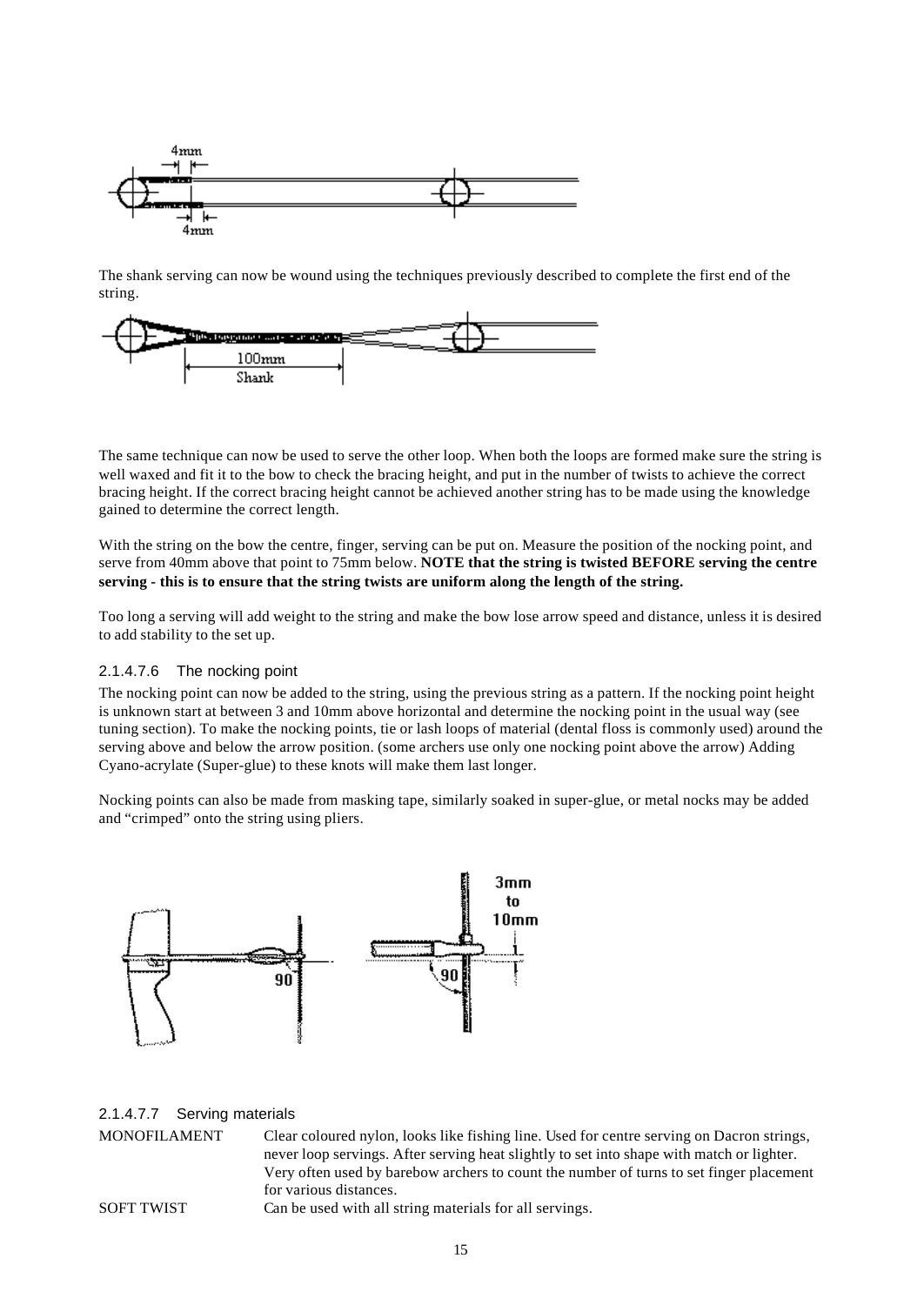ANGEL Very expensive, said never to wear out.

#### 2.1.4.8 Maintenance

For waxed strings, simply apply more wax now and again. Burnish the wax with a leather cloth to melt the wax into the material. Be careful not to generate TOO much heat, or you may melt the string material.

Check regularly for loose strands or fraying. If in doubt, get rid of the string.

Check serving. If the serving is looking loose, repair it as soon as possible.

When using a new string, this should be "shot-in" with a couple of hundred arrows or so.

Always make sure you have one or preferably two spare "shot-in" strings with you at competition.

### **2.1.5 Buying a bow**

#### 2.1.5.1 Cost

A good second-hand bow suitable for competition will cost in the region of £200-£400 (1999 prices), depending on condition. Added to this is the cost of arrows and other accessories (sights, stabilisers, bow case, bow stand, etc.). It is, of course, possible to buy just the bow with string and sight, a limited number of arrows and add the accessories at a later date.

#### 2.1.5.2 What to look for?

Well, many of the bow components have been described in great detail in the previous sections. In most cases a good second hand bow is better for beginners than a brand new bow – this is mainly down to cost. Archers are far too concerned about the look and the age of equipment. How it FEELS is much more important.

An archer (Stan Siatkowski ) posted an anecdote that he shot next to Vladimir Esheev (USSR) at the 1987 World FITA Target Champs in Adelaide when he won the Grand FITA, and also had the highest FITA round. He was shooting a ratty old Hoyt TD3, chipped blue paint, frayed string, and the bottom limb was so twisted, the string lay about 1/4" out of line.

I wouldn't advise ANYONE to shoot with a frayed string, but the sentiment is of course spot on. The equipment we buy doesn't have to be the latest and greatest – it just has to be CONSISTENT, and it has to feel good to the owner. No more, no less.

#### 2.1.5.2.1 Try before you buy

The catchphrase to remember! Try as many bows as you can get your hands on. Every bow shoots and feels a little different, so it's important to find one that fits you and your style. Looks can be important – but only psychologically. If you're the kind of person who needs to be seen to be up to date and "trendy", then buy the latest bow... it'll cost you, but that old Yamaha Eolla or Stylist Star might never suit your needs, however, if you don't care as long as it shoots well, then go for what fits you.

#### 2.1.5.2.2 Bow style

Buy a bow which you can grow into. A Hoyt Gold Medallist can be bought very reasonably second-hand (or even brand new), and no one can argue with its pedigree or long line of successes. If you intend to shoot long distance (70-90m) make sure that what ever riser and limbs you get – they can withstand the pressure of Fast Flight strings and carbon arrows. If you're not sure, ask an experienced archer, or one of the many archery shops – they'll be happy to advise.

#### 2.1.5.2.3 Limb weight

Don't get something that's too heavy. If you go for a riser which takes Hoyt standard limb fittings, then you can always trade up later. Buying something too heavy is guaranteed to mess up your scores, potentially injure you and generally make you miserable – it's not worth it. If you can't get 90 metres this year, then work out, exercise – build up those muscles THEN upgrade the bow. Meantime, stick to the short Metrics or winning the indoor competitions!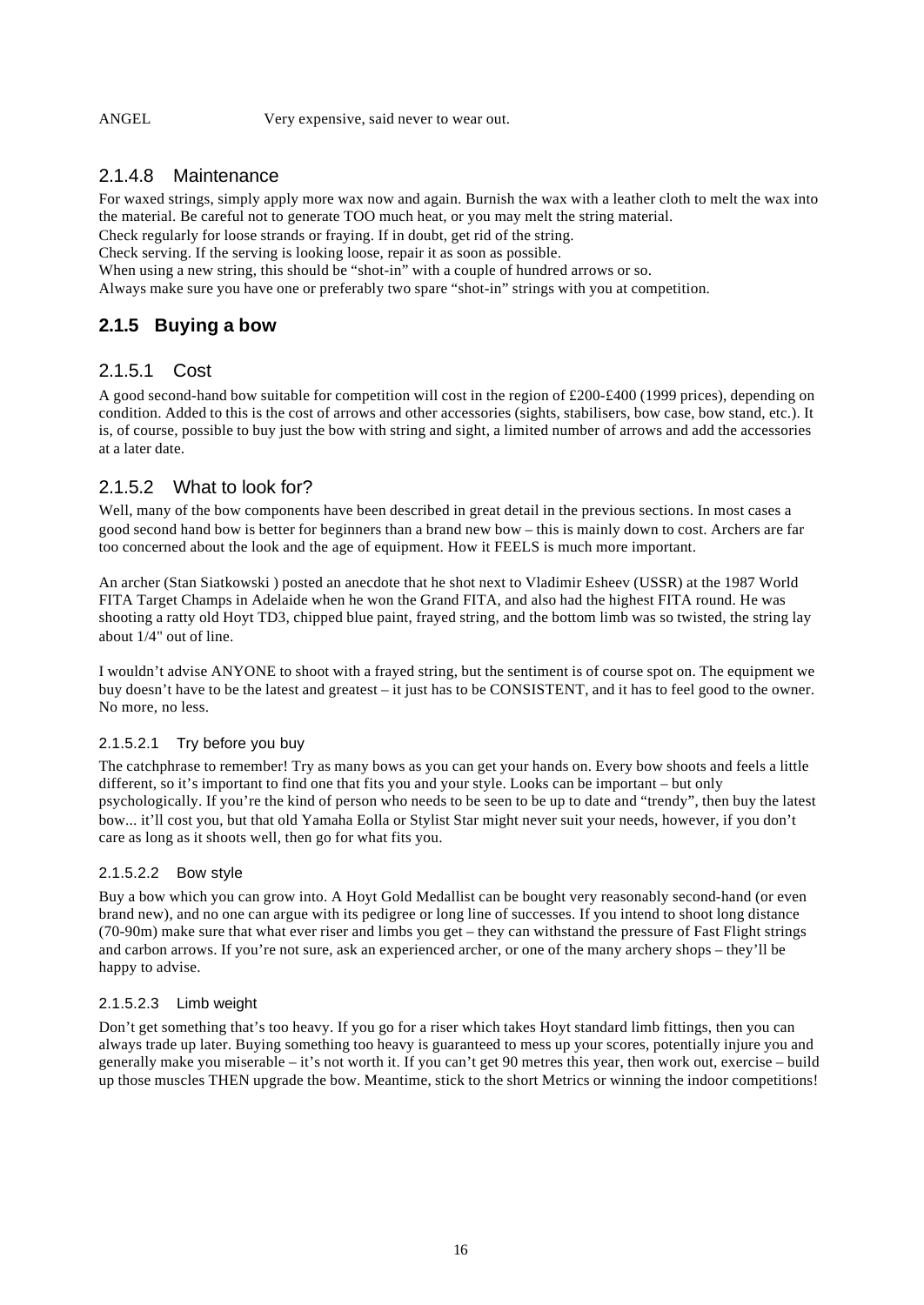## **2.2 Arrows**

#### **2.2.1 Technical terms for beginners**

For the novice archer, perhaps a summary of the terms used is useful here:



#### **2.2.2 Material**

#### 2.2.2.1 Glass fibre

Heavy shafts only used for training.

#### 2.2.2.2 Wooden

Mainly used for traditional archery.

#### 2.2.2.3 Aluminium

The most popular arrow choice for indoor shooting (see below). The arrow is formed from an extruded aluminium tube. Typically heavier than carbon shafts since the strength comes entirely from the thickness of the material. Aluminium shafts sizes are usually defined by a four-digit number The first two digits represents the diameter of the shaft in 64ths of an inch. The second two digits represent the thickness of the material in thousands of an inch. e.g. 2013 which means the arrow is 20/64th inch (7.94mm) diameter and 13/1000th inch (0.33mm) thick wall

Aluminium arrows will bend, but it is possible to straighten them. They are typically half as expensive as carbon arrows. Aluminium arrows can also be easily cut to length.

### 2.2.2.4 Carbon

Although there are "pure carbon" arrows available (e.g. the Beman Diva), arguably the most popular arrows of choice (Easton ACC/ACE) are formed from a combination of aluminium and carbon. This mixture provides the benefits of lightness with strength. The arrows have an inner aluminium core and an outer wrap of carbon fibre. Nocks can be either "inserts" or "outserts"(also called fit-over) depending on whether the nock is fitted inside the aluminium core, or on the outside of the carbon.

The ACE and X10 shafts are sized by their "spine", so an ACE 720 has a spine of 720 thousands of an inch at 29 inches. This refers to the amount the shaft will bend when suspended between two points, 29 inches apart and a 2lb weight is hung from the middle centre.

In the case of ACEs (and, more recently X10s), these arrows are also "barrelled", i.e. they have a larger diameter at the centre than at the ends. This has 3 distinct advantages:

It is lighter than the equivalent parallel shaft

It has a higher frequency of oscillation making it more efficient.

It has a lower surface area and therefore performs better in windy conditions

Barrelled shafts have the disadvantage that cutting one to length is only for the advanced archer. The same amount must be cut from the front and the back ends of the shaft, and then only up to a certain amount. This is best left to the experts.

Carbon arrows, being lighter, are typically much faster out of the bow and therefore care must be taken to ensure that the bow is capable of shooting such a light arrow. Owners of older wooden limbs and some early metal risers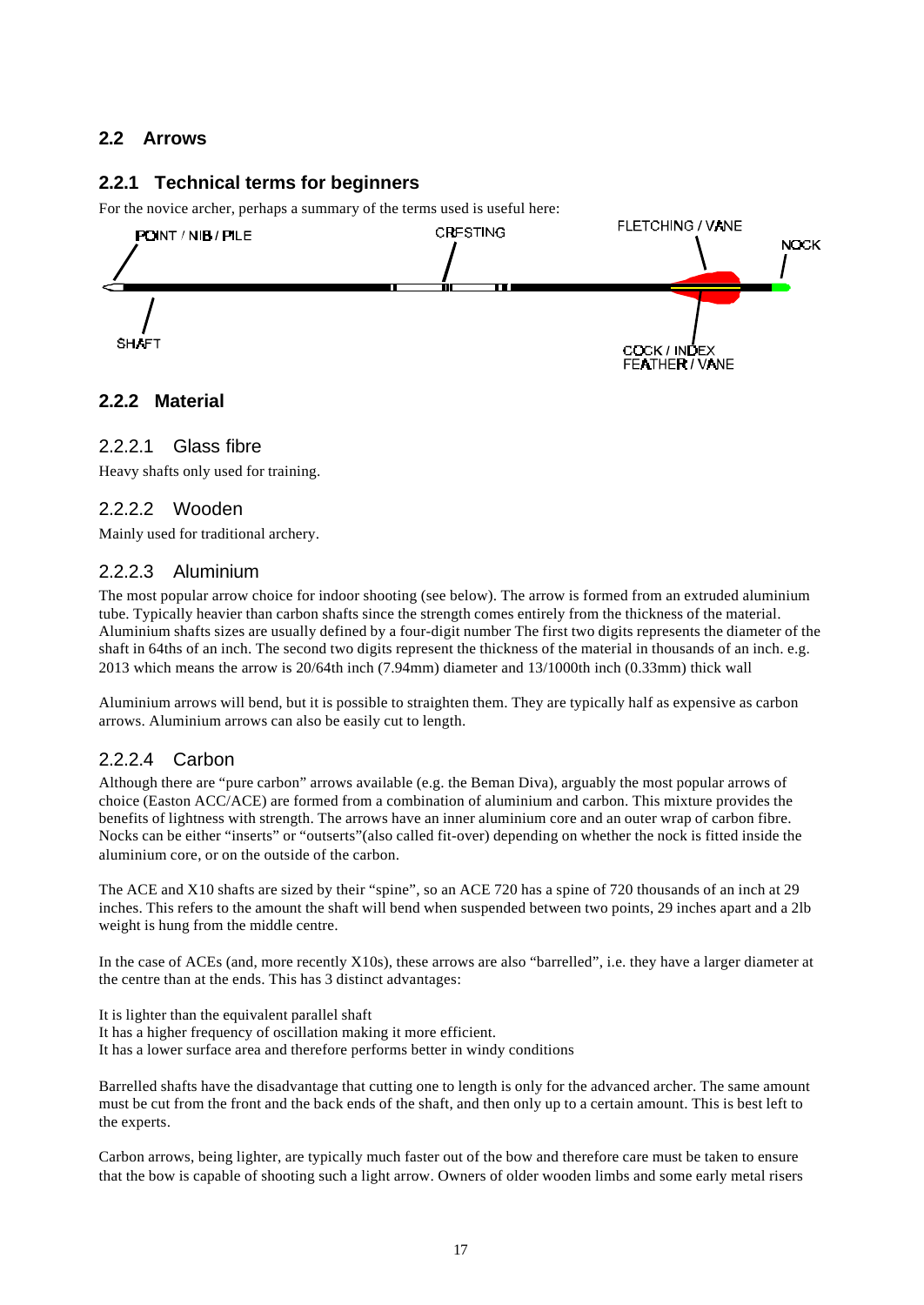should check with the manufacturers before using carbon arrows or some of the more modern string materials, such as fast-flight (see string section).

Carbon arrows have a tendency to shatter rather than bend, therefore hitting anything but the boss can be an expensive habit. Beginners are therefore encouraged to shoot aluminium arrows until they are confident of their abilities.

### 2.2.2.5 Indoor target archery

Pretty much anything which can be tuned can be shot indoors. Wooden arrows are generally avoided because of the lack of consistency and resilience.

Aluminium is the usual arrow of choice, with a few archers choosing to shoot carbon. The benefits of aluminium indoors are that, being generally much wider they increase the chance of line cutters (an arrow touching a line between two scores, counts as the higher value) – this could perhaps be worth an extra 2 or 3 points to the average archer.

## 2.2.2.6 Outdoor target archery

Carbon or aluminium/carbon mix is the usual arrow of choice for the long distances of outdoor shooting.

The lightness of the carbon arrow has the advantage that it will travel a greater distance than its heavier aluminium counterpart. The disadvantage is that since the arrow is lighter, it may be more prone to the effects of crosswinds (archers typically use spinwing vanes with carbon arrows in an attempt to counteract this – see vanes section). Heavier points may also assist down-range stability at the expense of a loss of speed and therefore sightmark.

## **2.2.3 Choosing the correct length**

To determine the correct length for you, draw the bow to a comfortable full-draw position and have someone mark the arrow approximately 1" beyond the button position. (beginners may want to add 1-1.5" to this in order to permit some development in muscles and technique). With modern lightweight arrows, there is no harm in shooting a slightly longer arrow.

### 2.2.3.1 Node points

The point at which the arrow rests against the button at full draw should ideally be one of the two "node" points, i.e. one of the two points of the arrow which do not move laterally during flight. This will tend to reduce the effect of a poor release as the node points of a shaft in flight tend to stay nearly still compared to the point of the shaft as illustrated below.



So how do we find these invisible magic node points? A bit like tuning a string. Dangle the arrow vertically between finger and thumb somewhere near the tip of the arrow and tap the lower end against a solid object. Note the length of the vibration. Now move your hand down the shaft and try again. Repeat this process until you find the point of maximum duration. This is the front node point of the arrow. Easy!

## **2.2.4 Choosing the right arrow**

The arrow will bend when shot – this is unavoidable, therefore the correct arrow "spine" must be selected to ensure that the arrow neither bends too much (whippy), nor too little (stiff). The spine of the arrow can be matched to the bow with some confidence with two pieces of information:

- The arrow length.
- The draw weight of the bow

A longer arrow will act "whippier" than a short arrow of the same shaft diameter and thickness. A heavier bow will also cause the arrow to act "whippier" than a lighter bow.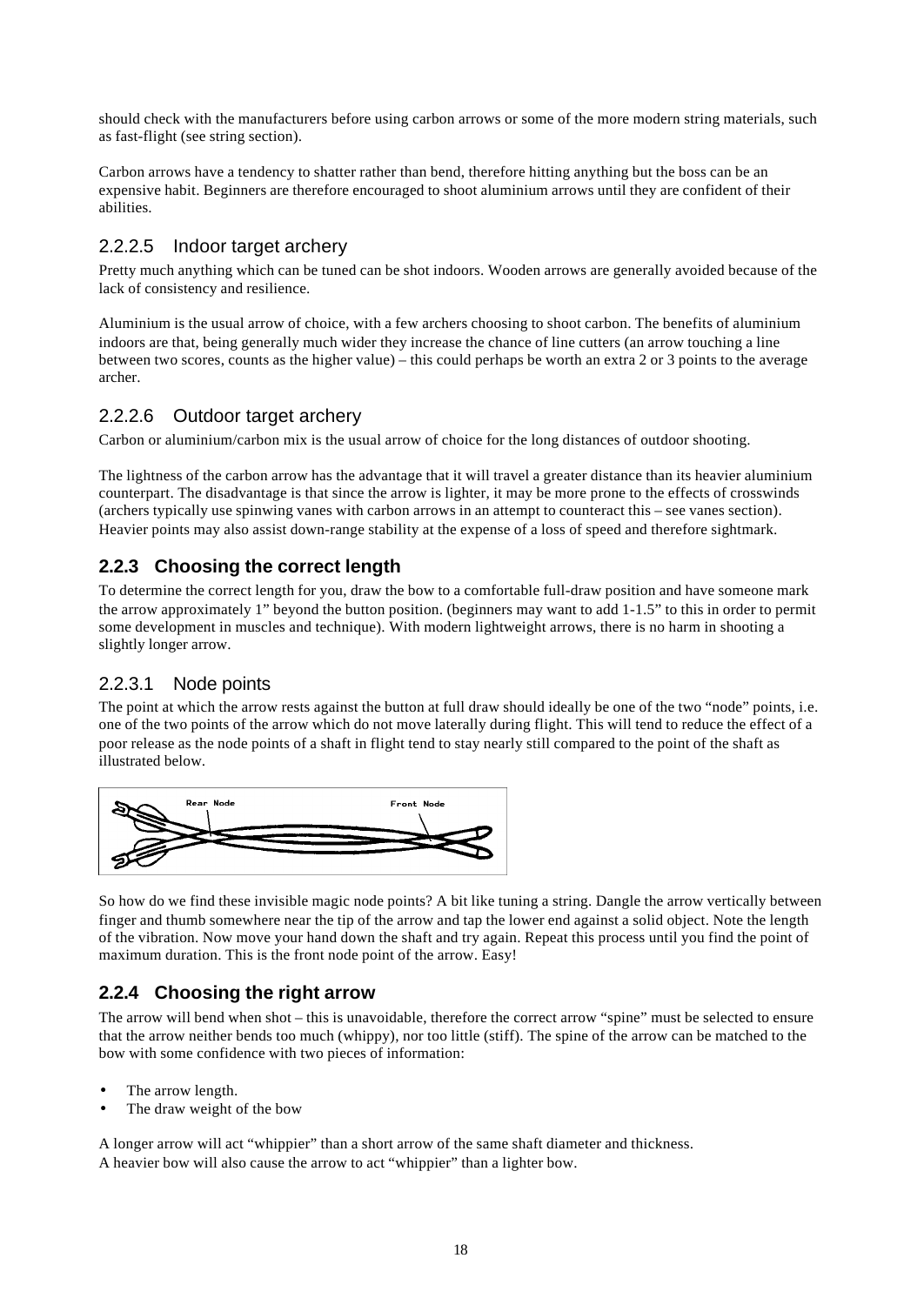Given these two pieces of information, the preferred shaft size can be looked up in any of the many shaft selector charts which are available from the manufacturers and distributors. For a more accurate picture, some other information is required:

1. Whether the archer shoots "fingers" , or a release aid is used.

2. Whether the string is Fast Flight (or similar material) or Dacron.

3. Whether the point is heavier or lighter than the recommended point weight (A heavier point will cause the arrow to act whippier).

Again, the shaft selection charts will provide guidance here.

## **2.2.5 Points**

Points come in many different weights, depending on the wishes of the archer. It is best to start with the recommended point weight. Weight can be added/removed for micro-tuning (for the advanced archer only).



Points are simple to fit to aluminium arrows. Typically, archers use hot-melt glue. This is an adhesive which is supplied in solid sticks. Heating the glue causes it to melt, and it solidifies when cool.

The best approach is to heat the shaft of the point gently until hot enough to melt the glue. Apply the glue to the

shaft of the point, then push firmly into the arrow shaft, twisting it to spread the glue. If the glue sets too quickly, simply apply more heat to the point to re-melt the glue.

CAUTION: Carbon does not like heat, and therefore great care is required when fitting points to carbon arrows. Only use sufficient heat to melt the glue, no more. And do not apply direct heat to the carbon shaft.

To remove points, carefully apply heat to the point and arrow shaft, just enough to melt the glue, then use pliers to pull the point out.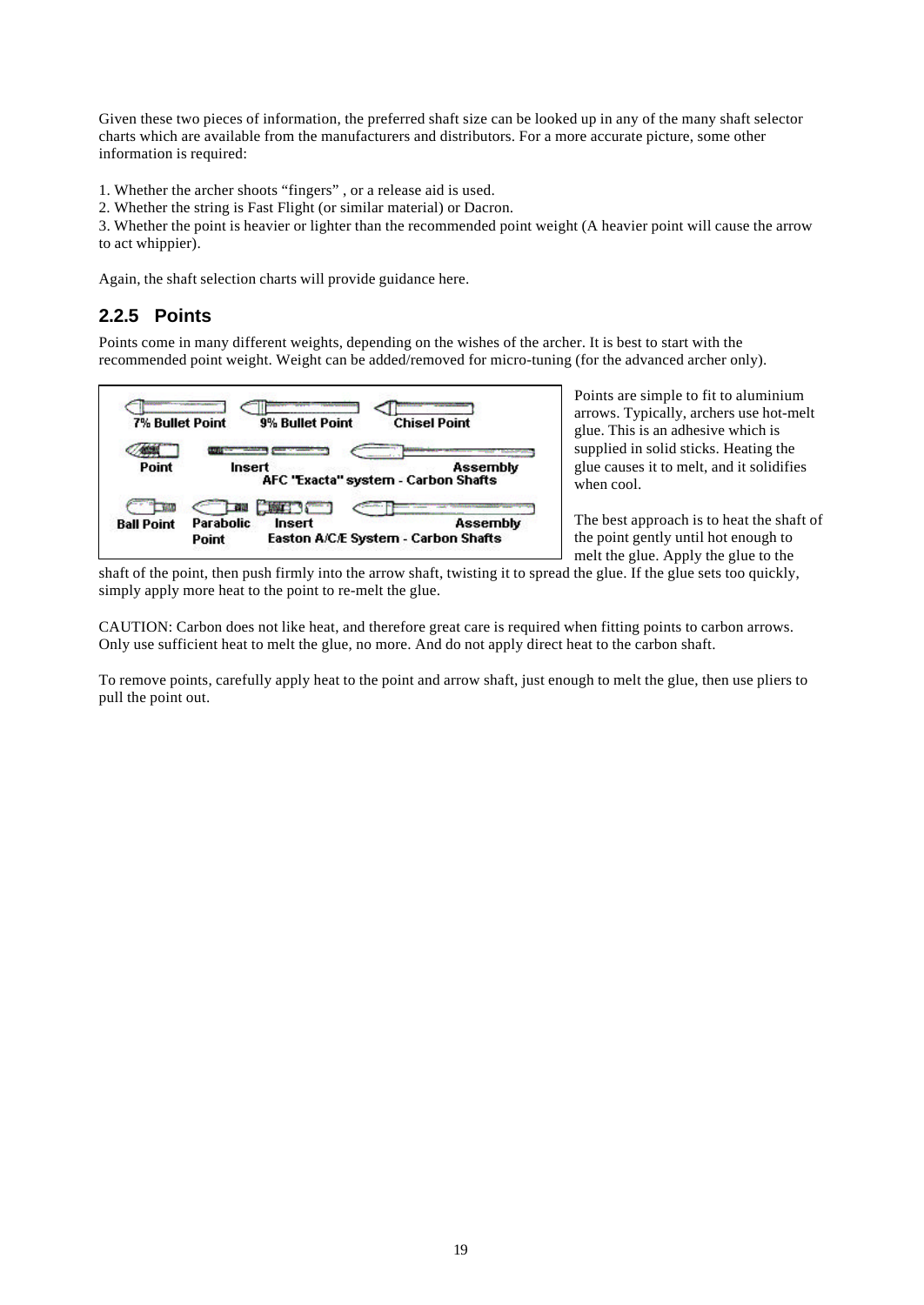## **2.2.6 Fletchings or Vanes**

Fletches or vanes are the steering mechanism of the arrow.

Indoors, archers typically use the largest vane. This has the advantage of ensuring that the arrow straightens up very quickly – important for the short distances shot indoors.

Outdoors, the large fletchings have the effect of slowing the arrow down too much, and therefore a small vane is the vane of choice. Spinwing™ vanes impart (surprise, surprise) a spinning motion to the arrow which provides greater stability, and a typical outdoor setup would be ACE arrows fitted with 1 3/4" spinwings.

Fletches are typically made from soft plastic in various shapes and sizes as shown.



Be aware that spinwing vanes of different **colours** have different **stiffness**, therefore most archers use spinwings which are all the same colour. White is the softest, followed by blue and yellow, then red and black. Spinwings are typically much more fragile than straight vanes, but much easier to change during competition.

Feather fletches can be used, but are not as durable as the plastic fletches, and perform poorly when wet. Some archers use large feathers when shooting indoors. Studies by Easton have shown that feathers not only start the arrow spinning earlier, but provide better grouping.

Usually three fletches are glued to the arrow shaft near the rear of the arrow. They are sometimes angled to make the

arrow spin as it flies, to give a more stable, straighter flight. The orientation of the fletches in relation to the nock must suit the type of arrow rest used. The bottom diagrams show the rear view of the arrow suitable for a recurve finger shooter.

#### 2.2.6.1 Adding fletches to aluminium arrows

Clean the rear end of the shafts where the fletches will be glued with 'Acetone' and at the same time, the shafts of the points can be cleaned to remove any loose oxide, oils or dirt. A spare set of nocks can then be twisted onto the rear end of the shafts. Nocks, such as the Bjorn nock, will 'stick' to the shafts rear end by means of the roughened surface.

I use a spare set of nocks, so that when they are placed into the fletching jig, I don't have to worry about the nocks opening up due to the jig's guides. The proper set of nocks can be glued on after the fletches are done.

Before gluing the fletches, use 'Acetone' to clean the base of the fletches. Take care to align each fletch in the same place on the shaft. A guide mark can be placed on the fletching jig clamp for reference. Use 'Fletch-Tite' glue on the fletches. Make sure the fletch rests evenly along its length onto the shaft when glued. This glue will set enough for the clamp to be removed after 3 minutes. If using a different coloured fletch for the 'Cock Fletch', then its a good idea to glue these on first when using a multiple fletching jig, then glue the others on later. After the glue has set on the first fletch, rotate the nock holder to its next position, usually 120 degrees for a 3 fletch setup. Repeat until all fletches are on. You can then apply an extra blob of glue to the front and rear of each fletch as this helps prevent the fletch tearing off when the arrow lands in the ground or passes through a soft target, and also helps prevent the front of the fletch lifting and so catching on the arrow rest.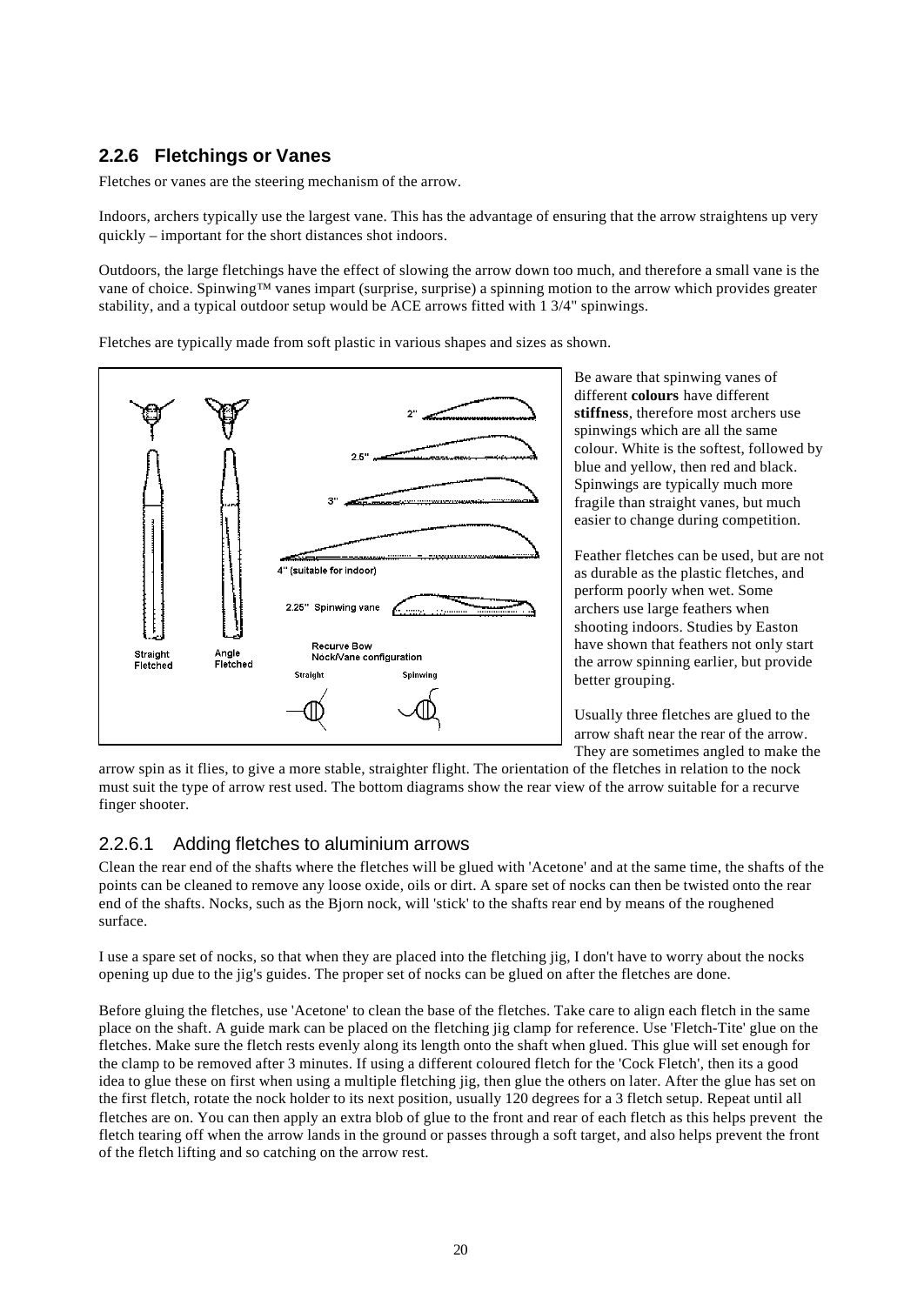#### 2.2.6.2 Adding fletches to carbon arrows

The arrow shafts should only be cleaned with an abrasive cleaner, rinsed and let dry. Straight fletches are mounted using the same techniques as for aluminium arrows, but spinwing vanes are mounted as follows:

Using the fletching jig (or a special tool), mark three lines on the shaft with an indelible marker, 120 degrees apart, the length of the vane and at the required distance from the nock. NOTE: If you're using Bieter nocks either get the adapter for the fletching jig or change the nocks to a symmetrical nock while drawing the lines!

Put spinwings on straight, otherwise most people find the drag excessive. There is a natural angle in the vane so you don't need to induce extra drag.

The spinwings are supplied with two types of tape: the first is used to mount the fletching on the shaft and can be used in one of two ways:

- Apply the tape to the shaft, then apply the vane to the tape. This is the preferred approach
- Apply the tape to the vane then apply the vane to the shaft using the clamp from a fletching jig.

When the vane is in position and well stuck down, use the second tape to "top and tail" the vane. This tape prevents the vane from lifting at either end and should be wrapped around the shaft and the ends of the vanes a couple of turns.

### **2.2.7 Nocks**



Nocks are made from rigid plastic and are glued to the rear of the aluminium arrow. For carbon arrows, the nock is typically a push fit. The top row shown in the picture are used for aluminium arrows. Nocks come in 6 different sizes to suit the range of diameters of arrows. The nocks are shaped so that they will clip onto the bowstring and hold the arrow in place. The other nocks shown are specifically for 'Beman' carbon arrows and 'Easton A/C/E' carbon/aluminium arrows.

In the case of carbon arrows, if the nock appears too loose – adding one or two turns of thin tape (PTFE is ideal), or a dab of paint, is often enough to tighten the fit.

New nocks have recently been brought onto the market specifically for ACEs and X-10s called "pin-nocks" which consist of a metal pin which fits into the back of the arrow, and a plastic nock which locates on the pin – these nocks are intended to protect the arrow in the event of rear-impact.

To attach nocks to aluminium arrows, apply a small amount of 'Fletch-Tite' to the rear of the shaft, place the nock onto the shaft and then twist to evenly spread the glue. Take care to align the nock with the cock fletch, then wipe off any excess glue. Allow the glue to set.

To remove a nock, adding a bit of heat is usually enough to melt the glue and allow the nock to be twisted off.

If a nock has been widened by rear-impact and is otherwise OK, heating in hot water for 10 seconds is usually enough to soften the nock so that it can be pinched back into shape.

**NEVER** try to shoot an arrow with a damaged nock... the nock might not be the only thing which ends up damaged!

#### **2.2.8 Maintenance**

Always check shafts and fletchings for damage. The arrow can be checked for straightness by holding the shaft vertically, the point in the palm of the hand and spinning the shaft with the thumb and second finger. This takes a bit of practice, but is an excellent guide to straightness. Carbon shafts should be checked to ensure that there are no splits or cracks in the carbon fibre. These can be difficult to see but become more obvious when the shaft is flexed.

Fletchings should be undamaged and should have no folds or creases.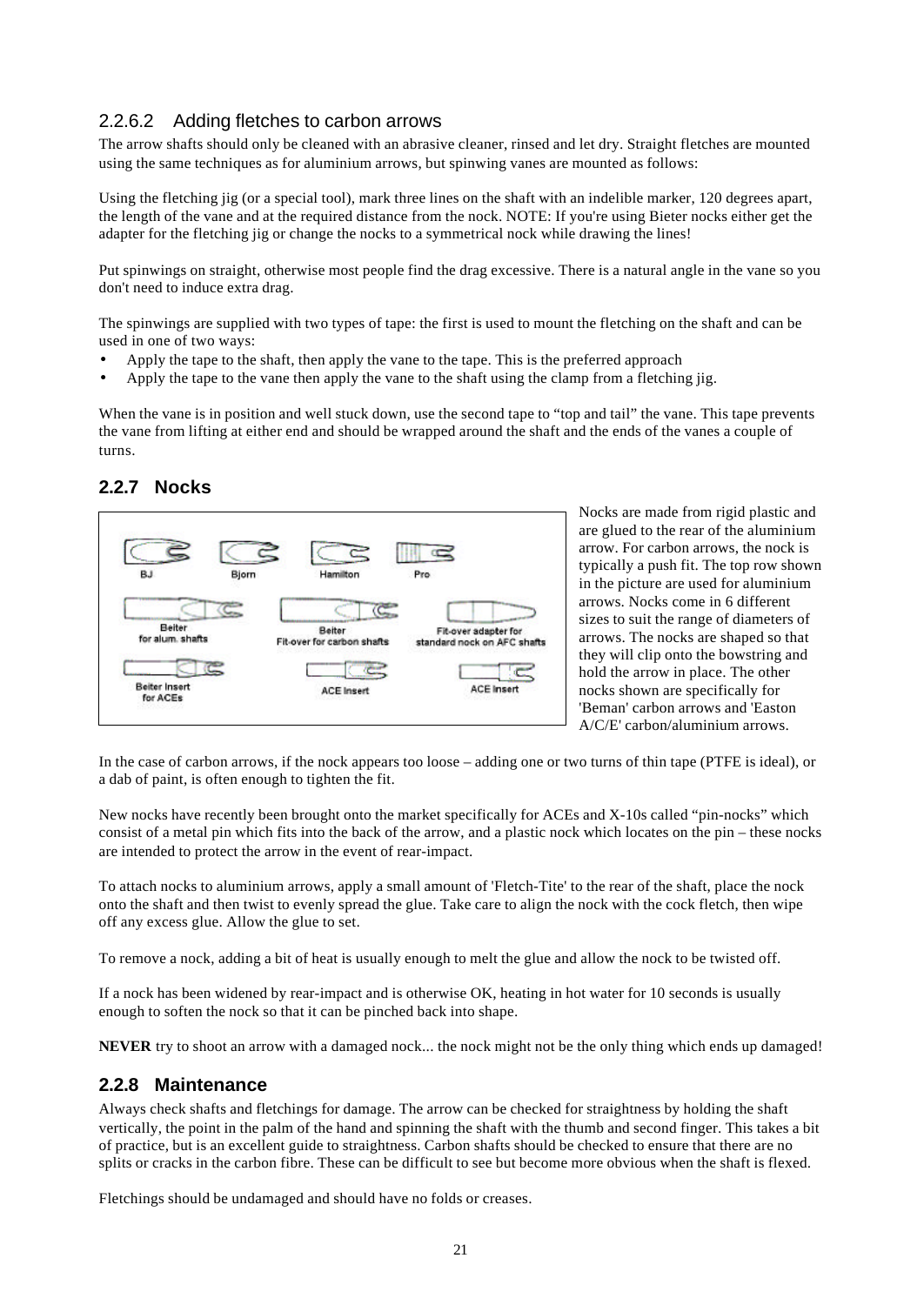## **2.2.9 Jargon**

#### "Archer's paradox"

During release, the string must move "around" the fingers. This causes the string to impart a sideways force to the arrow and the arrow bends towards the bow. The arrow then returns to straight and begins to bend away from the bow – this continues all the way to the target. This is called the archer's paradox.

#### "Node points"

During flight the arrow exhibits a bending movement and the node points are the two points one the arrrow, one close to the front and one close to the read which do not move relative to the axis travel. If the node points are aligned behind one another, then the arrow flight will be more accurate – this is achieved through tuning. (See Node Points section for more detail)

### **2.3 Sights**

A sight is a sight right? No. There are many sights on the market which will suit the recurve archer, costs vary from £5 to over £200. So what makes one sight better than another?

### **2.3.1 Construction/materials**

First of all, a sight is your only point of reference, so it MUST be solid in construction and must be able to withstand the vibration in the bow without shaking loose. Most sights have an variable length sightbar which allows the sightring to be placed as far forward as possible – this means there's extra weight out in front of the bow, so many sights carry the vertical scale back at the bow riser rather than the more traditional "out-front" design. Similarly, most of the sights available are made from aluminium or carbon, or a mixture of both to maximise strength and minimise weight. The mass of the sight in comparison to all of the other "gadgets", such as a long-rod and v-bars, is minimal, so go for what you can afford, but make sure you try the sight first to ensure it has the adjustments you require.

## **2.3.2 Cost**

Will an expensive sight improve your scores? Very unlikely. The main thing to look out for is a sight which locks down nicely and will not shake loose, but even the reasonably prices Arten Summit sight at just above £50 will do the job nicely. If you're paranoid about the forward weight, then the Arten Olympic sight at just below £90 will suffice. When you're good enough to be sponsored by one or more manufacturers, then demand only the most expensive!! When you have reached a good level of proficiency, then it is a good idea to have a sight which will allow small repeatable adjustments in elevation (vertical adjustment) and windage (horizontal adjustment), so look for a sight which has some sort of fine and course scales on it (often the fine scale can be found on the adjustment screws themselves).

## **2.3.3 Sight pin/crosshair/sight ring?**

Many experienced archers shoot with only an open sight ring. For some reason this scares novices witless. BUT having a sight pin or crosshair can encourage over-aiming and the last thing an archer must do is consciously aim too hard (see technique section). The human brain is EXTREMELY good at centering concentric circles (try putting a coin in the middle of a plate... you'll be amazed at how accurately you can position the coin), so since the target pattern is round, and the sight ring is round, why not let the brain do its work – it's one less thing to worry about,

Again, it's a personal thing and everyone is different, but try it – you may find you like it.

### **2.3.4 Sightmarks**

Make sure, before going to competition that you get the opportunity to shoot the distances you will be shooting at the competition. Make a note of the sight settings (the horizontal as well as the vertical position), and the weather conditions at the time (wind strength/direction, wet/dry, etc) In general a head wind will depress an arrows flight and therefore cause it to impact lower than normal. Similarly, rain will cause the arrow to drop slightly shorter.

### **2.4 Arrow rests**

There are three main types of rest for the finger-shooting recurve archer:

• The basic rest. Formed from moulded plastic. An arm, usually with a slight "hook" at the end, bends out of the way when it comes into contact with the fletchings. No variability. Cheap and cheerful. Will do the job admirably. £1-£2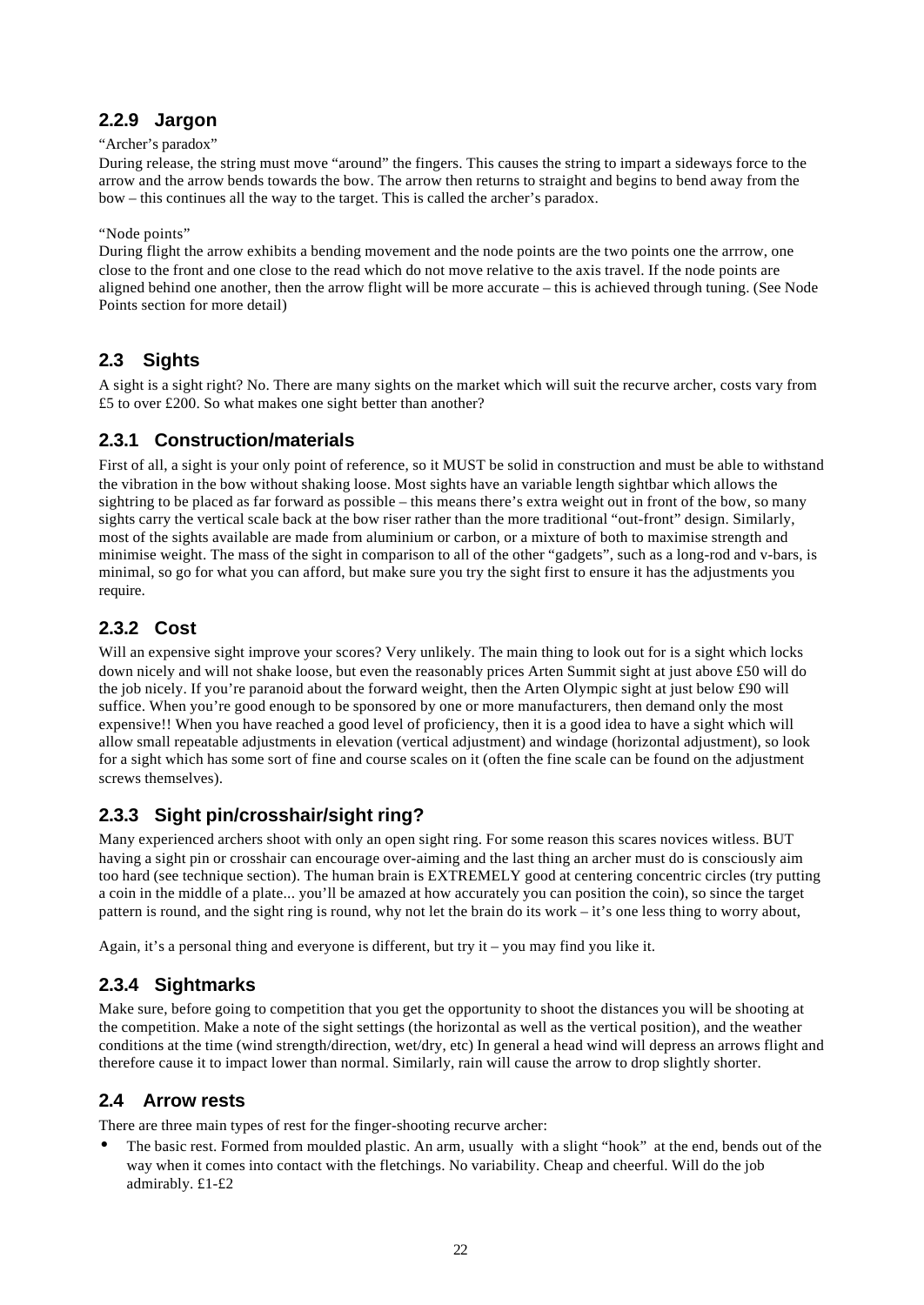- The flip rest. Formed from metal with a thin metal arm which is spring-loaded. For those with a sensitive setup – perhaps the arrow is catching on the rest arm, causing deflection of the arrow flight. This rest provides smoother, faster reaction that the plastic variety. £4- £10
- The magnetic rest. Similar to the flip rest, but with the movement of the arm controlled by magnets. These often provide additional adjustments of the arm up/down to allow centering of the arrow on the pressure button.  $£15+$ but should last forever. These rests also provide even smoother reaction than the flip rest, but to be honest, if your arrow flight is THAT sensitive, then you may have other clearance problems.



When setting up an adjustable rest, it is best to ensure that the tip of the rest does not extend beyond the outside of the arrow as shown in the diagram.

## **2.5 Pressure Buttons**

The pressure button is used when tuning to:

- Set the "centre-shot" i.e. to align the arrow so that it is pointing slightly away from the bow (see tuning section)
- Set the pressure of the reaction which acts against the arrow forces pushing towards the bow.

A 'Pressure Button' can be used when the bow riser has a threaded sleeve fitted.

The arrow rest must be adjusted so that the centre of the arrow and the centreline of the pressure button align.



The button consists of a spring-loaded plunger mounted inside a threaded metal housing. On the housing are two locking collars, the collar closest to the plunger (location nut) is used to set the position of the tip of the button relative to the side of the riser. The rear collar is used to hold the spring tension adjustment screw. Turning the spring tension adjustment screw compresses or expands the spring, causing the button to become stiffer or weaker respectively.

There are many pressure buttons on the market from the excellent Shibuya DX ( $\text{\pounds}20$ ) to the horrendously expensive Beiter super button (£60). Any of these buttons will shoot the novice to intermediate archer.

### **2.5.1 Setting up a second button.**

Got a second button? Want to set it the same as your current button? Easy! Turn the buttons so that they are pointing in opposite directions (plungers towards one another). Position each plungers against the location nut of the other button and use this to set the position of the front collar on the new button.

To set the pressure, simply put both plungers together and push gently. One will move before the other. Simply adjust the pressure in the new button until both buttons move at the same time and by the same amount.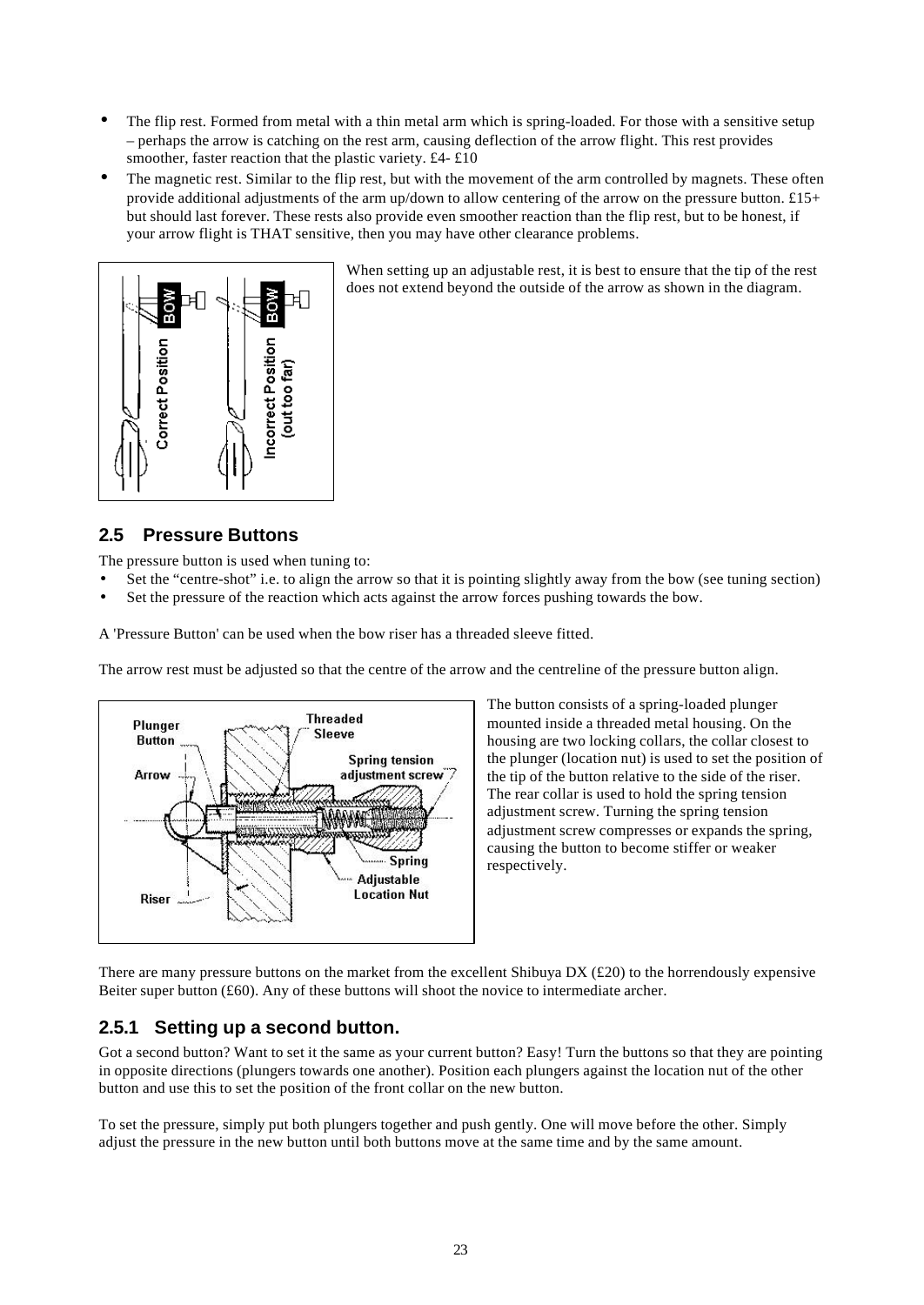### **2.5.2 Maintenance**

It is a good idea to regularly check and clean the button. To do this without affecting the button setting, simply unscrew the grub screw holding the rear collar and unscrew the collar – this should provide access to the spring and plunger. Make sure these are clean and undamaged. DO NOT add oil or any other lubricant.

#### **2.6 Stabilisers**



The first anti-torque bow was introduced in 1961 by Earl Hoyt. (Yes, they've been around that long!) The same man later introduced TFCs (Torque Flight Compensators) to top and bottom rods to improve the after-shot feel.

By the end of the 60s other 'active' systems had appeared on the market including rods with barrels filled with mercury, water, oil and other liquid-like materials to absorb energy.

Later came the advent of foam and sand to replace the liquids in an attempt to provide that all-important absorption.

Many modern-day archers use lightweight, stiff, aluminium or carbon rods with Doinkers(tm) which are rubber mountings which are fitted between the rod and the end-weights in order to dampen vibration.

Alternatively the newest "kid on the block" is the multi-rod stabiliser comprising several thin rods with a moveable weight which allows the archer to "tune" the stabiliser.

Stabilisers are used for three purposes:

- 1. To provide a nicely balanced, smooth feeling bow which is easy to get onto the target.
- 2. To increase the moment of inertia to reduce the possibility of torque affecting the arrow flight.
- 3. To cut down vibration during and after the shot

A long rod will probably make most difference initially. Don't start by putting loads of stabilisers on the bow, start with just a long rod, and if you want, add other stabilisers to change the feel and balance of the bow. Even try multirods if you really need more gadgets!

Do not put too many stabilisers on for you to comfortably control; you shouldn't have your bow hand drop uncontrollably when you make a shot. In the long run, stabilisers will improve your accuracy, but don't use them as a substitute for a good technique. Just because you can hold the bow steadier for longer with stabilisers doesn't mean that you should!

## **2.7 Other accessories**

## **2.7.1 Bracer (arm guard)**

Arm Guards are reinforced leather or plastic protective guards that are worn on the inside of the bow arm.

They are worn to protect the arm from the bowstring as it moves forward after the release. The ideal condition is that the string never hits the bracer, as this will affect arrow flight - but it's better to be safe than sore!

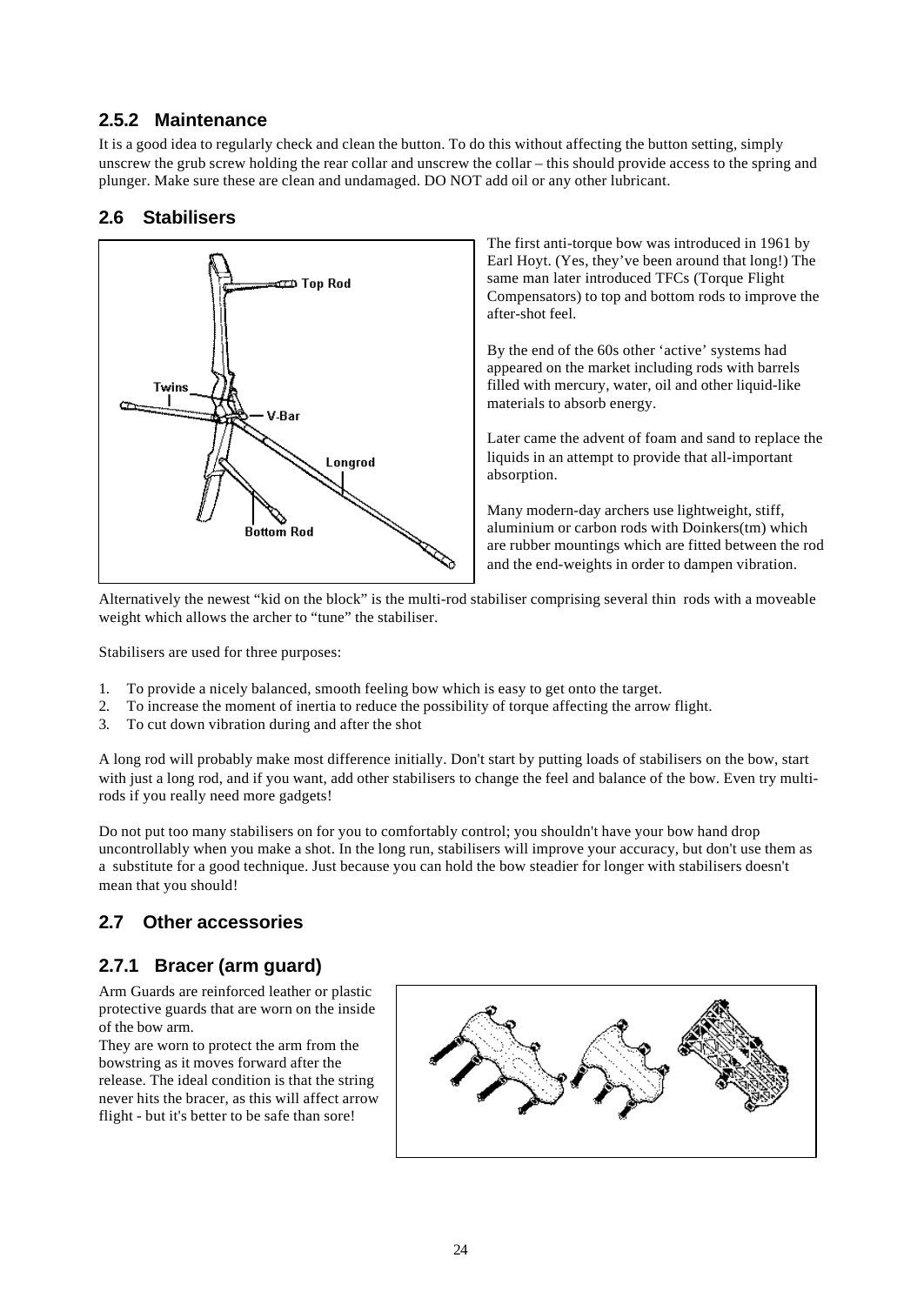



Finger Tabs are used to protect the fingers as they release the bowstring and also provide a smooth surface for the bowstring to slide on. Most finger tabs are made from leather or synthetic materials with some having multiple layers of material for extra protection. Other types of finger tabs can have attachments as shown in the picture, to help keep the fingers apart and anchor under the jaw.

The size of finger tab should not be any longer than the finger tips.

## **2.7.3 Quiver**

A 'Ground Quiver' made from steel rod is spiked into the ground to hold the bow and arrows.

A 'Belt Quiver' and 'Holster Belt Quiver' hold the arrows and, if fitted with a pocket, can hold spare nocks, fletches, arrow puller, tube of glue, rabbit's foot, cuddly toy, etc.



#### **2.7.4 Chest Guard**



A Chest Guard is used to prevent injury to the breast of women archers. The prolonged repetition of pressure from the bowstring can lead to the formation of a lump within the fatty tissue, which is clinically difficult to tell apart from cancer tissue without a biopsy.

They are also used for the purpose of keeping loose clothing from interfering with the bowstring, especially if wearing clothing for colder or wet weather. The chest guard is made from a nylon or plastic open mesh material held around the chest with an elastic strap.

#### **2.7.5 Slings**

A sling is an adjustable strap used to prevent the bow falling to the ground. This allows the archer to shoot with a relaxed bow hand and thereby allows the shot to be executed with minimal torque to the riser from the hand grip, and also minimises the shot-to-shot variation experienced when the riser is gripped. All types of sling work well and it is very much a personal preference which one to use.



The 'Bow Sling' is attached to the bow, usually just below the grip. The sling should fit loosely over the hand. After release the strap will press on the top of the hand and the bow will be supported by the strap only. Advantage(s):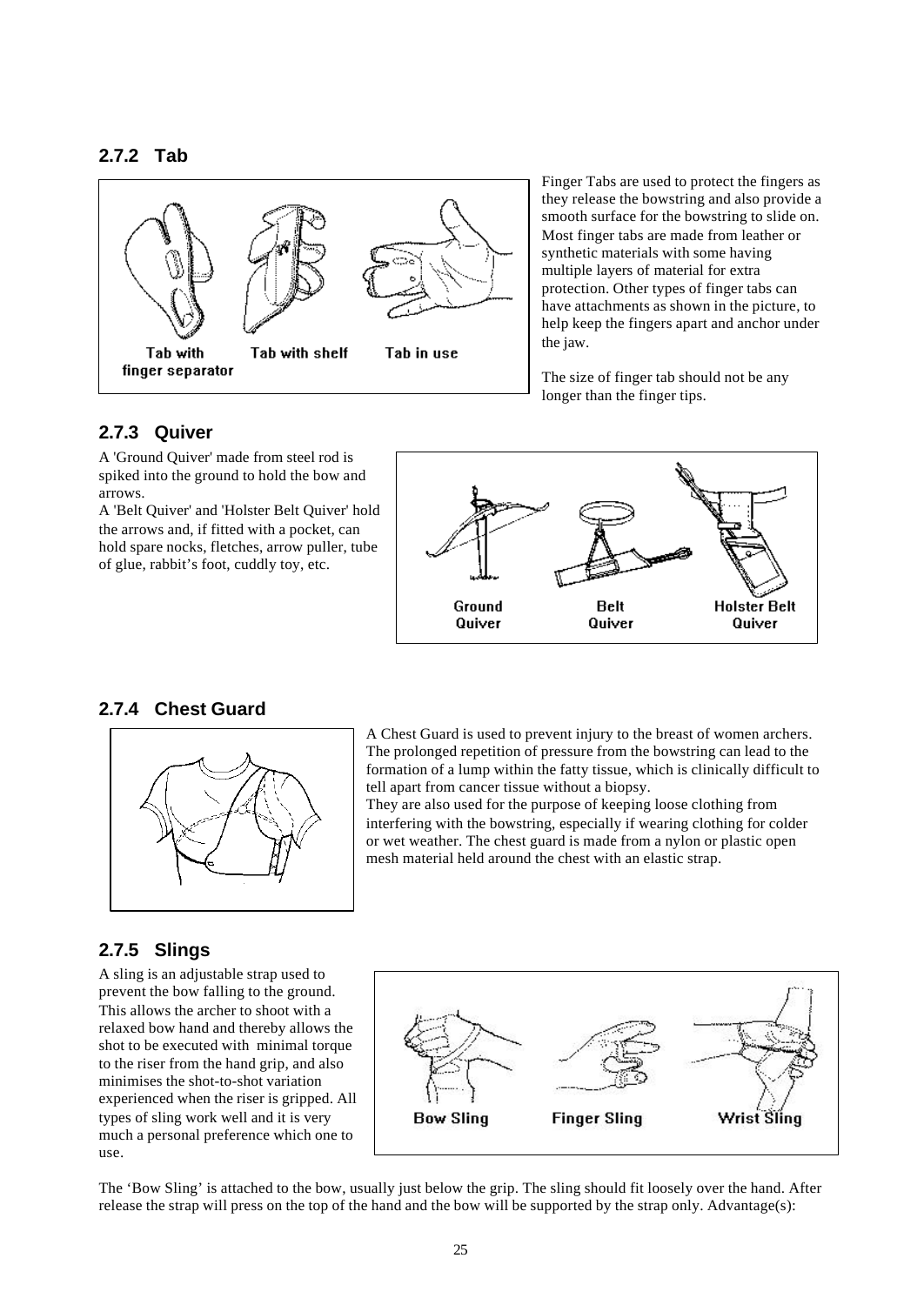Easy to adjust. Disadvantage(s): This type of sling tends to allow the bow to swing if the bow leaves the hand completely, which can be off-putting, especially if the limbs swing up near the archer's face! The strap should not press down on the hand or wrist during the shot.

The 'Wrist Sling' does the same job, but is attached to the wrist and a loop is placed around the bow and clipped to the loop around the wrist. Advantage(s): Easy to adjust. Feels secure. Disadvantage(s): Initially can feel a little flimsy and awkward.

The 'Finger Sling' can be a strap of leather or a length of string with a loop at each end. It is attached between the index finger and thumb with the bow loosely held in the hand. This is the favoured sling of many top archers. Advantage(s): Free movement in the hand. Small and light. Disadvantage(s): Not easy to adjust. Get one which fits you and your bow! Most finger slings will fit the average archer/bow though. May feel awkward if the loops are not tight enough.

With any bow sling, it takes time to learn to trust it. When shooting, make sure the bow slides forward in your hand after release – this is the best indication that your bow-hand is relaxed.

## **2.7.6 Clicker**



The 'Clicker' is usually a strip of spring steel attached to the riser. The arrow is placed under the clicker so that at full draw, the arrow point will be pulled from under the clicker. It will then snap back against the bow making an audible 'click' noise. At this sound the archer will release the arrow.

The purpose of the clicker is to aid consistency as even half an inch difference in draw length can make a significant difference to the power in the shot and therefore the vertical distribution of the arrows.

Before an archer can use a clicker, their draw length must be consistent, otherwise it will be more of a hindrance than a help.

To set the clicker in the correct position, no more than half the length of the arrow point must be left under the clicker at full draw. If too much length is left under the clicker, it will take too much effort to pull that extra amount while keeping the sight steady.

Never has a single device crippled so many archers! The clicker is the source of many psychological problems to so many archers who develop a tendency to react to the clicker. It soon becomes the norm to release the arrow at the slightest click – even the clicker of the archer standing next to them! This is due to an unhealthy dependence on the clicker. It is important to teach the subconscious that the clicker is not the end of the shot – it is, in fact the middle. The clicker is an indication that we have reached a point at which we could release "IF WE WANTED TO".

It takes a significant amount of time to learn to use a clicker properly. Korean archers begin with a clicker on day one, which means they never learn to stop/aim/release, and if there's any secret of success to archery it is this: "Continuous motion" (see technique section). It is very difficult, when stopped, to start again, so we get into the power struggle – us vs. the clicker... and the clicker ALWAYS wins.

Having said all that, a clicker is essential for most competitive archers and learning clicker control is crucial to good performance.

It is important to ensure that the clicker does not depress the pressure button, i.e. that the tension on the clicker is not greater than that of the pressure button plunger. If this is the case, then the arrow will spring away from the bow after the clicker drops. To check this, pull the arrow through the clicker four or five times and watch the point carefully. The point should not move when the clicker drops.

If the arrow is too long to use a standard clicker, clicker extenders are available which mount on the front or side of the bow and give the clicker a platform on which to click. Alternatively, magnetic clickers are available (Cavalier and Golden Key are two manufacturers of such devices) which mount under the sight mount, or on the sight extension bar and have a long stainless-steel rod which rests on the arrow. NOTE These clickers are very light and can cause problems if shooting in windy conditions with the arrow being blown off the rest! However, the upside is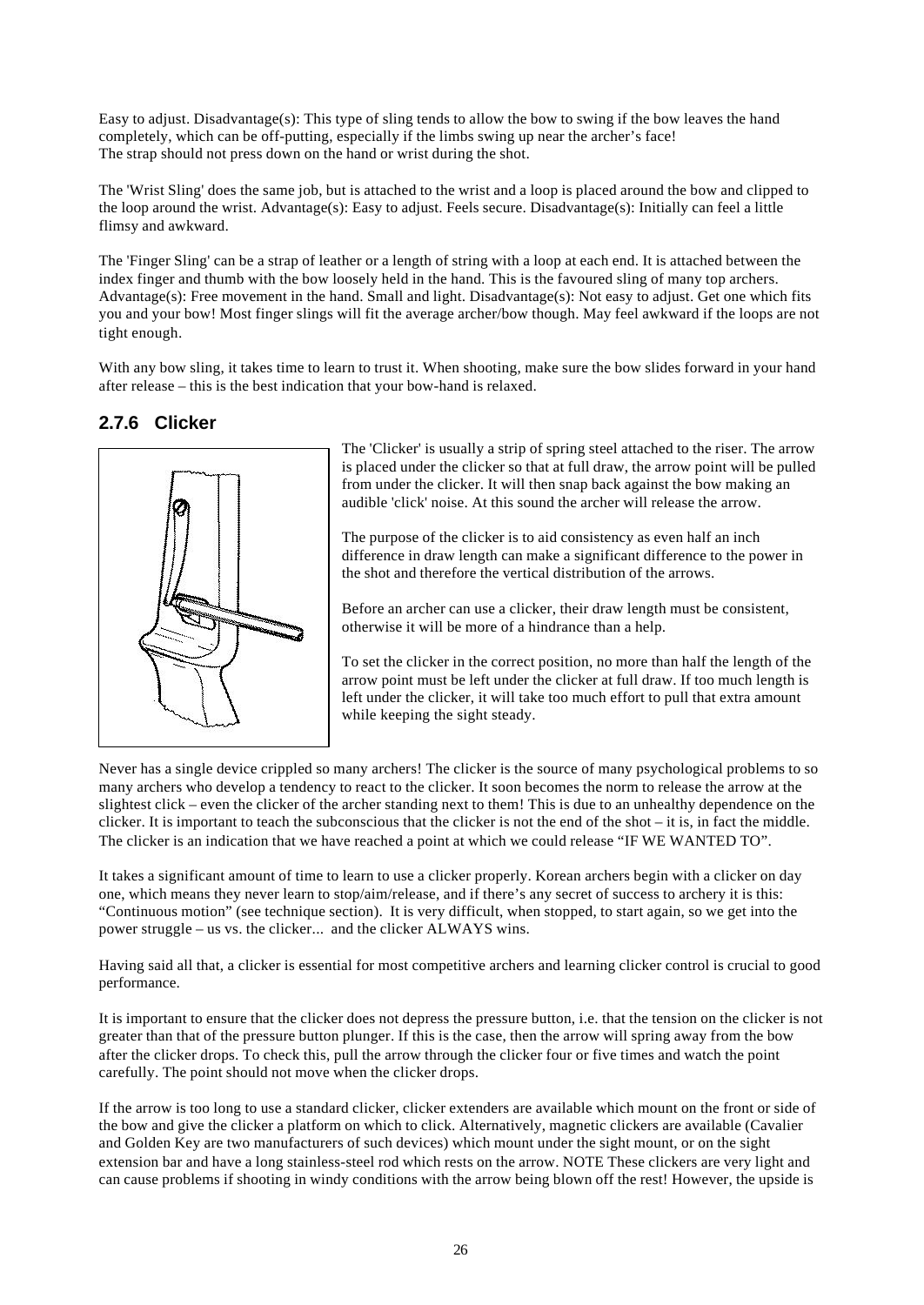that shooting THROUGH these rests (i.e. loosing an arrow before the clicker drops) has much less damaging consequences on your fletchings OR on your score!

## **3 Tuning**

Note: These instructions are for finger-release recurve shooters only.

## **3.1 What?**

Tuning is the process of matching the archer, the arrow, the bow and the rest of the equipment (including the string, pressure button, etc.). It sounds like a complicated process, but in fact in its simplest form can simply be a case of shooting a couple of extra arrows each end and following the simple instructions below.

## **3.2 Why?**

Tuning enhances accuracy one two ways:

- 1. It helps ensure that the arrow leaves the bow in the same way every time.
- 2. It helps the archer by making the bow system more forgiving of poor technique and minor mistakes.

## **3.3 How?**

The bow should be tuned in five steps, and in this order... otherwise you'll be tuning for ever more.

## **3.3.1 Step 1 – Preliminary Setup**

First of all, the arrow must be close to the correct spine for the draw weight and style. An incorrectly spined arrow will be difficult, if not impossible, to tune (although a slightly stiff spine is easier to tune than one which is too weak). Refer to the spine chart for the supplier of the arrows. This is assuming, of course, that you know the draw weight of your bow. If not, ask someone to weigh it for you using a bowscale.

(**NOTE**: Most bowscales are very inaccurate below 40lbs, so use one which has been calibrated with static weights if possible)

If the arrow is incorrectly spined, then things can be done to change that situation, but these will be dealt with later.

Prior to tuning, carry out the following checks:

Ensure that the arrows are straight, properly fletched and have perfectly straight nocks.

Ensure that the bow is set up as it would be for normal shooting, i.e. the correct bowstring, sight, stabilisers, rest, pressure button, etc.

Ensure that the pressure button will not interfere with the fletchings (if so, rotate the nocks to ensure clearance). Set the centre of the sight over the centre of the shaft.

Set the pressure button tension to a medium setting

## **3.3.2 Step 2 – Bracing Height**

Get the bracing height right. Listen to the shot – does it sound good? Does it sound harsh? Set your bow at minimum bracing height and increase it steadily to maximum and listen to the bow (or better still, have someone else listen) as it is shot.

An archer by the name of Marcel van Apeldoorn suggested the following method:

Go to a long distance were your groups are still nice and tight (e.g. 50m perhaps 70m) and start at the lower end of the manufacturers recommendation. Shoot some arrows (e.g. 18) and chart the vertical position of each arrow. Raise your brace-height slightly (e.g. 1/16 or 1/8 inch at a time) and again shoot some arrows. Also make a mental note of the noise the bow makes, or ask someone else, because you're too busy shooting and you shouldn't be paying attention to anything else but making one good shot (each time). Keep raising your brace-height until you are at the max. recommended brace-height. KEEP YOUR SIGHT ALWAYS THE SAME.

When you start at the lower end, the arrows hit somewhere on the target, raising the brace-height will probably make the arrows hit a bit higher than before, raising the brace-height a bit more will reduce the effectiveness of the bow, and the arrows will start to hit lower on the target.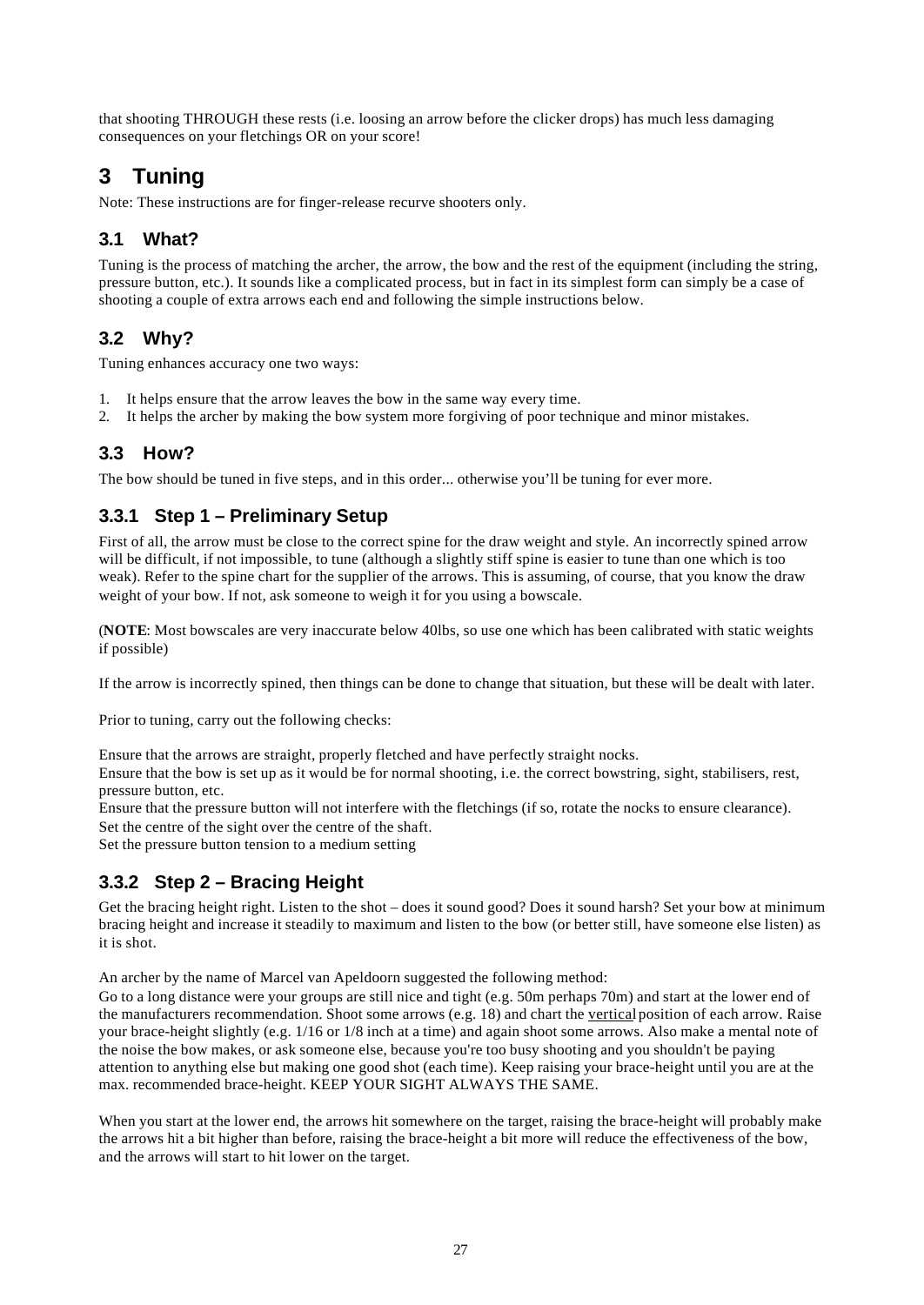

NOTE: It is VERY important that you check your nocking point each time, and make sure that it is the same, because raising and lowering your brace-height could have an effect on your nocking point (the effect increases when your tiller difference increases). Choose the brace-height that gives the highest groups on the target, because it means that the energy-transfer from bow to arrow is at its maximum. The energy that is left behind in the bow, and produces the sound AND vibrations at this point is at a minimum.

#### **3.3.3 Step 3 – Nocking Point**

Set the correct nocking point height. If the nocking point is incorrect them the arrow will "porpoise", i.e. the point and tail of the arrow will oscillate in a vertical plane.

The nocking point can be checked in several ways:

1. Paper tune. A frame is placed about 2 metres (6 feet) in front of the target. A sheet of paper is placed taunt over the frame. The archer then stands about 1 metre ( 3 feet) in front of the frame and shoots the arrows through the paper. From the direction of the tear in the paper, the nocking point can be adjusted.



2. Bare-shaft planing test. The theory behind bare-shaft tuning is that a bare shaft will continue on in the direction it was shot since there are no fletchings to stabilise it, and will therefore give a true representation of any deviation from true.

Shoot at least three fletched shafts and two identically aimed unfletched shafts at a target at a distance of 15 to 20 yards.

If the unfletched shafts impact above the fletched shafts, the nocking point is too low.

If the unfletched shafts impact below the fletched shafts, the nocking point is too high (it is sometimes desirable to have the bare shaft impact just slightly below the fletched shafts to ensure that the nocking point is not too low as this could cause clearance problems.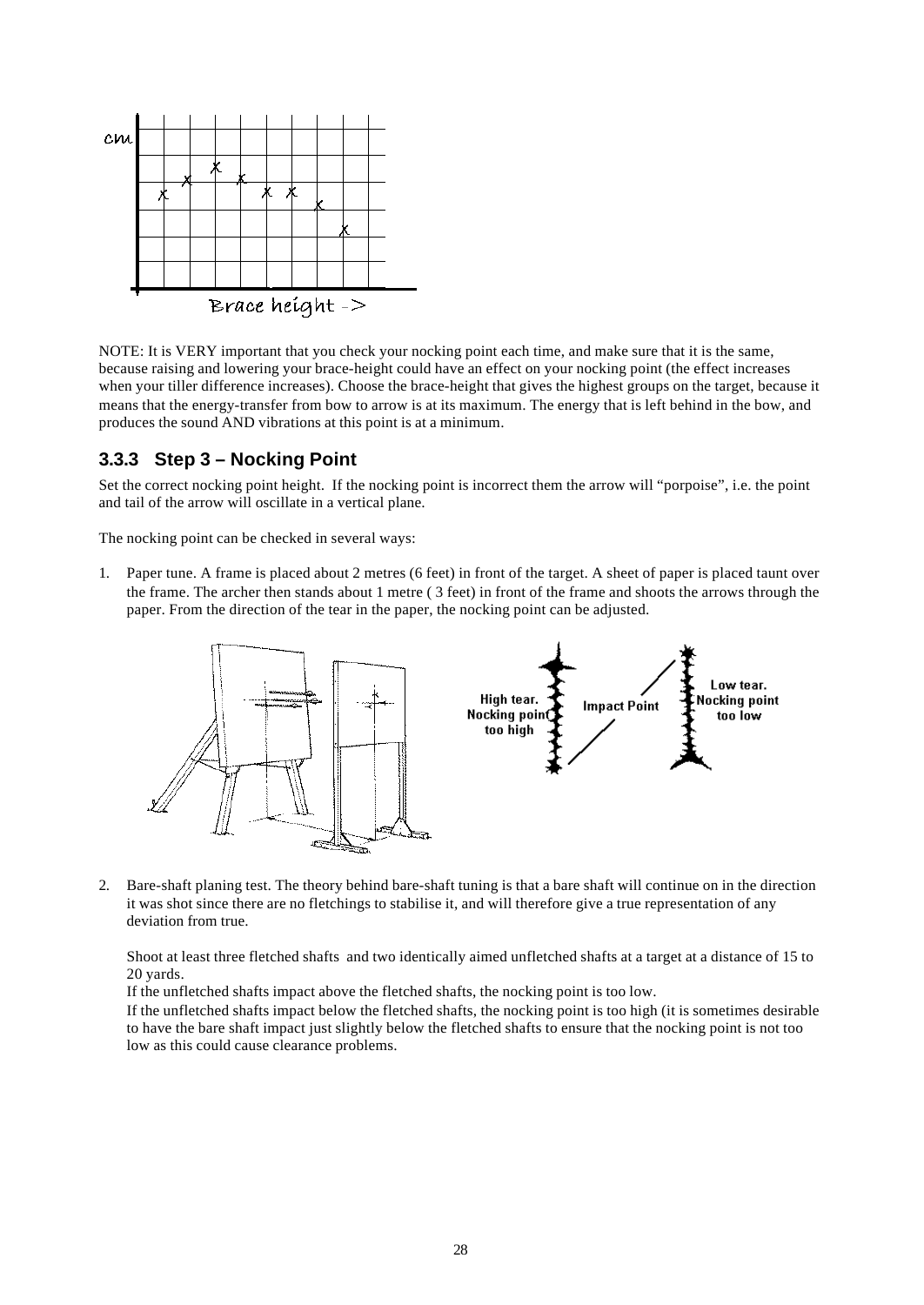## **3.3.4 Step 4 – Centre Shot**

Centering the arrow is used to ensure that the "nodes" of the arrow leave the bow in direct alignment to the target. (See Node Points section)

First of all find the centre of the bow limbs. To do this, place a piece of masking tape across the inside of each limb a few inches from the riser. Mark the centre of each limb on the tape.

Rest the bow by hanging it over the back of a chair, using the stabiliser/riser as a hook.

NOTE: it is important NOT to put any pressure on the limbs.

Nock an arrow and stand behind the bow, looking at the back of the riser. Looking through one eye and aligning the string with the marks on the masking tape, check the position of the arrow in relation to the string.

If the arrow were absolutely central, then the arrow would align with the string, however, due to the bending motion imparted by a finger release, this is not desirable in such a setup.

Adjust the pressure button position until only the diameter of the arrow at the point is to the left of the bowstring (for right-handed shooters).

Once this has been done, lock off the adjustment collar of the pressure button and leave it alone!

## **3.3.5 Step 5 – Arrow spine**

If the arrow spine is incorrect, then "fishtailing" will occur. i.e. the point and tail of the arrow will oscillate in a horizontal plane.

First of all, set the pressure button spring tension to a medium setting.

There are several ways to check for fishtailing, but by far the most reliable method is the bare-shaft planing test. Some archers use paper tuning but this method is more appropriate for compound archers and is highly unreliable for finger shooters as the arrow WILL leave with some side-side motion, and the paper tear will vary, depending on how far the archer is from the paper.

The instructions below are for a right-handed archer and should be reversed for a left-handed archer.

Shoot at least three fletched shafts and two identically aimed unfletched shafts at a target at a distance of 15 to 20 yards.

If the unfletched shafts impacts left (stiff) of the fletched shafts, either decrease the pressure button spring tension, increase the bow weight or increase the arrow point weight.

If the unfletched shafts impact right (weak) of the fletched shafts, increase spring tension, decrease bow weight or decrease arrow point weight.

### **3.3.6 Step 6 – Clearance**

Once the shaft is basically tuned, spray dry powder foot spray, dry deodorant or similar product to the last quarter of the arrow shaft, fletching, arrow rest assembly and sight window near the arrow rest, then shoot the arrow (being careful not to disturb the powder). Check the powder for lines.

If there are clearance problems:

- If the arrow fletching is hitting the arrow rest, try rotating the arrow nock  $1/32$  of a turn. Continue rotating the nock until clearance is achieved.
- Check that the arrow rest support arm does not protrude past the outside of the arrow shaft when the arrow is resting on the arm and is lying against the pressure button.
- Try lower profile fletchings
- Try modifying your setup (stiffer/weaker arrows), different rest, etc.

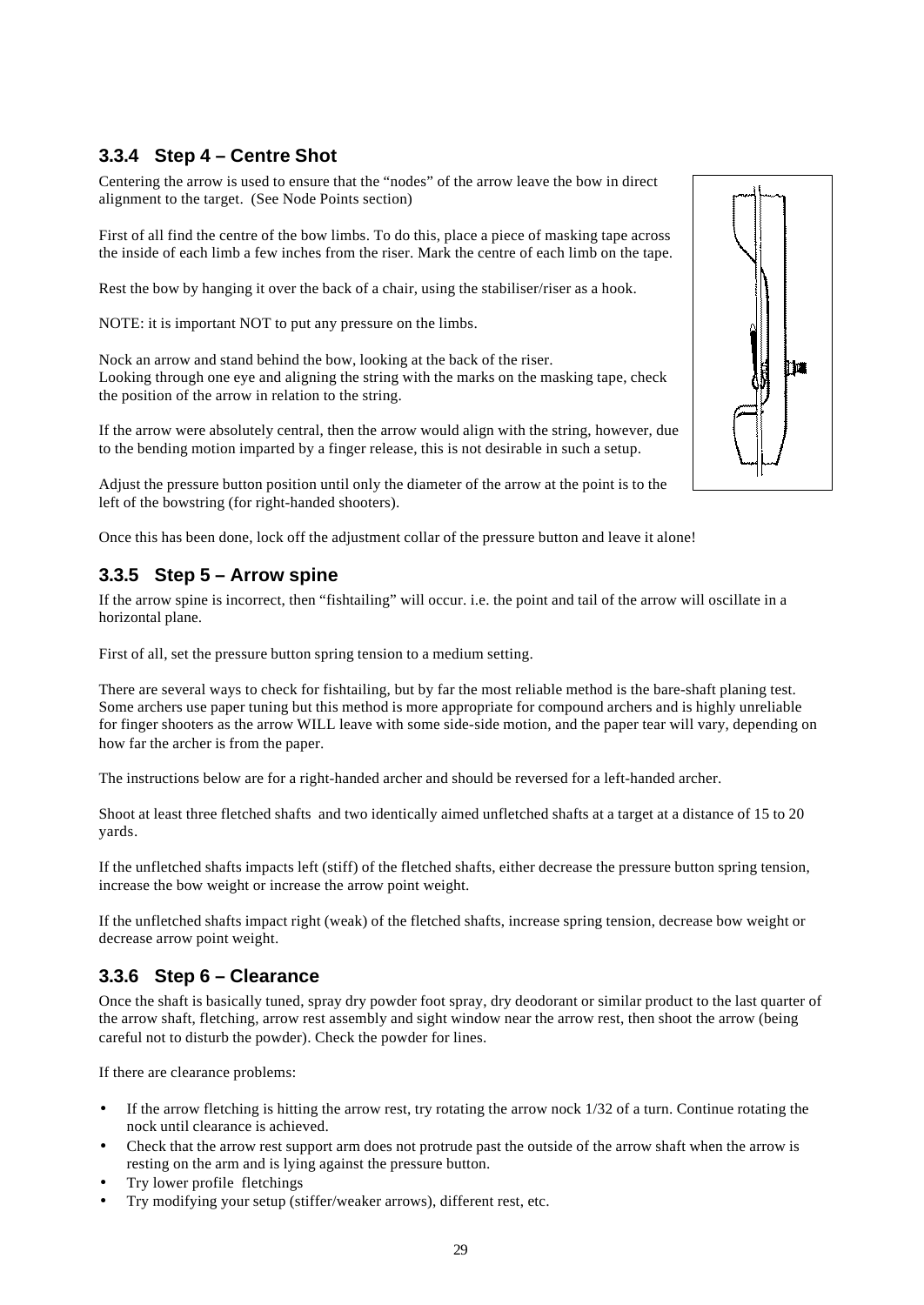Move the pressure button slightly out from the bow if all else fails.

#### **3.3.7 Step 7 – Compensating for incorrect spine**

If you are shooting too weak a shaft, decrease draw weight, decrease the point weight, increase number of strands in the bowstring, decrease brace height. You might also try adding metal nocking points instead of dental floss.

If the shaft is too stiff, increase draw weight, increase the point weight, decrease number of strands in the bowstring, increase brace height.

Do not modify the point weight outwith the acceptable balance point range (7% - 16% FOC (front of centre)).

### **3.4 Other Tuning Methods**

Both of these methods require significant time and skill to carry out properly and are generally regarded to be more trouble than they're worth!

### **3.4.1 Walk back tuning (Gerhard Gabriel's method).**

The process is as follows: Shoot fletched and unfletched at a point, near the top of the target, at 3m, then walk back to 6m and repeat the process, then walk back to 9m...12m...15m... all the way to 30m.

Record the horizontal position of each of the arrows.

This method then uses the pattern of the arrows down the target to determine the adjustments required to spine and nocking point.

### **3.4.2 Cushion plunger tuning (Vic Berger method)**

This is similar to walk-back tuning but uses only fletched arrows, and is sometimes used as a final check after bareshaft tuning. (these notes are for a right-handed archer).

If the bow is properly tuned the line is straight down the target.

If the line is straight but running top left to bottom right, decrease the spring tension.

If running along the other diagonal, increase the spring tension.

If the line curves to the left then back to the centre then the button is too far out, if to the right it is to far in. Adjust the settings until there is a straight, vertical line. If you've had to make these adjustments then go back to bare shaft until the methods agree!

## **3.4.3 Short Distance Tuning, Fine Tuning and Micro tuning**

These are all subjects for a later time!

### **3.5 Adjusting the tiller**

The tiller is the name given to the balance of the limbs. Say, for example, you had a 38lb top limb and a 36lb bottom limb (yes, unlikely – but bear with me)... then the bow would tend to tilt upward due to the excess load developed by the top limb, causing difficulty aiming! This is an extreme example, but is to illustrate the point only.

Modern bow limbs are usually manufactured as a matched pair, so why adjust the tiller? Simply because the riser and grip is not symmetrical. There are two adjustments which can be made to account for this:

#### Dynamic tiller

This is the force applied to the string by both limbs after release. Adjusted by tuning the nocking point (see previous section)

#### Static tiller

This is the force applied to the string by both limbs during the draw. Adjusted by changing the limb angle (by fitting shims or some other method). The recommended static tiller is usually somewhere between 1/8" and 1/4". This is measured by taking the distance from the limb (where the riser and limb meet) to the string (at right angles to the string). Typically the bottom limb is 1/8" closer to the string than the top limb. HOWEVER. The way the archer holds the string and the bow will determine the actual position required for that archer.

To test static tiller, stand at 18m/20yds from the target (40/60cm), and put the sight on the target. Draw the bow VERY SLOWLY back to the anchor point. It is important that the hand moves directly to the anchor point, and that this is done slowly.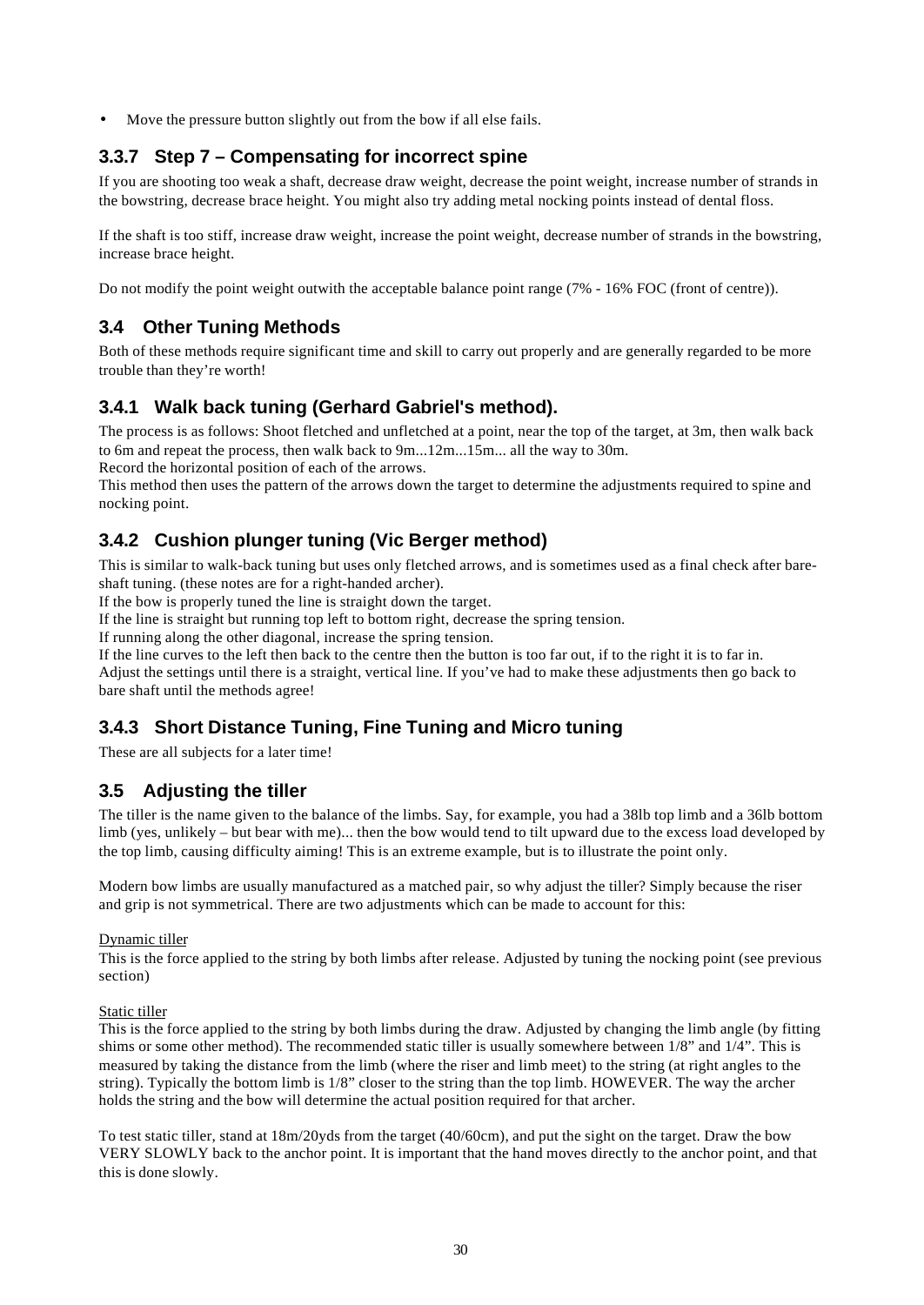If the pin moves up, increase the tiller (increase lower limb poundage or decrease upper limb poundage). Similarly, if the pin moves down, decrease the tiller (decrease lower limb poundage or increase upper limb poundage).

## **4 Technique**

The key to archery is repetition – doing the same thing time, and time again. And the only way to do this is to feel good about your shooting. Be comfortable. Be relaxed. Be confident. And the only way to develop these traits is practice, practice, practice, practice, practice...... shoot as many arrows as you can. When you can't get a bow and arrows in your hand, shoot in your head. Visualise the shot from inside and out. See the arrows landing squarely in the 10-ring. Like all sports, you will get from archery what you put into it. Above all, remember: if it doesn't feel right, **don't let go**!

## **4.1 The basics**

### **4.1.1 Warm up!**

Often ignored by even the good archers! It is essential to have a good warm-up regime, to help prevent long-term and short-term injury. There are many different styles of warm-up and these are covered in the training section. DO NOT IGNORE the warm-ups... they will help you perform more consistently, and will help you enjoy the sport for many years to come.

## **4.1.2 Which hand?**

There has been much debate on this subject. The majority seem to favour the eye-dominance theory. If you are right eye-dominant, then you should be a right-handed archer. So, how do you tell?

One method is to hold your hands out at arms length and with both eyes open, look through the hole formed by your hands at a distant object. Keeping that object in view, slowly move your hands towards your face until they touch your face. The hole formed by your hands should be over one of your eyes. This eye is your dominant eye and will control your aiming. Another quick way to test your eye dominance is to point your index finger at a distant object with both eyes open, then close one eye and see if your finger appears to move away from what you are pointing at. If your finger does appear to move, then the eye that you closed is your dominant eye. Try again with your other eye and your finger should not appear to move.

Some people simply do not have a dominant eye – both eyes are equally strong. In this case, it is best for a righthanded person to shoot right handed, and vice versa.

## **4.1.3 Aiming - One eye or both eyes?**

This, like so much of the technique section is pure preference. If you don't have a particularly dominant eye, then shooting with both eyes open can cause problems with aiming (two sight rings, one target!), so shoot with your left eye closed (for a right-handed archer).

Try both methods and choose what feels best for you.

## **4.2 Stance**

The stance is the foundation of the shot – a weak stance will mean a weak shot, and especially poor performance in windy conditions. In the far east, they refer to a strong stance as "standing like a mountain".

Stance Checklist

- Stand tall and relaxed (one foot on either side of the shooting line). Don't lock the knees.
- Keep the feet about shoulder-width apart.
- Maintain an even balance on both feet and an even balance between the ball and heel of both feet. The body's centre of gravity must be kept as central and low as possible.
- Keep the same foot position for each shot. This can be done by using marks on the floor (indoors) or foot pegs (outdoors). Foot pegs consist of golf tees or target pins.
- Check that shoulders are square and head is level.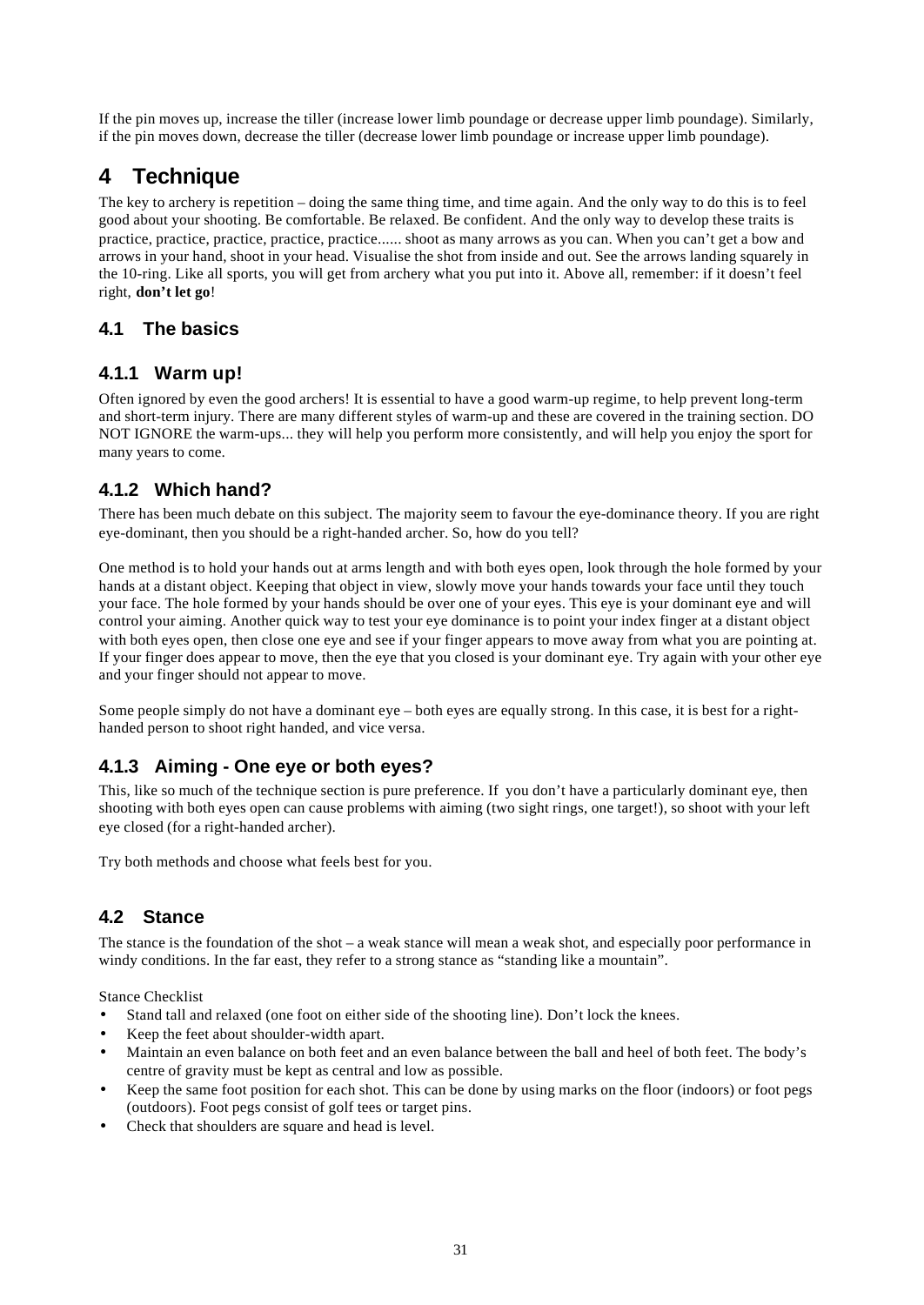The following diagrams show the usual positions for the feet:



The square stance is ideal for situations where there is a side-wind, where the archer has problems with clearance on bow arm or clothing, or simply where the archer wishes to enhance the "feel" of back tension.

Note that even though the feet are at an angle to the direction of shot, the upper body must be twisted above the waist to maintain the line of the shot. This "line" is important all the way through the shot, so getting it right early on means not having to think about it later in the execution of the shot.

### **4.3 The pre-draw**

The pre-draw is the opportunity to get the fundamentals right, establish a good grip on both the bow and the string and relax prior to the shot execution per-se.

#### **4.3.1 Nock the arrow, set the drawing and bow hand**

Attach the arrow to the string by pushing the nock firmly onto the finger serving below/between the nocking point(s). It is important to ensure that the arrow is neither too tight nor too loose. To check this, hang the arrow vertically from the string and tap the string . The arrow should drop off the string.

Check that the arrow is resting against the pressure button and is under the clicker (if these devices are fitted and being used).

#### 4.3.1.1 Drawing Hand

Grip the string. For Target Archery the index, second and third fingers are used. The index finger is placed above the arrow nock and the second and third fingers are placed below the arrow nock.

Curl the fingers around the bowstring so that string is resting on or behind the first joint of all three fingers. Some archers

prefer to shoot from in front of the joint (towards the finger tips), thinking that this will provide a cleaner release but in fact this takes well developed hand muscles to do properly and often results in a "plucked" string due to the tension required to hold the string in place (as well as very tired fingers after several arrows)

Modern theory indicates that a deeper hook is more relaxing, and therefore makes for a cleaner release. You may feel that there is an awful lot of finger on the string to be moved out of the way, but the results are exceptionally good.. Even with a deep hook, chances are that the string will roll down deep into the first joint during the draw due to the weight of the bow. This has the added advantage for beginners of rotating the string and thereby increasing the sideways pressure on the arrow, helping to keep it on the rest.

Keep a space clear between the index and second fingers and the arrow nock, so the fingers do not touch the nock. (This will prevent 'pinching' of the arrow.). A typical symptom of pinching the arrow is that the arrow will be drawn sideways off the rest as the string is drawn back. Some people use a tab with a finger separator for this purpose – others do not. Use what you feel most comfortable with. The designs of different finger separators suit some people and not others. Wrapping a soft tape around the finger separator can often ease discomfort.

Keep the back of the hand as flat as possible. (Relaxed.) The thumb is often tucked into the palm so it can be placed against the neck at full draw. Place a slight pull on the bowstring to set the fingers in position ready for the draw.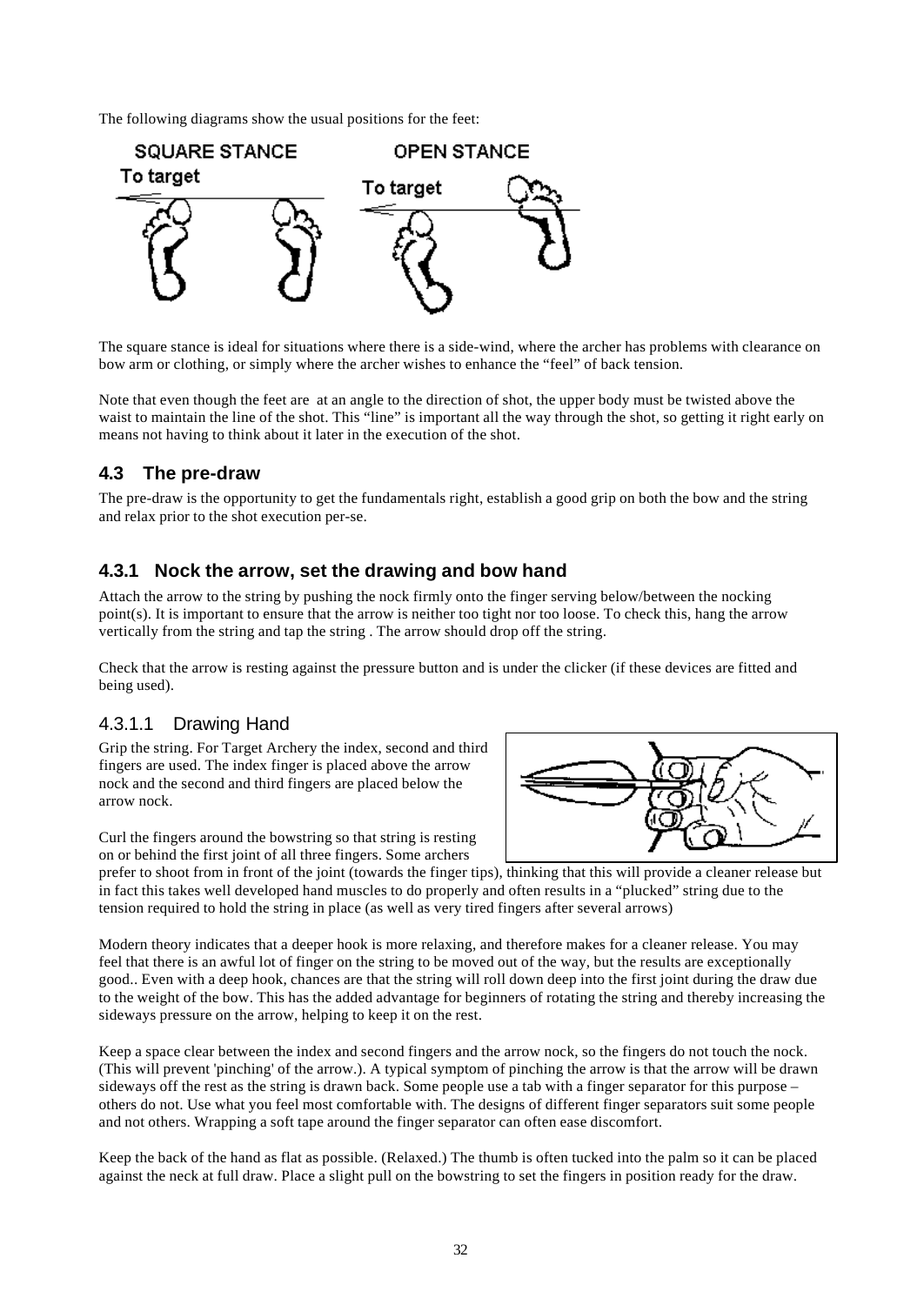Beginners should keep an even pressure on all fingers. Experienced archers often vary the pressure with typically about 50% of the weight on the second finger, 35% on the third finger and 15% on the index finger.

## 4.3.1.2 Bow Hand



Place the bow hand into the grip of the bow with the centreline of the v-shape between thumb and index finger in line with the centre of the bow as shown in the top view.

The base of the thumb muscle should rest on the centreline of the grip. During the draw, the pressure should be taken on the thumb muscle and directly into the wrist.(Low wrist position.)

The thumb and fingers should remain relaxed. If a finger sling or bow sling is not used, then the tips of the fingers are curled around until lightly touching the bow. This will stop the bow falling out of the hand on release.

A consistent hand position on the bow grip is essential to consistent shooting.

Rotate the arm so that when the bow is lifted, the knuckles of the hand are at an angle of approximately 45 degrees. I have found that this is easier to do consistently

if the three outer fingers are curled under and tucked in beside the riser.

There are three possible positions for the wrist at this point, all are usually determined by the shape of the grip: High-grip

With a high grip the wrist is raised and in line with the knuckle of the index finger. This gives a good flat line and raises the point of contact to the position between the thumb and forefinger. This grip requires strength to use consistently as the tendency when tired is to drop the wrist.

#### Medium-Grip & Low-Grip

With the medium  $\&$  low grip, the pressure is lowered to the fleshy part of the thumb. This allows the hand to remain relaxed throughout the shot, reducing the tendency to torque or twist the bow. The medium-to-low grip is the preferred method of most of the top archers.

Pre-draw Checklist 1

- Check arrow is nocked securely. Check that shaft is not sitting on top of the pressure button. (a common mistake!)
- Establish comfortable medium to deep grip on the string.
- Set the knuckles of the bow hand to 45 degrees and check that the grip is comfortable and in the right place.
- Check that the hands are relaxed.

#### **4.3.2 Bow arm & drawing arm**

The bow arm is one of the most critical parts of the shot (the other being the release and follow through) it must be stable and strong throughout the shot, and of consistent length from shot to shot (this may sound comical but read on...). In order to achieve strength, the archer should aim to keep the shoulder aligned with the socket as much as possible, and this can be done by maintaining a slightly low shoulder (not TOO low – this has to be a natural position, not forced). Check this in a mirror. Raise the bow arm by rotating at the shoulder and check to see that the shoulder stays low.

Keeping the shoulder down will also stop it rising up during the draw, and thereby shortening the draw and as a result moving the clicker out of reach.

Keep the elbow of the drawing arm high – this will make it easier to correctly use the large back muscles, and therefore allow the drawing arm and hand to remain relaxed.

Pre-draw Checklist 2

- Settle the hand position into the bow grip and check "feel" by pushing out slightly with the bow arm.
- Raise the bow arm and drawing arm together, up to the position.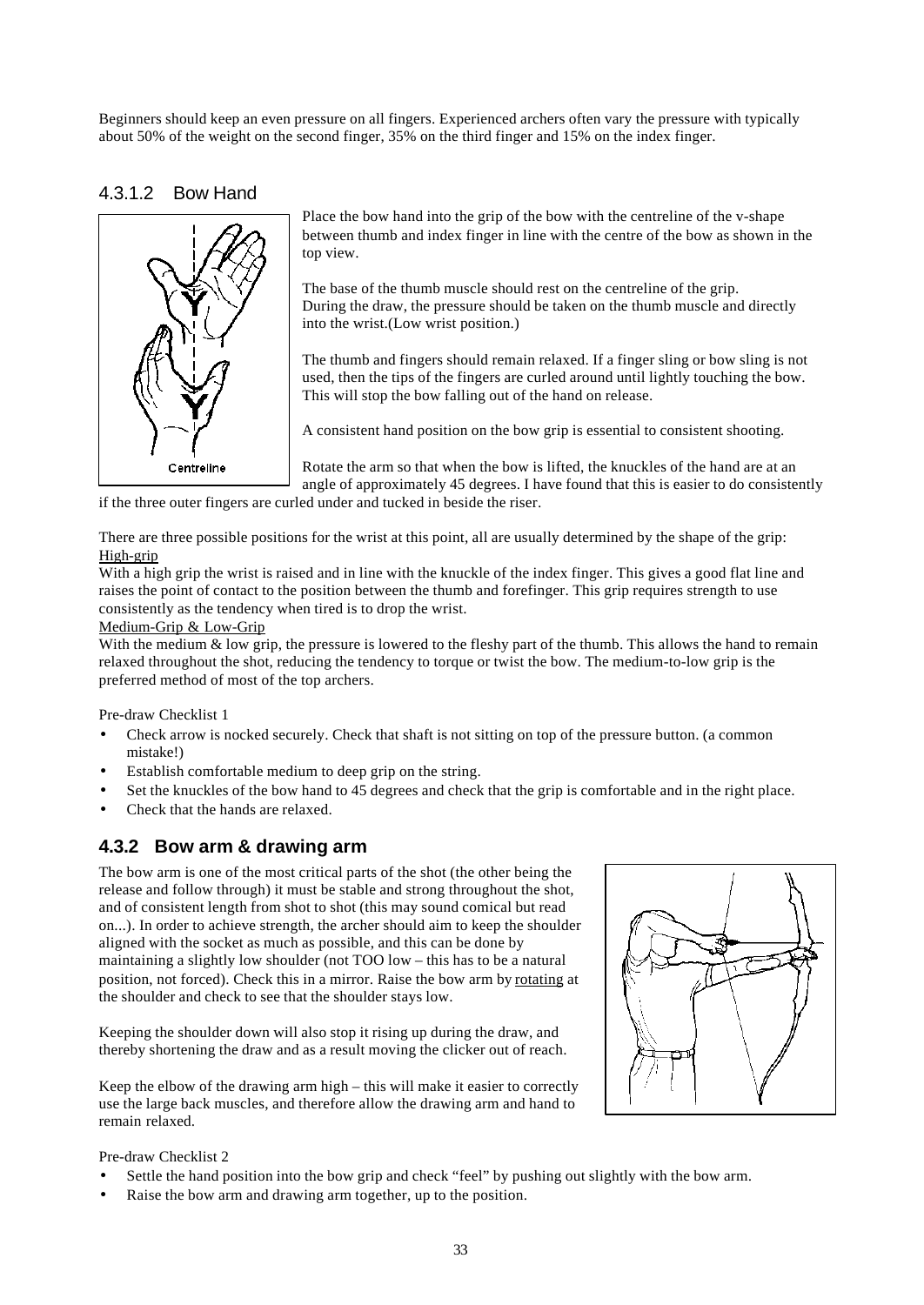- Keep the front shoulder in its normal low position (Don't allow it to rotate up or back)
- Keep the elbow of the drawing arm high (but comfortable!)

#### **4.4 The Draw and "anchor"**



Keep the front arm fully extended, but not over extended (there should be little or no room to "push" from the bow arm) as you draw in a smooth flowing motion in as direct a line as possible all the way back to the "anchor" position.

I'm enclosing the word "anchor" in quotes here because it indicates something solid and immovable, whereas quite the opposite is true – the anchor is in fact simply a transition point between draw and followthrough

Draw the string straight back whilst maintaining a relaxed drawing arm – in this way, the arm will be moved by the powerful back muscles. Using the back muscles is an excellent way to develop consistency and stamina. Using the arm muscles will cause fatigue and result in an inconsistent release and follow through.

Don't move the head or body during the draw (remember, the line was developed during the stance phase).

The elbow of the drawing arm should be in line, or slightly higher than the line of the arrow. Check this in the mirror, or ideally, by making a video of your shooting - a video can be invaluable in diagnosing form problems. Having "good line" makes the shot and follow-through much more consistent.

The "anchor" position is where the hand is positioned on the jaw and the bowstring touches the face and should provide a consistent point of reference. Some archers bring the string back to the centre of the chin, others slightly to the side however, there are some do's and don'ts:

DO lightly touch the tip of your nose with the string.

DON'T bring the string beyond the square of your chin – this may result in the string hitting the chin on its way past.

DO keep your hand close to your neck and remember to keep the back of your hand flat.

DO place the index finger firmly under the jaw to develop a good solid reference point.

The relationship between all these positions is important as it acts as the rear sight, so it is vital that it be as consistent as possible



Some archers use "kisser buttons". Small pieces of plastic attached to the string which is placed against the lips, or a tooth. It is important, when using such a device, to ensure that the position on the face, wherever it is, is repeatable. It's no good anchoring at the corner of your mouth - this can move in all directions, and probably will! Lightly placed between the lips is OK, provided your facial expression does not change too much! Whatever you chose to do, it's probably best to combine this with a good solid finger or platform under the jaw.

When the string is in place, one final check is important, and that is "String Picture". This is crucial, especially at long distances. When looking through the sight, you will see a blurred image of the string - it is important that this is aligned to the same point for every shot. if it's slightly off, rotating your head slightly will correct this. If the string picture is in the wrong place, then your aiming accuracy will be off and the result will be groups which are spread horizontally. For alignment, many European archers use the side or centre of the riser or sight-window, others use the side of the sight aperture – although this method can cause problems when the windage has to be adjusted!

When you get to anchor it is very important that you <u>don't stop pulling</u>. Changing from a "pulling" action to a "holding" action will make it very difficult to return to the pull, and so the arm muscles are likely to tighten up – this makes it EVEN MORE difficult to pull, and so it becomes very difficult (sometimes impossible) to get through the clicker. If this happens COME DOWN. Don't struggle – it'll only make you tired, and may result in a very poor score (even a miss!) if you do manage to get the shot off.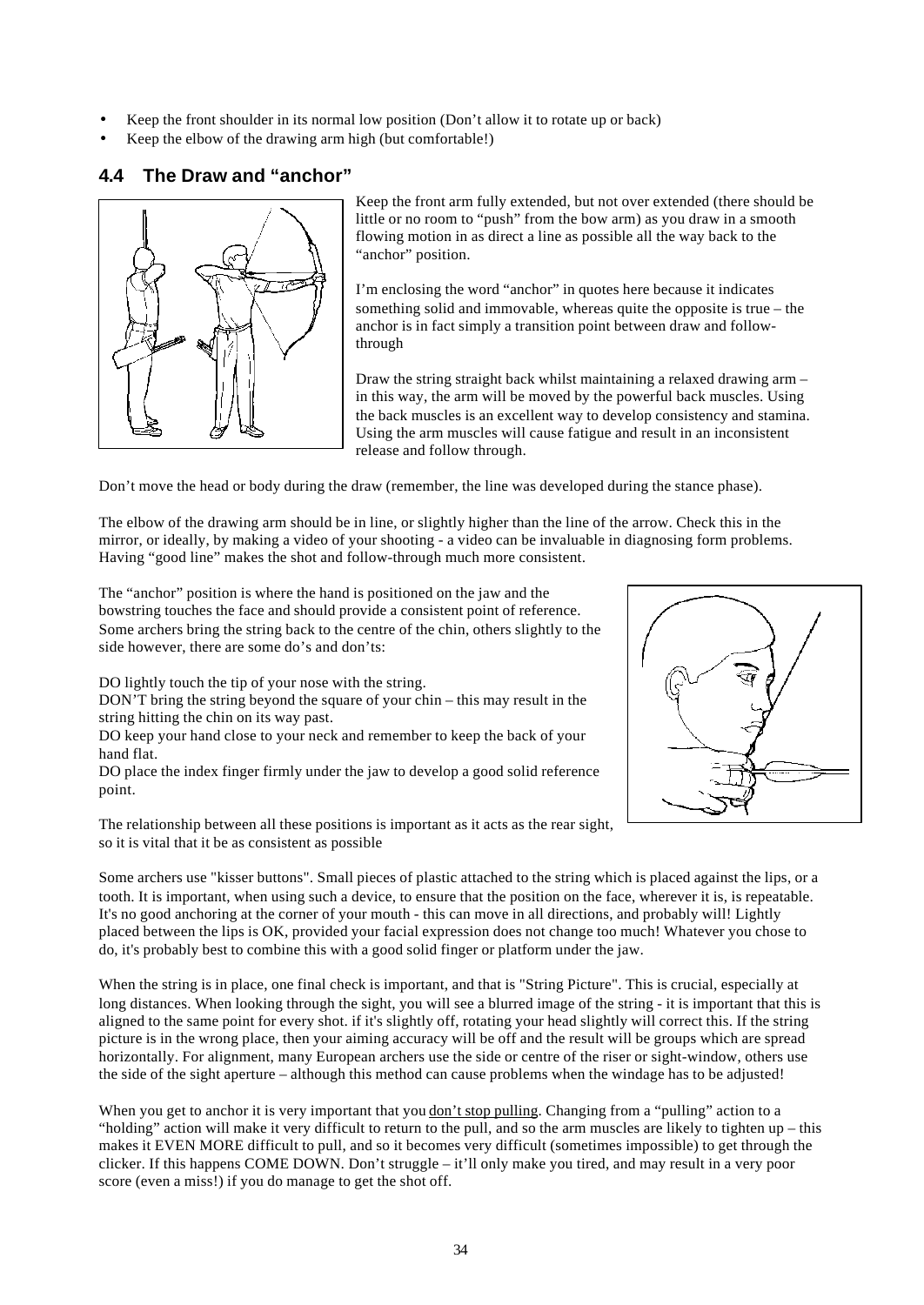We can draw from the bow all the way back to the anchor, stop and all of a sudden that last 1/16" becomes so very, very difficult. Keep moving, albeit very slowly. The action of pulling, even slightly, will keep the muscles in the "pull" configuration, and suddenly the clicker will be a piece of cake!

Finally - the aim. The answer here is DON'T. This is another concept which will upset beginners… how on earth do we get the arrows near the target if we don't aim?? Well, quite simply, we do, but not consciously. Let the sight float around the gold. When the clicker goes off, and the release occurs, your brain will automatically centre the sight on the gold… all you have to do is set the shot up correctly, and your subconscious do the rest.. The following pictures illustrate the result if you're not dead-centre...



So don't worry about it!!

Draw Checklist

- Extend front arm (don't over extend as this can cause the string to hit your arm)
- Smooth draw to anchor with relaxed arm.
- String back to chin/nose
- Strong hand position under chin, close to neck.
- String picture
- Settle the sight on the gold, but DON'T AIM
- DON'T STOP PULLING

### **4.5 The release and follow-through**

As mentioned earlier on, the release (or "loose") is another critical factor in any shot. A nice relaxed release and continuous follow through will make the difference between an average shot and a stunningly good shot. This is where the "feel" of the shot is all important. It is something we have to learn through many hours of practice. We have to learn to know what a good shot feels like, and then (and only then) can we begin to develop a rhythm and consistency.

Maintain the pulling movement. This takes commitment to the shot. When that bow is up, and the gold is in the sightring, either go for the shot wholeheartedly or come down. NO half measure is good enough. If you're not committed to the shot then only luck will make it a good one.

But don't forget that solid front arm. Don't allow the front shoulder to rise – focus on the gold. Reach for the target whilst continuing the motion. Feel the balance between the front arm and the back arm. Note we say "reach" here – remember that the arm is locked, and the shoulder down so there is very little movement available. Simply strengthen the line, in the direction of the target.

Maintain a relaxed draw hand and arm – don't forget about those back muscles.

As you continue to pull back the clicker will click. This is not the signal to panic! – that kind of reaction will cause an uncontrolled or "explosive" release, resulting in an erratic, unpredictable shot. The clicker is the signal to allow the subconscious to let go... when it is ready, so simply relax and let the shot flow.

If four or five seconds have elapsed since the string reached anchor, COME DOWN. Don't struggle... don't fight, because your mind will be full of images of coming through the clicker... stresses in the body will induce shaking...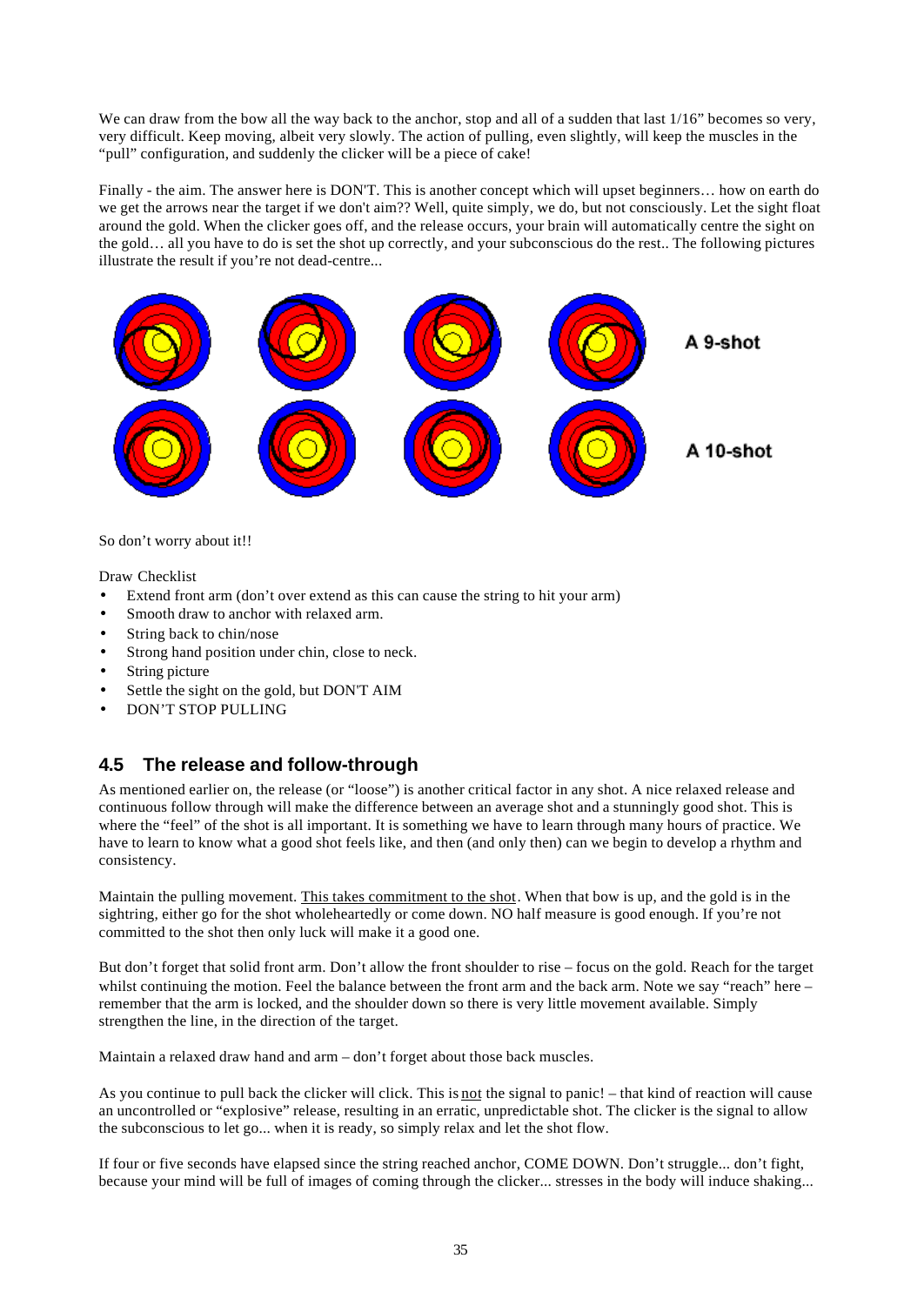all of these things will cause the shot to fail. Many top archers have metronome-like timing, and none of them hold for long periods of time. A draw of five seconds is too long.

Some archers have a tendency to look to see where the arrow is going... don't. Anything we do above and beyond shooting at the gold is a distraction. Once the arrow has gone, it is too late. Simply focus on making the perfect shot into the gold – and then you won't have to "peek"... you'll see it land in the middle!

Follow-through Checklist

- Keep reaching for the target with the front arm feel the balance between "reach" and "pull".
- Keep pulling with the back muscles (maintain back tension). Commit to the shot.
- Control the clicker don't let it control you.
- Focus on the gold, all the way through the shot until the arrow is in the target.

#### **4.6 The best style**

Sorry to disappoint you, but this section does not tell you what is the best style – simply because there isn't one. Every archer shoots differently. Every archer has a different technique, from the way they hold the bow and the string, to the way they follow through... what all top archers have in common is that they can repeat that same technique time, and time, again. Do not try to copy anyone... develop your own style which feels comfortable, and then teach your subconscious, through hours of repetition, what that style feels like. You will see archers on the shooting line who go through all sorts of complicated rituals and movements... ignore them. Shoot with a simple, flowing, comfortable, relaxed style and you will shoot your best.

## **4.7 Concentration (FOCUS)**

Focus is extremely important. Staying with the task at hand is difficult for humans. The average person has an attention span of approximately 2-3 seconds, so developing focus is a key feature for all successful archers... from the pre-draw to the follow-through we have to be single-minded. Aware of our body and the feel of the shot, but committed to the centre of the target.

When an archer finds a deep focus and concentration, it is a wonderful feeling. It is almost a meditative state, and is often referred to as "being in the zone", and once there the archer can achieve great things. But like all things in archery, it takes practice and determination.

When things are going wrong it is easy to get distracted and start over-analysing the shot – and suddenly our minds are full of negative images and self-condemnation. If you get into this state, stop. Put the bow down and relax, because nothing can come from such distracting emotions.

#### **4.8 Rhythm and motion**

Muscle memory is key to archery, and one of the best ways of developing muscle memory is shooting with a consistent rhythm in continuous motion, and repeating this process over and over again for as many arrows as you can realistically shoot. A good consistent rhythm will provide a strong consistency to the entire shot process. Developing rhythm and motion is best done without a target face... a technique which is generally regarded as extremely useful. Every archer should have a "rhythm" session at least once or twice a week.

Remove the sightbar, stand close to a boss and simply shoot arrows. Don't think about the aim – simply ensure that each and every shot FEELS right, and shoot every arrow with focus and commitment. Try to develop a rhythm and try to maintain that rhythm for as many arrows as you can... Concentrate on the feel. Concentrate on the form. And enjoy the feeling of shooting just for the sake of it. This, more than anything, can develop consistency.

Can't shoot when you're at home? Simple. Buy/borrow/make a Formaster®-type device. This device consists of an elbow cup (or straps) with a cord (elastic or solid) which effectively attaches your elbow to the string. Using this device and a reasonably long hallway (or garden) you can practice pre-draw, draw, anchor and clicker control without risking damage to arrows or property! Simply draw through the clicker, hold for a few seconds and let the arrow down gently without letting go. Even if you DO let go, the Formaster® should be set so that the arrow will do no damage and will not be damaged itself.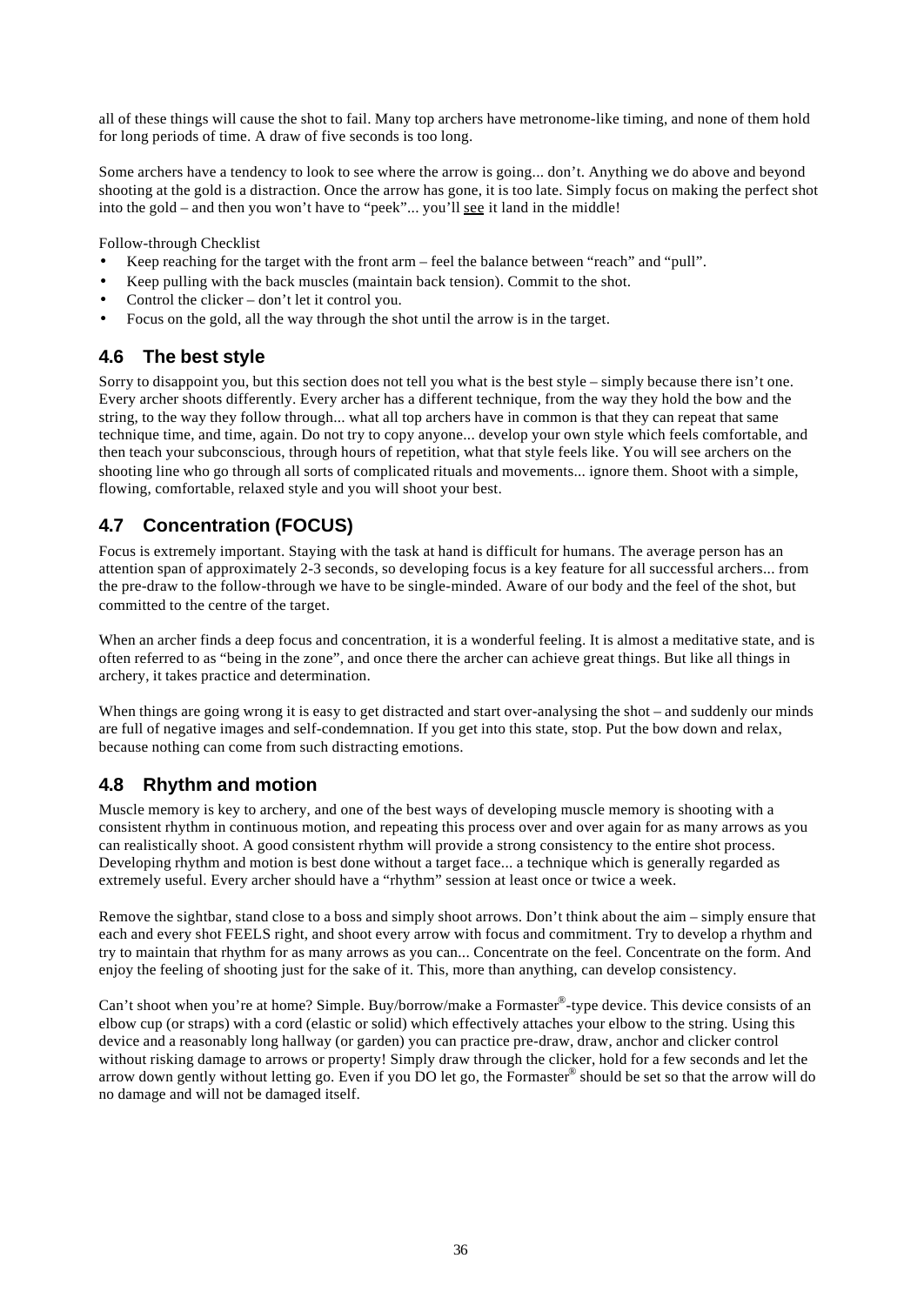## **5 Solving Problems**

## **5.1 Lost the feel**

Many archers have experienced it – one day your soaring on a high of superb scores, the next, you couldn't hit a barn door at twenty paces. What do you do? Keep struggling, with dogged determination?

No. Go back to basics. Make a check list of your weaknesses, the points on which you feel you need to concentrate. Take the sight off the bow and follow the notes in "rhythm and motion" section. Throw away all those bad habits you've developed and go back to the beginning. Archery isn't difficult, so apply the KISS principle (Keep It Simple, Stupid).

## **5.2 Target panic**

An eternal problem for archers of all disciplines, and one for which there are many causes and no easy solutions. This is sometimes referred to as "Gold Shyness" and some of the symptoms, in order of severity, are:

- Unable to hold the sight on the gold through the shot.
- Unable to prevent release when on the gold or when the clicker drops.
- Unable to get the sight near the gold.
- Unable to achieve full draw.

Occasionally, and archer will go through all of these stages as the symptoms become worse. And of course, the knowledge that there is a problem only increases the fear and uncertainty. Target panic is a psychological problem which stems from a lack of confidence and is a very real problem for many archers.

There are several approaches to overcoming this particular problem, depending on the individual:

- Go back to basics. Pick up a beginners bow, some old arrows, stand near a blank boss with no target face on it and simply shoot arrows. Anywhere on the boss. Don't try to shoot groups. Get rid of clickers and sights and other gadgets.
- Shoot with eyes closed. (yes, seriously) Stand close to the boss, close your eyes and simply draw the bow. Opening your eyes for the first couple of shots is a good idea to ensure that the position is right. Concentrate on the feel of the shot. Be aware of your body and how it reacts throughout the process. Concentrate on a smooth flowing rhythm.
- When you're comfortable shooting with these two methods, add a sight and a full-size target to the boss and gradually, over a period of weeks, reduce the size of the face and the distance to the target.
- Get a Formaster<sup>®</sup> and use that when shooting at the target. This will improve confidence since no matter WHAT you do - good or bad, the arrows will end up on the ground and no damage will be done.

There are other methods including distraction techniques, but for these you need to find yourself a good coach.

Finally, don't give up. It can be a long up-hill struggle, but it is not insurmountable and, on the positive side, may make you a much better archer at the end of the day.

## **6 Training**

There are many training methods available and a good coach should be able to define an appropriate set of exercises, but the following is intended as a good basic foundation.

## **6.1 Physical Training**

### **6.1.1 Formaster®**

The Formaster<sup>®</sup> device is perfect for training when you can't get to a shooting range, and I use mine in the following ways: (remember – always warm-up first!)

#### **Reversals**

Attach the Formaster® to the string near the nocking point and using your ELBOW only (i.e. do not hold the string with your fingers) draw the bow to full draw. Hold for 30 seconds. Release and relax for 30 seconds.

Repeat this as often as is comfortable. If you should start shaking at full draw, stop – this is NOT an endurance race!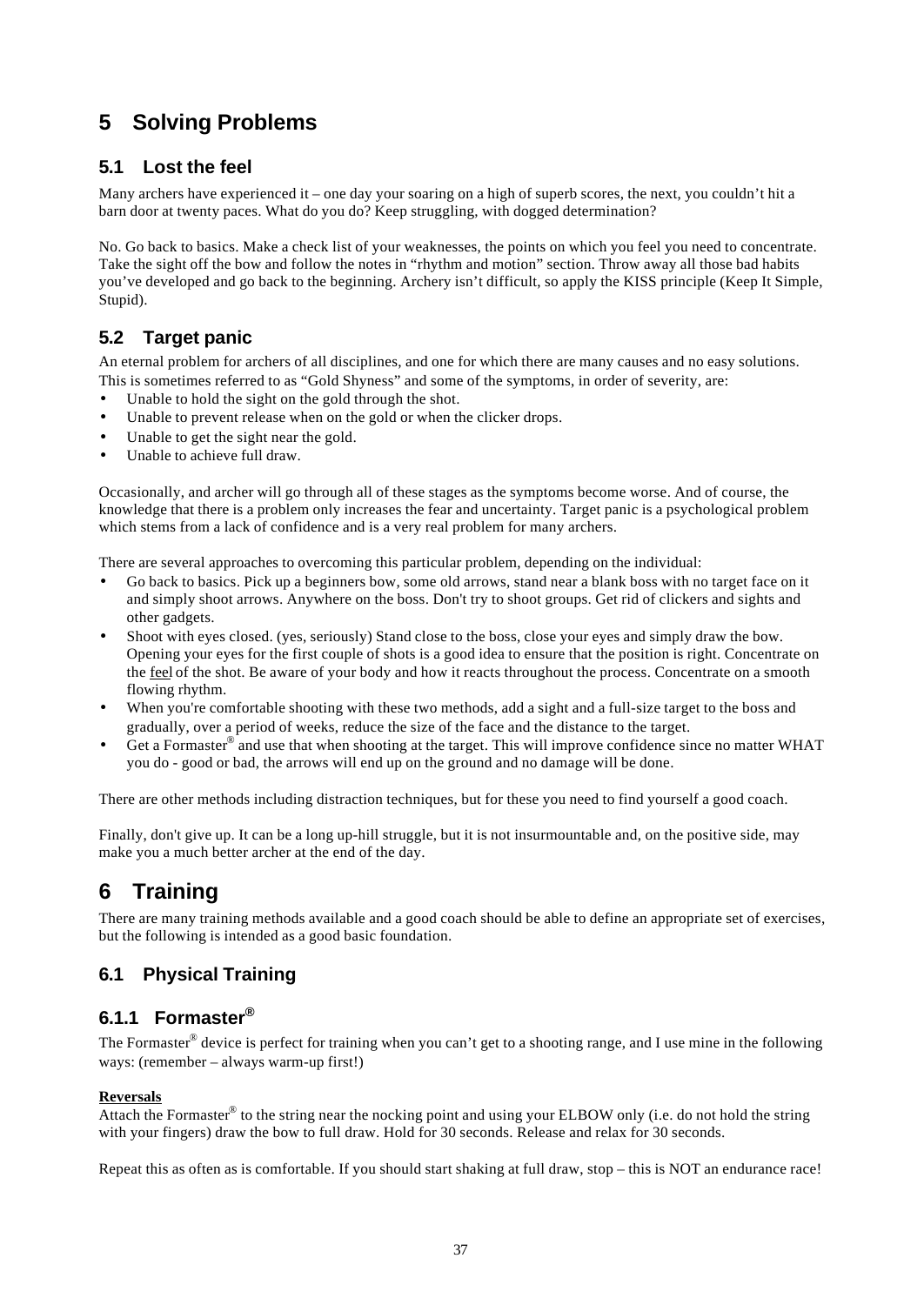Repeat this exercise at least once or twice a week. After two to four weeks you should be able to repeat the 1-minute draw/relax cycle 10 times. If you cannot, then you may be over-bowed.

#### **Clicker Practice**

#### *Note: Perform this exercise in an open area or in front of a target.*

Attach the Formaster® to the string just above the nocking point and nock an arrow. Draw the bow, sight on an object and pull the arrow through the clicker. Repeat this 60 times. DO NOT let go of the arrow when the clicker goes off. Make sure that the sight ring stays near the sight point after the clicker has dropped.

#### **Back Tension**

#### *Note: Perform this exercise in an open area or in front of a target.*

Attach the Formaster® to the string just above the nocking point and nock an arrow. Draw the bow, sight on an object and pull the arrow through the clicker. Release the arrow as normal. One of two things will happen:

- 1. The drawing elbow will not move. This is good as it means that there was no premature relaxation after the shot, and that the back muscles were being used effectively.
- 2. The drawing elbow will be pulled forward. This is bad as it means that the muscles were relaxed too early and there was therefore a poor follow through. It also indicates use of the wrong muscles for drawing.

Repeat this 25 times or more to build muscle memory. This muscle memory with last for some time, but will eventually fade and so has to be reinforced from time to time. As time goes on, the muscle memory will last for longer and longer periods.

#### **6.1.2 Exercises for archers**

#### 6.1.2.1 Warm-ups

Warm-ups must always be the FIRST part of shooting preparation. If you see someone shooting who has not warmed up, NAG them into it.... The following exercises are a good start: (DO NOT STRAIN... these are stretching exercises only). Don't "bounce" these movements, simply move gently into position and hold.

First of all, do a couple of minutes of vigorous activity to get your pulse rate up and generally warm up the body, such as running or jumping on the spot, skipping, etc.

#### **The Hug**

Wrap your arms around you and hold your right shoulder with your left hand and vice-versa. Hold for a count of 8. **The Shrug**

Raise your shoulders as high as they will go, hold for a count of 2. Relax for a count of 4. Repeat 4-6 times **Rotating Shrug**

With arms relaxed, rotate your shoulders in a circle several times  $(8-10$  repetitions). Reverse the rotation and repeat. **Horizontal Shoulder Stretch**

With your left arm horizontal, bring your left palm over your right shoulder. With your right hand, pull the left elbow towards you and hold for a count of 8.

#### Repeat for the other arm.

#### **Vertical Shoulder Stretch**

Raise your left arm up and place your left hand between your shoulder blades. With your right hand, pull your left elbow to the right and hold for a count of 8.

#### Repeat for the other arm. **Rear Arm Stretch**

Place your left arm behind your back with the left hand at your right side. Clasp your left hand with your right hand and pull gently. Hold for 8. Repeat for the other arm.

#### **The Vertical Arm Stretch**

Clasp both hands and stretch arms upwards. Rotate hands until palms of hands face upwards. Push upwards. Hold for 8.

#### **Arm Circles**

Hold both arms vertical. Swing arms in large circles, both in the same direction. Repeat, but swing left arm forward and right arm backward. Repeat, but swap arms. **Trunk Twists**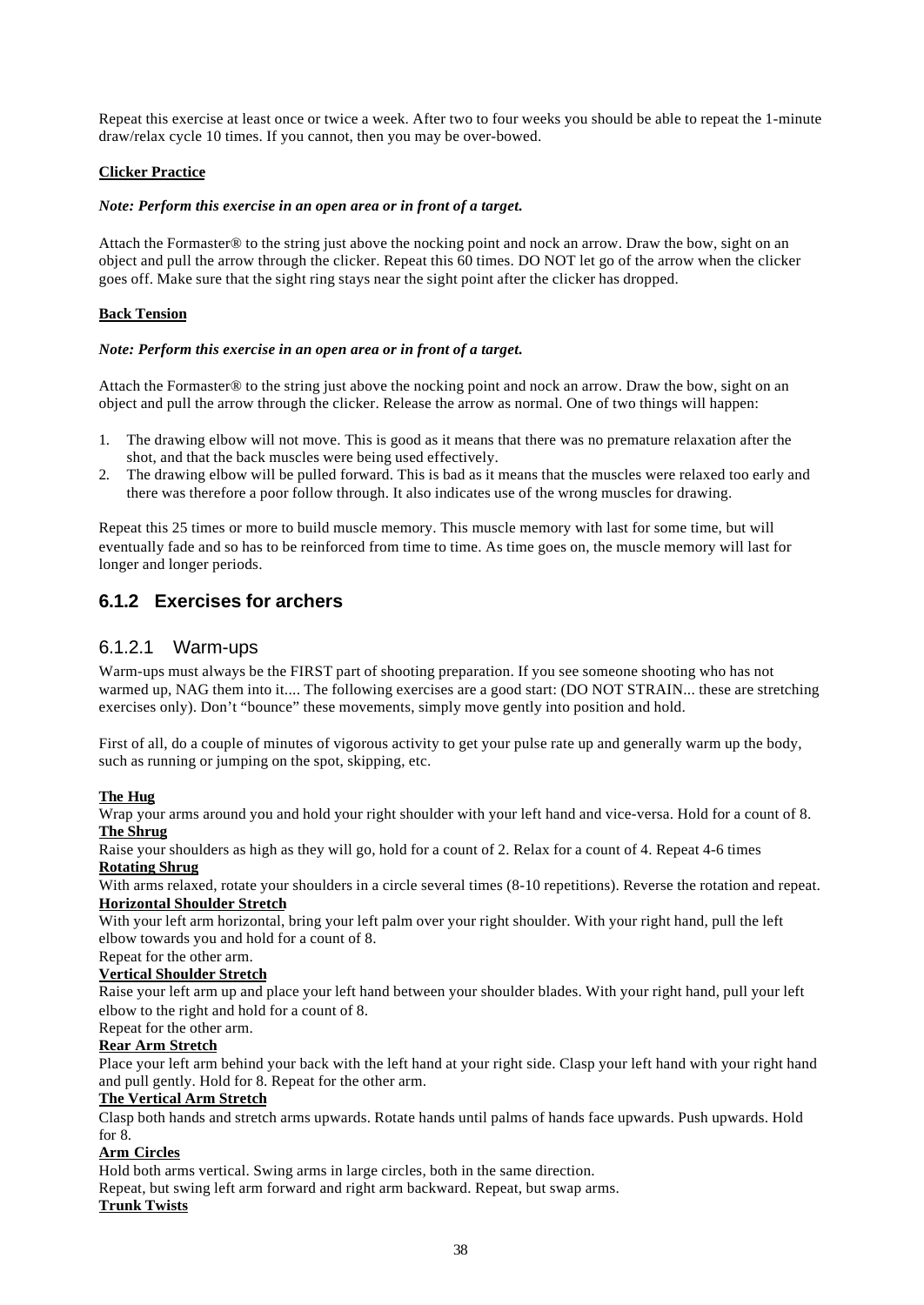Lift both arms out sideways and twist at the waist to the left, then to the right... repeat 3 or 4 times. **Neck Stretching**

Looking straight ahead, bend head over to left and hold for a count of 8 – repeat for the other side. Turn head to the left as far as is comfortable. Hold for a count of 8 – repeat to the right.

#### **Warming the shooting muscles**

Using rubber bands (clini-bands, inner-tubes, etc.) You can stretch the drawing muscles in a similar way to using a bow.

#### 6.1.2.2 Basic fitness

Good basic health is a good start for archers, so simple walking, cycling and jogging to improve cardiovascular and leg fitness is a good idea. Push-ups are good for building upper body strength, but too much arm muscle-mass is a bad idea.

### **6.2 Mental Training**

#### **6.2.1 Imagery**

When you can't shoot arrows in reality, it's good to shoot arrows in your mind. Sit in a well-supported position in a quiet room, and simply shoot arrows. Visualise the shot from inside and from outside. See yourself shooting perfect arrows into the 10-ring. DO NOT DO THIS WHILST DRIVING! This is a good exercise for lunch-break at work.

This can also be done whilst carrying out the motions with your upper body. Feel the draw, the anchor and the release. Feel the constant motion and watch the imaginary arrow land in the imaginary 10.

### **6.2.2 Positive Self-talk**

Even when shooting, we can prepare and enhance our mental state, simply by being less negative and selfdestructive. It has been said that self-talk is 60 times more effective than actual experience. Get rid of words like "can't", "won't". Replace them with "can" and "will".

"I can shoot better than that" is much more positive than "that was rubbish". "I know I can do this" is much better than "I'm struggling with the clicker"

Don't talk down a bad shot, or worse still, analyse it! The only thing we learn from analysing bad shots – is how to shoot bad shots!... Analyse the good ones, and remember what made them good shots. Don't discuss the poor shots with others, instead, talk about the good shots.

Build your own confidence and self image, and your performance will improve.

## **7 Types of archery**

### **7.1 Target**

Target archery is one of the oldest forms of archery. Since man first strung a bow, he has been shooting at targets to improve his hunting skills. Modern target archery is a year-round sport, consisting of shooting at a rounds target face split into 5 or 10 scoring zones, usually coloured yellow, red, blue, black and white.

In the UK, Imperial outdoor rounds use a 5-zone face and are scored 9 for yellow, 7 for red, 5 for blue, 3 for black and 1 for white. Metric rounds use a 10-zone face scored 10 for inner yellow, 9 for outer yellow, 8 for inner red, 7 for outer red and so on.

There are many indoor and outdoor rounds varying mainly in the distance shot, the number of arrows and the size and type of face.

| Round      | #arrows     | Distance | Face                                            |
|------------|-------------|----------|-------------------------------------------------|
| FITA 18m   | 5 dozen     | 18m      | $40cm - 10$ -zone                               |
| Bray I     | $2.5$ dozen | 18m      | $40cm - 10$ -zone                               |
| FITA 25m   | 5 dozen     | 25m      | $60cm - 10$ -zone                               |
| Portsmouth | 5 dozen     | 20 vards | $60cm - 10$ -zone                               |
| Vegas      | 5 dozen     | 18m      | 20cm with only five scoring zones $-10,9,8,7,6$ |

Common indoor rounds are: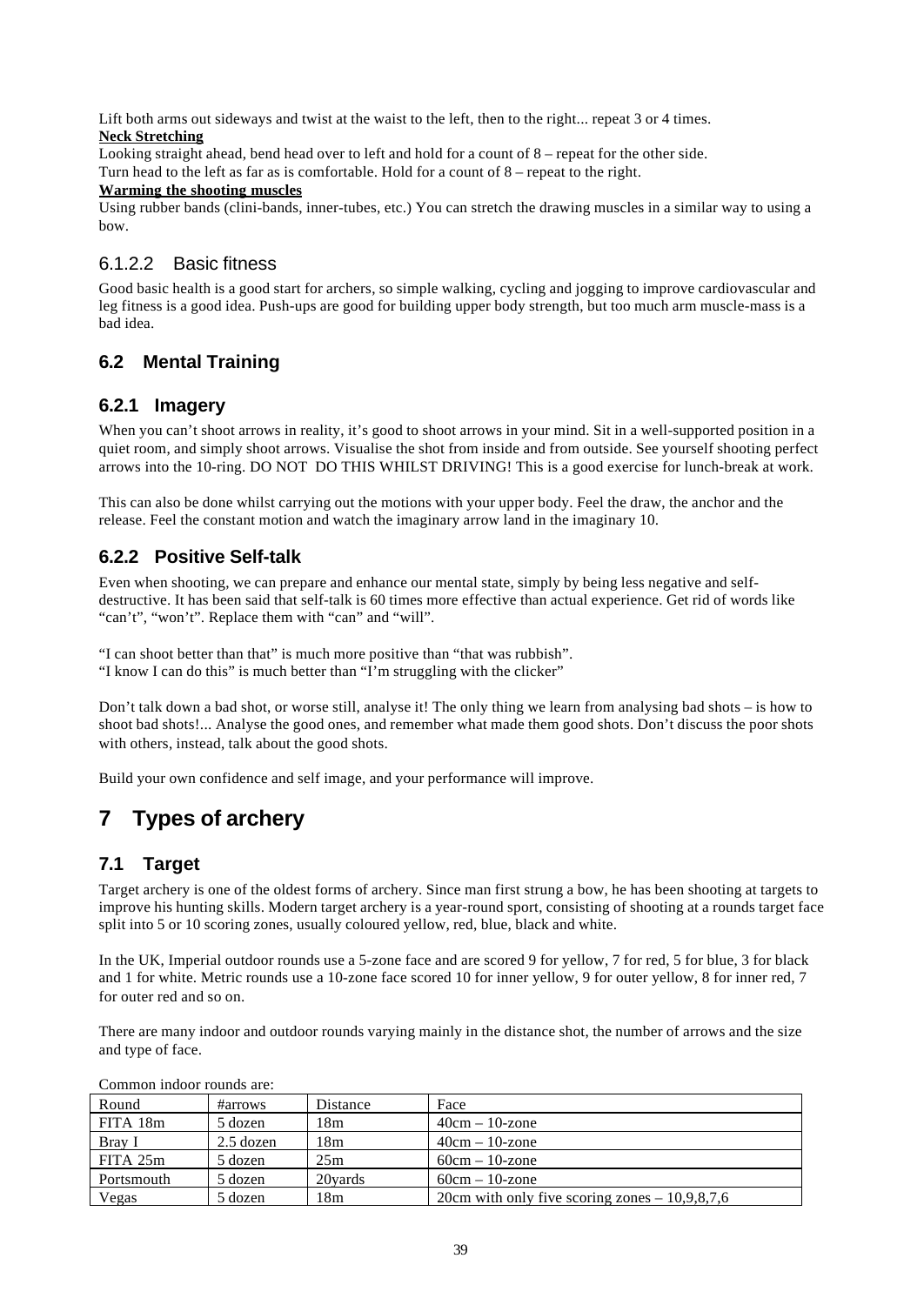| (IMPERIAL) - #dozen arrows at each distance. |                |       |       |                |       |  |  |
|----------------------------------------------|----------------|-------|-------|----------------|-------|--|--|
| Face                                         | $122cm$ 5-zone |       |       |                |       |  |  |
| Round                                        | 100yds         | 80yds | 60yds | 50yds          | 40yds |  |  |
| York                                         | h              |       |       |                |       |  |  |
| Hereford /                                   |                | 6     |       | $\mathfrak{D}$ |       |  |  |
| <b>Bristol I</b>                             |                |       |       |                |       |  |  |
| St. George                                   |                | 3     | 3     |                |       |  |  |
| Albion                                       |                | 3     |       |                |       |  |  |
| Windsor                                      |                |       |       |                |       |  |  |
| American                                     |                |       | 2.5   | 2.5            |       |  |  |

Common outdoor rounds are:

(METRIC) - #dozen arrows at each distance.

| Face                |     | $122cm$ 10-zone |     |     | 80cm 10-zone |     |  |
|---------------------|-----|-----------------|-----|-----|--------------|-----|--|
| Round               | 90M | 70M             | 60M | 50M | 40M          | 30M |  |
| FITA (gents)        |     |                 |     |     |              |     |  |
| FITA (ladies) /     |     |                 |     |     |              |     |  |
| Metric I            |     |                 |     |     |              |     |  |
| Long Metric $(g)$   |     |                 |     |     |              |     |  |
| Long Metric (1)     |     |                 |     |     |              |     |  |
| <b>Short Metric</b> |     |                 |     |     |              |     |  |

Gents FITA is the international standard by which all archers are judged.

## **7.1.1 Basic Competition Rules**

#### 7.1.1.1 Equipment

Equipment will be checked prior to the start of shooting. The following checklist provides a basic guide to the main points for the recurve bow:

- No marks are allowed on the inside of upper limb as these may be used for aiming.
- No aiming devices or marks on the string. The string serving must end below eye level when at full draw.
- Arrows must be marked with name, initials or insignia. Arrows must carry the same fletching colours/nock colours.
- Face of tab must be smooth no hooks or other holding devices.

### 7.1.1.2 General Rules

- Be silent whilst on the shooting line. On no account speak to other archers.
- Spotting scopes may be used, but may not be left on the shooting line between ends.
- Do not touch another archer's equipment without their permission.

### 7.1.1.3 Shooting Order

A competitor list will be posted and will give each archer a target number and a letter. Target numbers are shown beside each target and on markers on the shooting line.

Usually there are no more than four archers per target (designated A, B, C and D) and no fewer than two. Usually only up to two archers will shoot simultaneously on the same target.

A and B will shoot together, C and D will shoot together. A and C shoot on the left of the line marker, B and D shoot on the right. Each set of archers going up to the line is termed a "wave" i.e. First wave  $= A/B$ . Second wave  $=$ C/D.

Archers A and B will shoot first, followed by C and D. At the next end, the order will reverse and C and D will shoot first. There will be a board/sign indicating which archers are first to shoot at the next end.

If there are four faces on the target: A shoots top left, B shoots top right, C shoots bottom left, and D shoots bottom right.

If there are three faces: A shoots bottom left. B shoots top centre, C shoots bottom right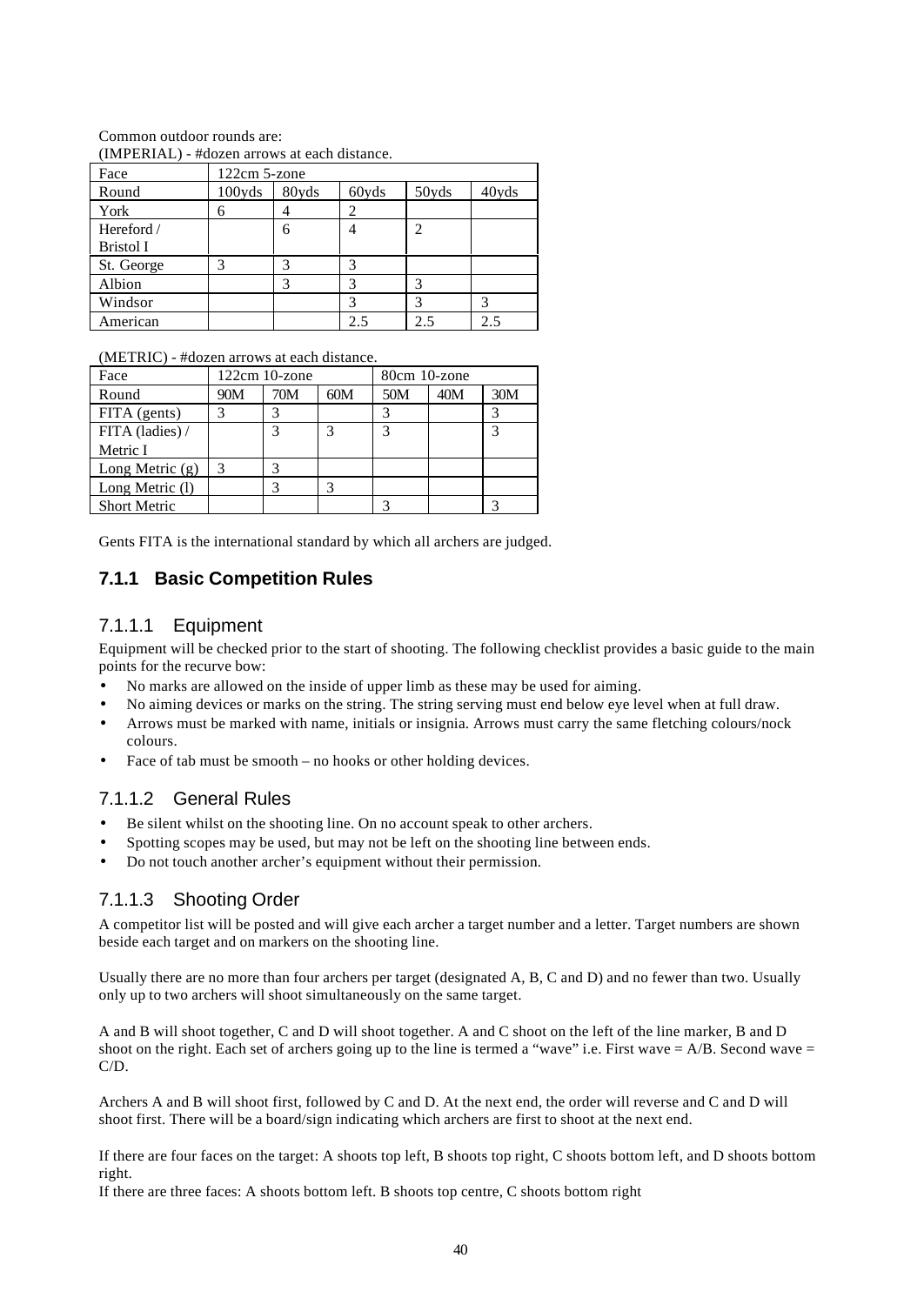## 7.1.1.4 Shooting

Do not raise your bow arm too high. If the judge thinks that you could perhaps overshoot the safety area if you let go of the arrow, then you will be warned and, if you persist, disqualified.

## 7.1.1.5 Scoring

- DO NOT TOUCH any arrows or the target face until the scores have been recorded.
- Point to the nock of the arrow whilst calling out the score. Call out the scores highest arrow first in groups of three. E.g. "9, 9, 7" < pause > "6,2, miss"
- You must not record your own scores. Usually one of A/B will score for C/D and vice versa.
- You must check the scores as they are written down.
- Changes to the scores must be made and signed by a judge. Changes to the totals may be made by the scorer.
- In Metric rounds, mark the face with a line drawn directly towards the arrow shaft before drawing the arrows.

#### Special Marks:

 $X =$ Inner 10 in all outdoor FITA rounds.

 $M = Miss$ 

At the end of the competition, remember to sign the score sheet to indicate that you agree with the scores.

#### 7.1.1.6 Bouncers

If an arrow bounces out of the target, stop shooting, take two steps back from the line and raise your bow to attract the judge's attention.

#### 7.1.1.7 Unshot arrows

An arrow is deemed to have been unshot if it can be reached with the bow, without moving from the shooting line. It may be retrieved and shot.

#### 7.1.1.8 Etiquette

- Do not leave the shooting line if your target partner is in the process of drawing the bow.
- Keep noise to a minimum behind the waiting line when archers are on the shooting line.
- Do not collect missed arrows until the scoring is complete.

### 7.1.1.9 Outdoor Competitions

There will be a shelter line, a waiting line 5m in front of that and a shooting line 5m in front of that.. All archers not shooting must stay behind the waiting line. Equipment (bows, scopes, etc.) must be also kept behind the waiting line. Shelters, tents etc. Must be kept behind the shelter line.

#### 7.1.1.9.1 METRIC ROUNDS

6 arrows per end are shot at 90m and 70m. 3 arrows per end are shot at 50m and 30m.

Control of shooting is by buzzer/whistle.

- 1) Two whistles walk to line. You may nock an arrow, but you may not raise your bow arm at this time.
- 2) Single Whistle begin to shoot (leave the line when you've shot all arrows for this end)
- 3) Two whistles end of shooting. Leave line (if you haven't already done so)
- 4) Each wave repeats 1-3 until all waves have shot.
- 5) Three whistles are sounded to go and score/collect arrows.

Time Limit: 2 minutes to shoot 3 arrows or 4 minutes to shoot 6 arrows.

#### 7.1.1.9.2 IMPERIAL ROUNDS

6 arrows per end at all distances

Shoot 3 arrows, retire, then when other waves have shot, shoot another 3. Then all collect their arrows.

- 1) First whistle –
- 2) walk to line.
- 3) Shoot 3 arrows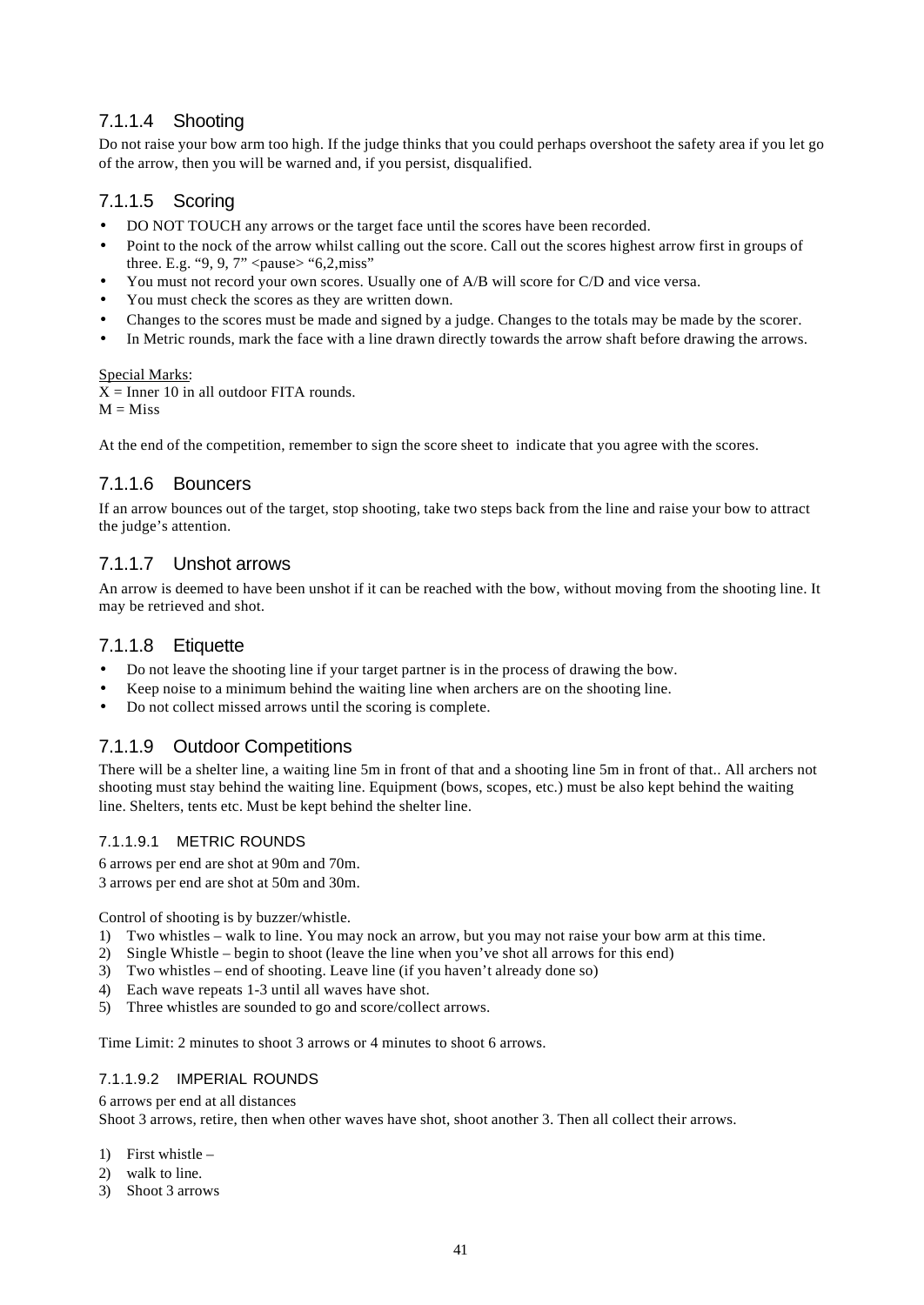- 4) Leave line
- 5) Wait for other archers to shoot their 3 arrows
- 6) Repeat 2-5
- 7) Finally two whistles to go and score/collect arrows.

### 7.1.1.10 Indoor Competitions

Control of shooting is by buzzer/whistle and occasionally lights.

- 1) Two whistles walk to line. RED light.
- 2) Single whistle shoot. GREEN light. Leave the line when you've shot all arrows.
- 3) Amber light lights when 30 seconds are left for end of shooting.
- 4) Two whistles end of shooting. RED light. Leave line (if you haven't already done so)
- 5) Repeat 1-4 until all waves have shot.
- 6) Three whistles to go and score/collect arrows.

Time Limit: 2 minutes to shoot 3 arrows or 4 minutes to shoot 6 arrows.

#### 7.1.1.11 Common Mistakes

- Forgetting to mark arrows with initials.
- Drawing the bow before the second whistle.
- Touching or drawing arrows before scoring.
- Forgetting to mark the face.
- Shooting too many arrows.

## **7.2 Clout**

The purpose behind clout archery is to place an arrow in the ground close to, or in, the "clout". The clout is most often represented by a post or flag. Score is determined by the distance of the arrow from the flag: 18 inches = 5 points. 3 feet  $= 4$  points. 6 feet  $= 3$  points. 9 feet  $= 2$  points. 12 feet  $= 1$  point.

A clout round consists of 3-dozen arrows at various distances depending on the archer: Gentlemen: 9-score yards. Ladies: 7-score yards, and so on.

## **7.3 Field**

Field archery stems from hunting. Archers, arranged in groups of 3 to 6, follow a predefined route through varying types of terrain, shooting at targets (sometimes animal pictures are used) at unmarked distances. The archers foot must touch a shooting post which might be situated behind a tree! Target faces have three scoring zones, an outer ring (3), an inner ring (4) and a centre spot (5). The centre spot is always very visible (i.e. a contrasting colour such as white).

Rounds are typically 28-32 targets with 2-4 arrows at each target.

## **7.4 Popinjay (Papingo)**

Popinjay archer consists of shooting up at a "roost" of "birds". There is a cock "bird" (5 points), four "hens" (3 points) and a minimum of 24 "chicks" (1 point). Cocks are 10-12" high and situated 90 feet above the ground. Hens are 6-8" high and situated 89 feet above the ground. Chicks are 3-4" high and situated from 80 to 88 feet above the ground.

Arrows with blunts are used and only one arrow is shot at each end. A bird must be struck with the arrow and fall to the ground to score. Rounds may consist of a number of arrows, or may be defined by time.

## **7.5 Flight**

The purpose behind flight archery is to shoot an arrow as far as possible. Distances are marked from 150 yards at intervals of 50 yards often to over 1000 yards. Typical equipment used may either be standard target bows or specialised flight bows.

There are usually at least four ends of three arrows shot.

#### **7.6 Other rounds**

**Archery Darts** is shot with a 76cm darts face at a distance of 15 yards or more. Scoring is as in normal darts. **Archery Golf** is shot on a golf course towards a 4" cardboard disc on the green. Rules are similar to normal golf.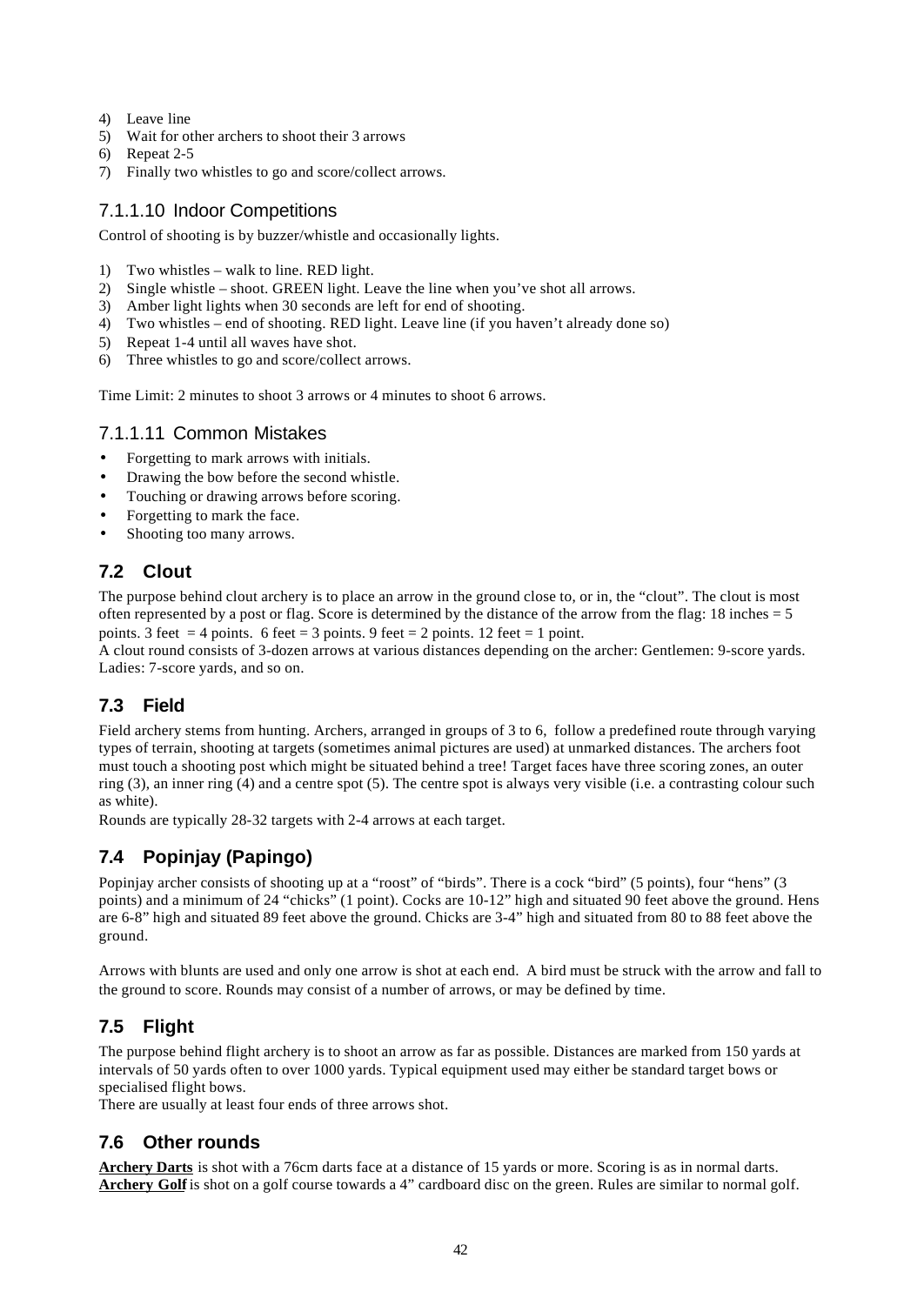## **8 Reference Material**

## **8.1 Books**

The following list is my own personal recommended reading list and is in no way extensive.

- Archery, steps to success by Kathleen Haywood, Catherine Lewis, Leisure Press. An excellent book for beginners and advanced archers together. Probably one of the most comprehensive archery "manuals" I've read.
- The Simple art of Winning by Rick McKinney, Leo Planning Inc. A superb read for the intermediate to advanced archer by one of the nicest guys in archery. This book explains it all in fine detail.
- Archery in Earnest by Roy Matthews A good solid read. Lots of practical hints and tips and good sections on the mental approach to archery.
- Archery Anatomy by Ray Axford If you want to know how the muscles and bones interact, and how to use them efficiently to improve your shooting, then this is the book to read.
- Easton tuning and maintenance guide Excellent guide to tuning and equipment from arrow-supremos Easton.

## **8.2 Videos**

- Any televised coverage you can record. Seriously – Get a hold of any Olympic or world championship coverage and watch how it SHOULD be done. Many clubs will have access to this kind of material.
- Archery refining your form A good introduction to the finer points of shooting.

## **8.3 The Internet**

The following sites are my own personal surfing haunts, and a good place to go for more information (in order of preference, but they're all my favourites!)

- http://www.student.utwente.nl/~sagi The simply superb Sagittarius web pages. Everything you ever wanted to know about archery, but were afraid to ask! Jam packed full of years of knowledge, home of the "Blackboard" a discussion group frequented by many well-known archers. Searchable database of discussions, usenet archives, you name it... it's here!
- http://www.dcs.ed.ac.uk/home/ajcd/archery/index.html Angus Duggan's personal home page. Lots of good solid advice from Scottish Archer, now resident in the USA.
- http://margo.student.utwente.nl/~stretch John Dickson's personal home page. More good solid advice on technique and equipment from one of Scotland's hot-shots.
- http://www.quicks.com
- UK archery supply company. Full catalogue on-line, technical articles and more! • http://www.archeryfocus.com The superb US archery magazine. Lots of really good articles from many of the most knowledgeable people in archery, including Rick McKinney, Don Rabska and George Tekmitchov. Some of the articles are available free on-line for a short period of time.
- http://www.bownet.com Home of UK archery magazine... second only to archery focus!
- http://www.centenaryarchers.gil.com.au Centenary archers – an Australian club with great pages on tuning, form, equipment and so on. Most of the figures in this document were "borrowed" from this site.
- http://www.linksarchers.ndirect.co.uk Links archers – a Scottish club with its own discussion group and lots of useful information. • http://surf.to/scottish-archery
- The Scottish archery magzine. The official site of the Scottish Archery Association.
- http://www.gnas.u-net.com Homepage of the UK's Grand National Archery Society. All the information on rounds, records, events, news and more.
- http://www.altservices.co.uk A UK based archery retailer. Sells most things at good prices. Accepts Euros, UK Pounds and US Dollars.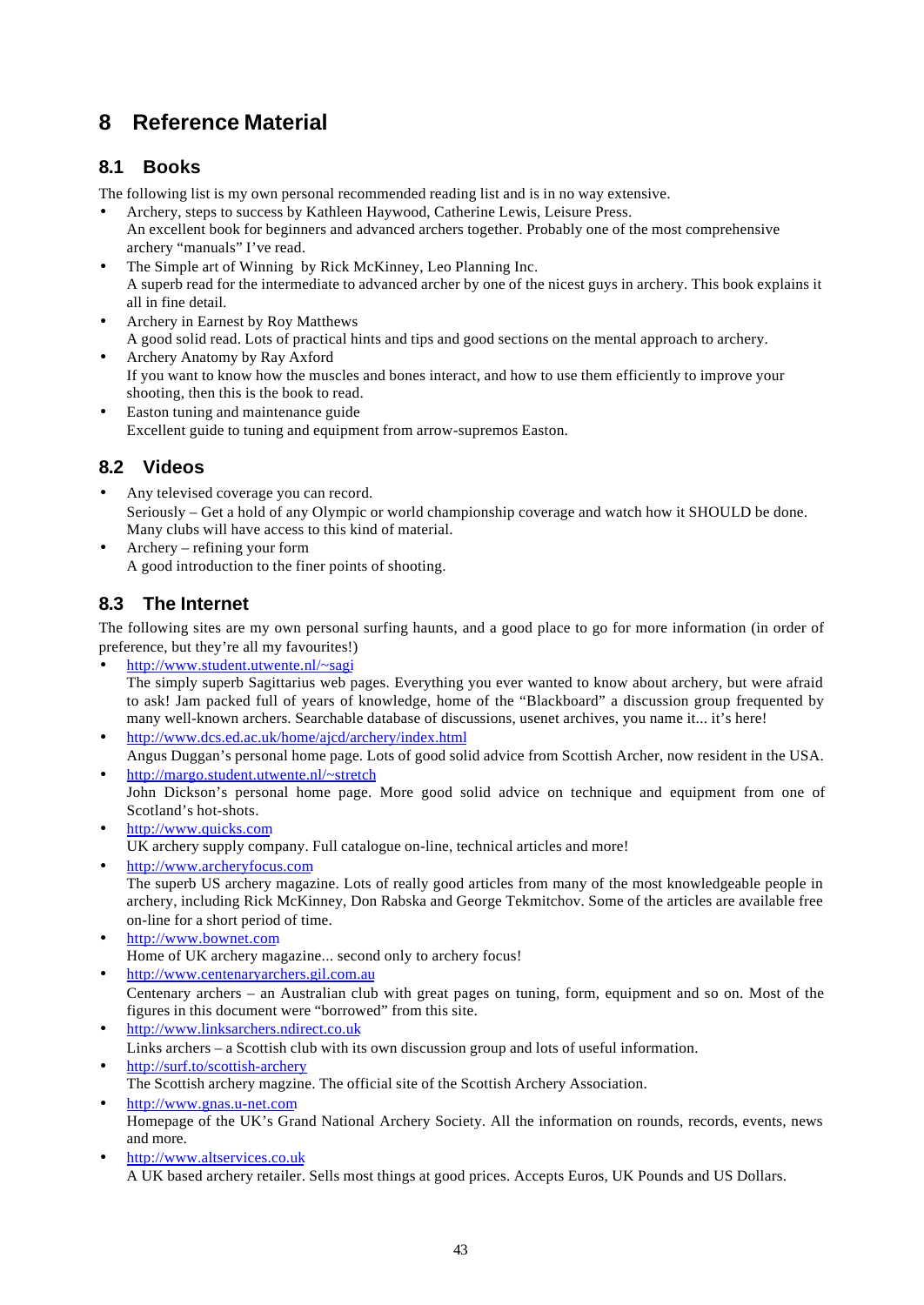• http://www.usarchery.org Homepage of the American National Archery Association.

- http://www.pthwaite.demon.co.uk Homepage of Cheshire county bowmen... check out the "fun" page.
- http://www.cam.ac.uk/CambUniv/Societies/cub/ Cambridge University archery club. Lots of interesting information.
- Usenet news groups: news://alt.archery/ news://rec.sport.archery/

Home of some of the best (and worst!) advice around... the world of archery, in one place. Search for particular topics using http://www.dejanews.com

## **9 Glossary of archery terms**

| Protective arm covering for bow-arm. Usually plastic, metal or leather.            |
|------------------------------------------------------------------------------------|
| An arrow without fletchings.                                                       |
| A bow with no sight or aiming devices.                                             |
| See Button.                                                                        |
| An arrow which strikes the target and then falls to the ground.                    |
| See Butt.                                                                          |
| Device used to measure the draw-weight of a bow                                    |
| Device used to measure bracing height and nocking-point position.                  |
| One who makes bows.                                                                |
| Distance between string and pivot-point of the bow (or pressure button).           |
| See Arm-guard.                                                                     |
| Arrow point used in hunting. V-shaped with two or more cutting edges.              |
| Backstop behind target face, usually straw or foam.                                |
| Spring-loaded button. Used to absorb some of the sideways force of the arrow       |
| after release.                                                                     |
| Eccentric pulley found on compound bows.                                           |
| Protective clothing used to prevent string catching on clothes or body.            |
| Metal or plastic device. Produces audible click when arrow is at full draw.        |
| Archery competition where archers shoot at a peg in the ground.                    |
| Coloured markings on the arrow shaft.                                              |
| Bow with eccentric pulleys and cables allowing high bow weights, but low           |
| weight at full-draw.                                                               |
| See Button.                                                                        |
| Pulling the bowstring.                                                             |
| The distance between the string and the pivot point at full draw.                  |
| Weight held by archer at full draw.                                                |
| A specified number of arrows (usually 3, 4 or 6) shot between scoring.             |
| Target – usually made from paper or card.                                          |
| Archery shot in wooded course.                                                     |
| Movement of arrow from side to side during flight.                                 |
| Federation Internationale de Tir a L'Arc. International target archery federation. |
| The feathers or coloured plastic "wings" attached towards the rear of an arrow.    |
| Device used to hold arrow and fletchings to ensure consistent positioning while    |
| the glue is drying.                                                                |
| Archery shooting for maximum distance.                                             |
| Large spiral fletching designed to slow arrow down quickly.                        |
| Device pushed into ground to ensure consistent foot position.                      |
| Using the distance between the arrow and the target as an elevation gauge.         |
| Centre of the target (it is often coloured yellow).                                |
| See Target Panic.                                                                  |
| Where hand is placed on riser. Often plastic or wooden.                            |
| Several arrows shot close together.                                                |
| Small plastic device attached to the string for alignment with mouth at full       |
|                                                                                    |
|                                                                                    |
| draw.<br>The lady in charge of an archery tournament. An honorary position only.   |
|                                                                                    |